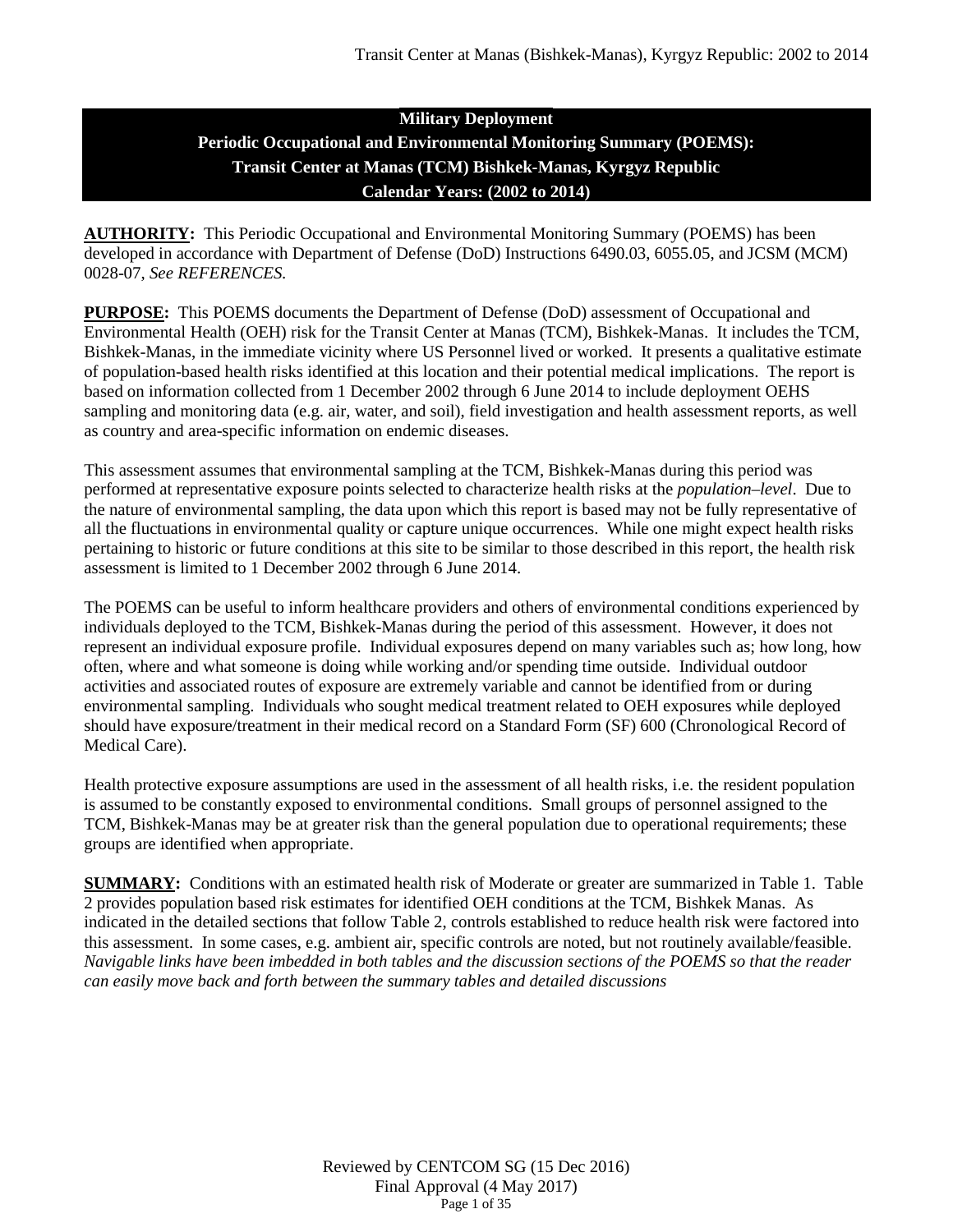#### **POEMS Table 1: Summary of Occupational and Environmental Conditions with MODERATE or Greater Health Risk**

#### *Short-term health risks & medical implications:*

Exposures associated with the following environmental stressors may be associated with potential acute health effects in some personnel during deployment at the TCM, Bishkek-Manas:

Inhalable coarse particulate matter less than 10 micrometers in diameter  $(PM_{10})$ ; food/waterborne diseases (e.g., bacterial diarrhea, hepatitis A, typhoid fever, brucellosis, diarrhea-cholera, diarrhea-protozoal, hepatitis E); other endemic diseases (malaria, cutaneous/visceral leishmaniasis, Crimean-Congo hemorrhagic fever, sandfly fever, leptospirosis, Tuberculosis (TB), meningococcal meningitis rabies, Q fever); venomous animals/insects; and heat stress. For food/waterborne diseases (e.g., bacterial diarrhea, hepatitis A, typhoid fever, brucellosis, diarrhea-cholera, diarrhea-protozoal, hepatitis E), if ingesting local food and water, the health effects can temporarily incapacitate personnel (diarrhea) or result in prolonged illness (hepatitis A, typhoid fever, brucellosis, hepatitis E). Risks from food/waterborne diseases may have been reduced with preventive medicine controls and mitigation, which includes hepatitis A and typhoid fever vaccinations and only drinking from approved water sources in accordance with standing CENTCOM policy. For other vector-borne endemic diseases (malaria, cutaneous leishmaniasis, Crimean-Congo hemorrhagic fever, sandfly fever, plague, West Nile virus, lyme disease, tick-borne rickettsioses, tick-borne encephalitis, sindbis, California group viruses), these diseases may constitute a significant risk due to exposure to biting vectors; risk reduced to low by proper wear of the treated uniform, application of repellent to exposed skin and bed net, and appropriate chemoprophylaxis. For water contact diseases (leptospirosis) activities involving extensive contact with surface water increase risk. For respiratory diseases (Tuberculosis (TB), personnel in close-quarter conditions could have been at risk for person-to-person spread. Animal contact diseases (rabies, Q fever), pose year-round risk. For venomous animals and insects, if encountered, effects of venom varied with species from mild localized swelling (e.g. widow spider) to potentially lethal effects (e.g. Haly's Pit Viper); risks reduced by avoiding contact and proper and timely treatment. For heat stress, risk can be greater for susceptible persons including those older than 45, of low fitness level, unacclimatized, or with underlying medical conditions. Risks from heat stress may have been reduced with preventive medicine controls, work-rest cycles, and mitigation. Air quality:  $PM_{10}$ , exposures may result in mild to more serious short-term health effects (e.g., eye, nose or throat and lung irritation) in some personnel while at this site. For  $PM_{10}$  certain subgroups of the deployed forces (e.g., those with pre-existing asthma/cardio-pulmonary conditions) are at greatest risk of developing notable health effects. Although most effects from exposure to particulate matter should have resolved post-deployment, providers should be prepared to consider the relationship between deployment exposures and current complaints. Some individuals may have sought treatment for acute respiratory irritation during their time at TCM. Personnel who reported with symptoms or required treatment while at this site should have exposure/treatment noted in medical record (e.g., electronic medical record and/or on a Standard Form (SF) 600 (Chronological Record of Medical Care).

#### **(To be reviewed by a medical provider)**

#### *Long-term health risks & medical implications:*

Exposures associated with the following environmental stressors may be associated with potential chronic health effects in some personnel after deployment at the TCM, Bishkek-Manas. The following may be associated with long term health effects in some individuals who deployed to the TCM, Bishkek-Manas and other military facilities in the immediate vicinity*.*

Inhalation of dust: Fine particulate matter less than 2.5 micrometers in diameter (PM2.5) are routinely present in the air in Kyrgyzstan at higher concentrations than would typically be experienced in the United States. The long-term risk related to exposure to PM 2.5 was low in 2014. Individuals who routinely worked outdoors during this period and inhaled PM2.5 at levels present at the camps may have developed health conditions such as chronic bronchitis, reduced lung function and asthma. Individuals with a history of asthma or pre-existing cardiopulmonary disease are likely at greatest risk. At this time, there are no specific recommended post-deployment medical surveillance evaluations for individuals with particulate exposures. Providers should consider individual health status (e.g., any underlying conditions/susceptibilities) and unique individual OEH exposures (such as welding fumes and burn pit smoke) when addressing individual concerns. Although short-term effects from exposure to dust should have resolved post-deployment, providers should consider the relationship between potential deployment exposures and current complaints.

#### **(To be reviewed by a medical provider)**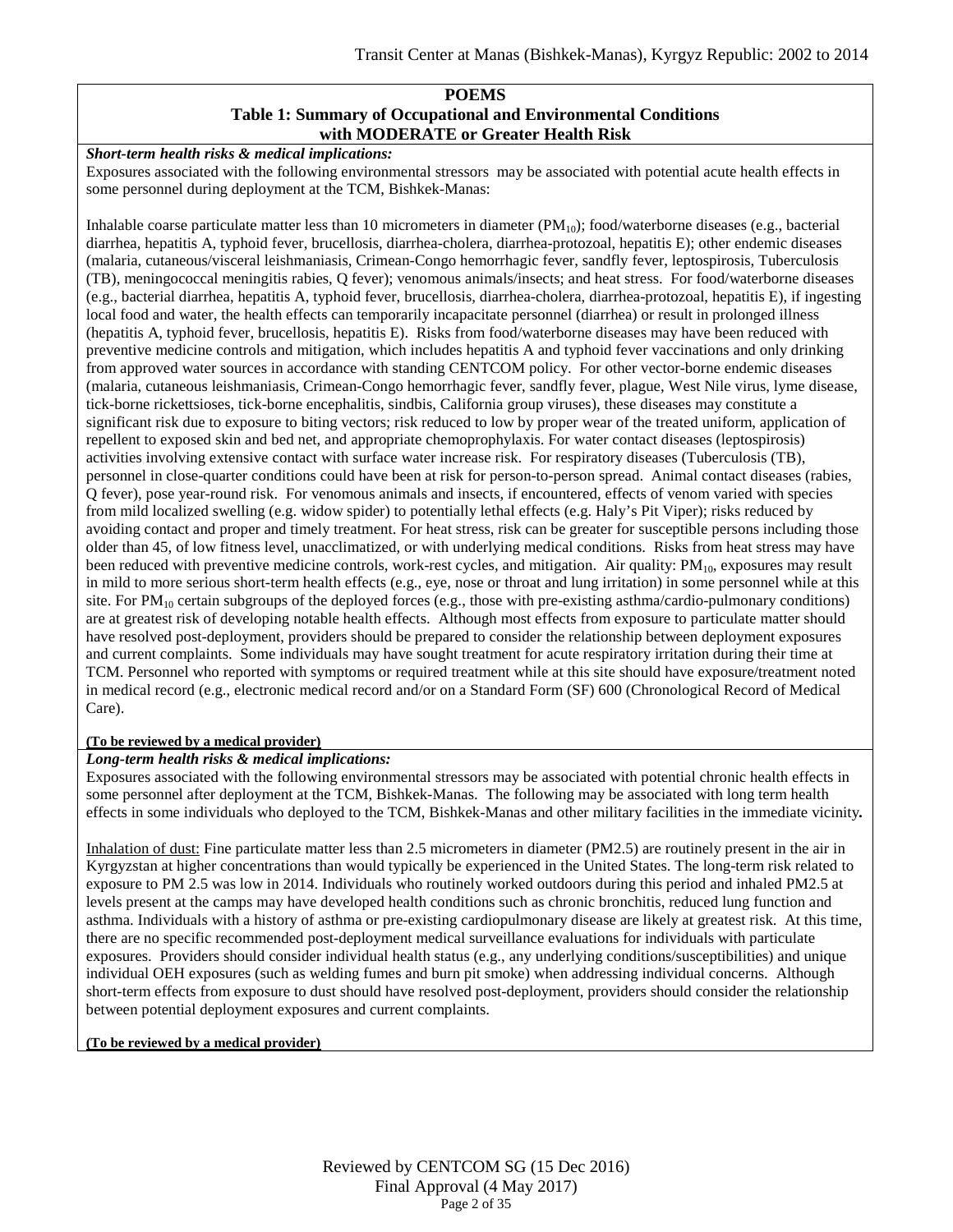<span id="page-2-1"></span><span id="page-2-0"></span>

| Table 2: Population-Based Health Risk Estimates - the TCM, Bishkek, Manas, Kyrgyz Republic <sup>1, 2</sup> |                                                                                                                                                                                                                                                                                                                                                                                                                                                                                                                                                                                                                                                                                                     |                                                                                                                                                                              |                                                                                                                                                                                                                                                                                       |  |
|------------------------------------------------------------------------------------------------------------|-----------------------------------------------------------------------------------------------------------------------------------------------------------------------------------------------------------------------------------------------------------------------------------------------------------------------------------------------------------------------------------------------------------------------------------------------------------------------------------------------------------------------------------------------------------------------------------------------------------------------------------------------------------------------------------------------------|------------------------------------------------------------------------------------------------------------------------------------------------------------------------------|---------------------------------------------------------------------------------------------------------------------------------------------------------------------------------------------------------------------------------------------------------------------------------------|--|
| <b>Source of Identified</b><br>Health Risk <sup>3</sup>                                                    | <b>Unmitigated Health Risk</b><br>Estimate <sup>4</sup>                                                                                                                                                                                                                                                                                                                                                                                                                                                                                                                                                                                                                                             | <b>Control Measures</b><br>Implemented <sup>5</sup>                                                                                                                          | <b>Residual Health Risk</b><br>Estimate <sup>4</sup>                                                                                                                                                                                                                                  |  |
| Air                                                                                                        |                                                                                                                                                                                                                                                                                                                                                                                                                                                                                                                                                                                                                                                                                                     |                                                                                                                                                                              |                                                                                                                                                                                                                                                                                       |  |
| Particulate matter less<br>than 10 microns in<br>diameter $(PM_{10})$<br>(see paragraph 2.3)               | Short-term: Low based on available<br>data. Daily levels vary, acute health<br>effects (e.g., upper respiratory tract<br>irritation) more pronounced during<br>peak days. More serious effects are<br>possible in susceptible persons (e.g.,<br>those with asthma/existing<br>respiratory diseases).<br>Long-term: Health guidelines not<br>defined                                                                                                                                                                                                                                                                                                                                                 | Most personnel live in air<br>conditioned buildings.<br>For those not working in air<br>condition spaces, minimize<br>time outdoors, and keep doors<br>or tent flaps closed. | For particulate matter (PM),<br>control measures have limited<br>efficacy. Thus the residual risk<br>may be similar or identical to<br>unmitigated risk.<br>Low, limited data exist upon<br>which to base a health risk<br>assessment.<br>Long-term: Health guidelines<br>not defined |  |
| Particulate matter less<br>than 2.5 microns in<br>diameter $(PM_{2.5})$<br>(see paragraph 2.4)             | Short-term: Insufficient data exist<br>from 2002-2013 upon which to base<br>a health risk assessment.<br>From 2014, the health risk associated<br>with typical $PM_{2.5}$ exposures was<br>low.<br>The majority of the time no acute<br>health effects such as eye, nose, or<br>throat irritation from exposure was<br>anticipated to have occurred. Mild<br>acute (short-term) health effects were<br>possible for those individuals who<br>spent much of their time outdoors.<br>Existing medical conditions (e.g.,<br>asthma or respiratory diseases) may<br>be exacerbated.                                                                                                                     | Limit strenuous physical<br>activities when air quality is                                                                                                                   | Short-term: Low.<br>(For particulate matter (PM),<br>control measures have limited<br>efficacy. Thus the residual risk<br>may be similar or identical to<br>unmitigated risk).                                                                                                        |  |
|                                                                                                            | Long-term: Insufficient data exist<br>from 2002 - 2013 upon which to<br>base a health risk assessment. From<br>2014, the health risk associated with<br>typical PM <sub>2.5</sub> exposures was<br>moderate.<br>At the <b>moderate</b> risk level, a small<br>percentage of individuals may have<br>been at increased risk of developing<br>chronic health conditions. These<br>conditions include reduced lung<br>function, chronic bronchitis, chronic<br>obstructive pulmonary disease<br>(COPD), asthma, and other<br>cardiopulmonary diseases. Those<br>with a history of asthma or pre-<br>existing cardiopulmonary disease<br>have a higher risk for developing<br>these chronic conditions. | poor, minimize time outdoors,<br>and keep doors, windows and<br>tent flaps closed.                                                                                           | Long-term: Moderate.<br>For particulate matter (PM),<br>control measures have limited<br>efficacy. Thus the residual risk<br>may be similar or identical to<br>unmitigated risk.                                                                                                      |  |
| <b>Airborne Metals</b><br>(see paragraph 2.5)                                                              | Short-term: None identified,<br>no/insufficient data exist upon which<br>to base a health risk assessment.<br>Long-term: None identified,<br>insufficient data exist upon which to<br>base a health risk assessment.                                                                                                                                                                                                                                                                                                                                                                                                                                                                                |                                                                                                                                                                              | For metals associated with<br>ambient dust, control measures<br>have limited efficacy. Thus the<br>residual risk may be similar or<br>identical to unmitigated risk<br>Short-Term: None identified,<br>insufficient data exist upon<br>which to base a health risk<br>assessment.     |  |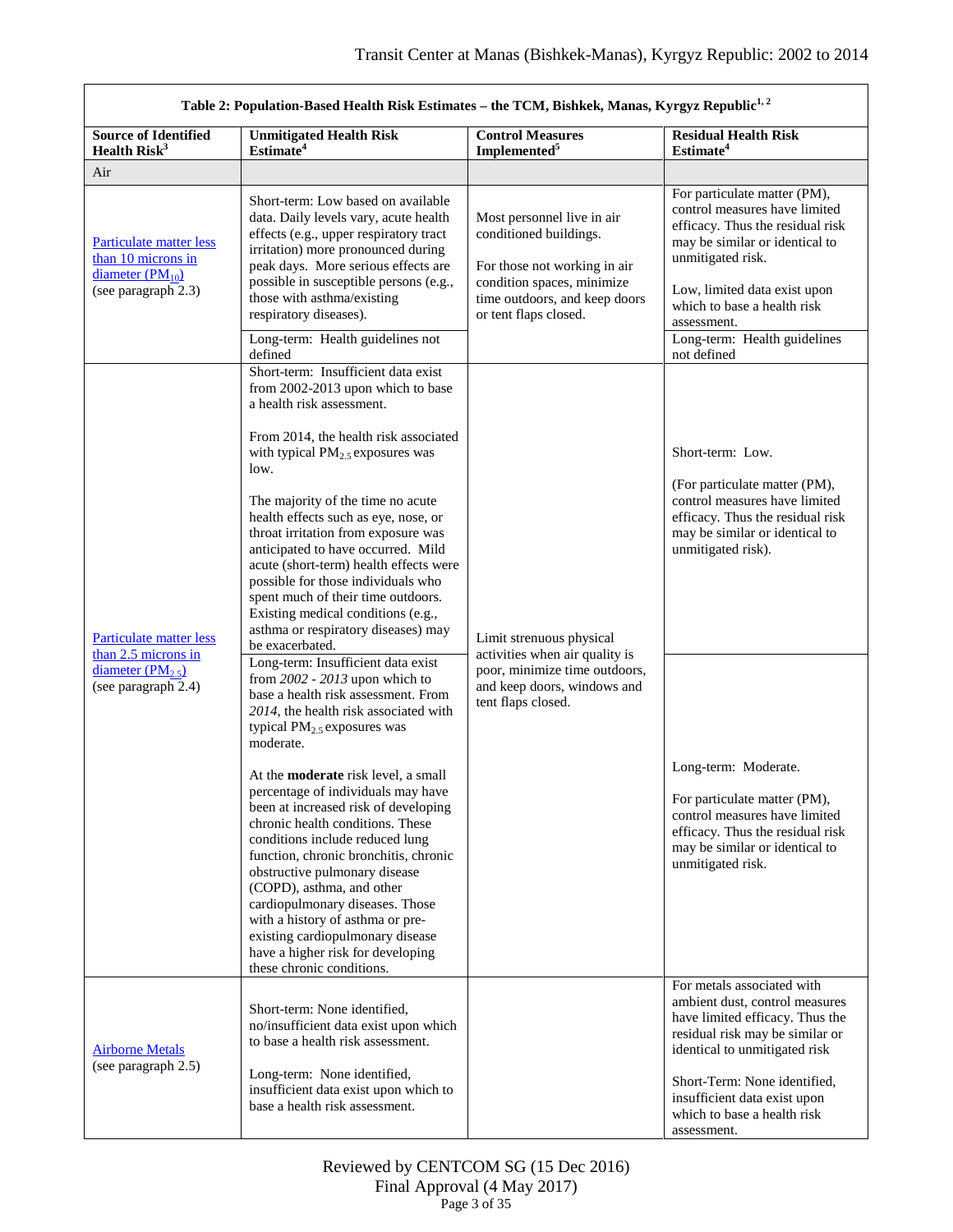<span id="page-3-4"></span><span id="page-3-3"></span><span id="page-3-2"></span><span id="page-3-1"></span><span id="page-3-0"></span>

| Table 2: Population-Based Health Risk Estimates - the TCM, Bishkek, Manas, Kyrgyz Republic <sup>1, 2</sup> |                                                                                                                                                                                                                                |                                                                                                                                                                                                                             |                                                                                                                                                                                                    |
|------------------------------------------------------------------------------------------------------------|--------------------------------------------------------------------------------------------------------------------------------------------------------------------------------------------------------------------------------|-----------------------------------------------------------------------------------------------------------------------------------------------------------------------------------------------------------------------------|----------------------------------------------------------------------------------------------------------------------------------------------------------------------------------------------------|
| <b>Source of Identified</b><br>Health Risk <sup>3</sup>                                                    | <b>Unmitigated Health Risk</b><br>Estimate <sup>4</sup>                                                                                                                                                                        | <b>Control Measures</b><br>Implemented <sup>5</sup>                                                                                                                                                                         | <b>Residual Health Risk</b><br>Estimate <sup>4</sup>                                                                                                                                               |
|                                                                                                            |                                                                                                                                                                                                                                |                                                                                                                                                                                                                             | Long-term: None identified,<br>insufficient data exist upon<br>which to base a health risk<br>assessment.                                                                                          |
| <b>Volatile Organic</b><br>Compounds (VOC)<br>(see paragraph 2.6)                                          | Short-term: Low, insufficient data<br>exists upon which to base a health<br>risk assessment.                                                                                                                                   | Locate any open pit burning<br>downwind of occupied areas of<br>the camp.<br>Fuel spills cleaned up quickly                                                                                                                 | Based on efficacy of control<br>measure implement regarding<br>the specific source<br>Short-term: Low; insufficient<br>data exist upon which to base a<br>health risk assessment.                  |
|                                                                                                            | Long-term: None identified, based<br>on available sampling data.                                                                                                                                                               | if they occur.                                                                                                                                                                                                              | Long-term: None identified,<br>insufficient data exists upon<br>which to base a health risk<br>assessment.                                                                                         |
| Soil                                                                                                       |                                                                                                                                                                                                                                |                                                                                                                                                                                                                             |                                                                                                                                                                                                    |
| Soil                                                                                                       | Short-Term: None Evaluated:<br>Currently, Soil sampling data not<br>evaluated for short-term (acute)<br>health risks.                                                                                                          | Locate open pit burning<br>downwind of occupied areas of<br>the camp.                                                                                                                                                       | Short-Term: None evaluated:<br>Currently, Soil sampling data not<br>evaluated for short Term (acute)<br>Health Risks.                                                                              |
| (see paragraph 3)                                                                                          | Long-term: None identified<br>no/insufficient data exist upon which<br>to base a health risk assessment,<br>target analytes detected below<br>corresponding MEG values.                                                        | Fuel spills cleaned up quickly<br>if they occur.                                                                                                                                                                            | Long-term: None identified,<br>no/insufficient data exist upon<br>which to base a health risk<br>assessment.                                                                                       |
| Water                                                                                                      |                                                                                                                                                                                                                                |                                                                                                                                                                                                                             |                                                                                                                                                                                                    |
| <b>Consumed Water (Water</b><br><b>Used for Drinking</b> )<br>(see paragraph 4.2)                          | Short-term: Low. U.S. Army<br>Veterinarian Service approved<br>bottled water was provided for<br>drinking. No analytes were detected<br>above the 14 day 15L/day negligible<br>drinking water military exposure<br>guidelines. | U.S. Army Veterinary Service<br>approved bottled water and<br>Preventive Medicine/ Army<br>Veterinary approved packaged<br>water were supplied and<br>consumed except for a brief<br>period during the onset of the<br>war. | Short-term: Low                                                                                                                                                                                    |
|                                                                                                            | Long-term: None identified based<br>on available sampling data.                                                                                                                                                                | Active and ongoing drinking<br>water surveillance program.                                                                                                                                                                  | Long-term: None identified<br>based on available sampling<br>data.                                                                                                                                 |
| Water used for other<br>$p$ urposes (non-drinking)<br>(see paragraph 4.3)                                  | Short-term health risk: Low based<br>on available sampling data.                                                                                                                                                               | Water surveillance programs<br>which routinely monitor for                                                                                                                                                                  | Short-term health risk: Low<br>based on available sampling<br>data.                                                                                                                                |
|                                                                                                            | Long-term health risk: Low based<br>on available sampling data.                                                                                                                                                                | disinfectant residual and<br>bacteriological contamination.                                                                                                                                                                 | Long-term health risk: Low<br>based on available sampling<br>data.                                                                                                                                 |
| <b>Military Unique</b>                                                                                     |                                                                                                                                                                                                                                |                                                                                                                                                                                                                             |                                                                                                                                                                                                    |
| Chemical Biological,<br>Radiological Nuclear<br>(CBRN) Weapons<br>(see paragraph 5.1)                      | Not evaluated/none identified, no<br>data exist upon which to base a<br>health risk assessment.<br>Not evaluated/none identified, no<br>data exist upon which to base a<br>health risk assessment.                             |                                                                                                                                                                                                                             | Not evaluated/none identified, no<br>data exist upon which to base a<br>health risk assessment.<br>Not evaluated/none identified, no<br>data exist upon which to base a<br>health risk assessment. |
| Depleted Uranium (DU)<br>(see paragraph 5.2)                                                               | Not evaluated/none identified, no<br>data exist upon which to base a<br>health risk assessment.<br>Not evaluated/none identified, no<br>data exist upon which to base a                                                        |                                                                                                                                                                                                                             | Not evaluated/none identified, no<br>data exist upon which to base a<br>health risk assessment.<br>Not evaluated/none identified, no<br>data exist upon which to base a                            |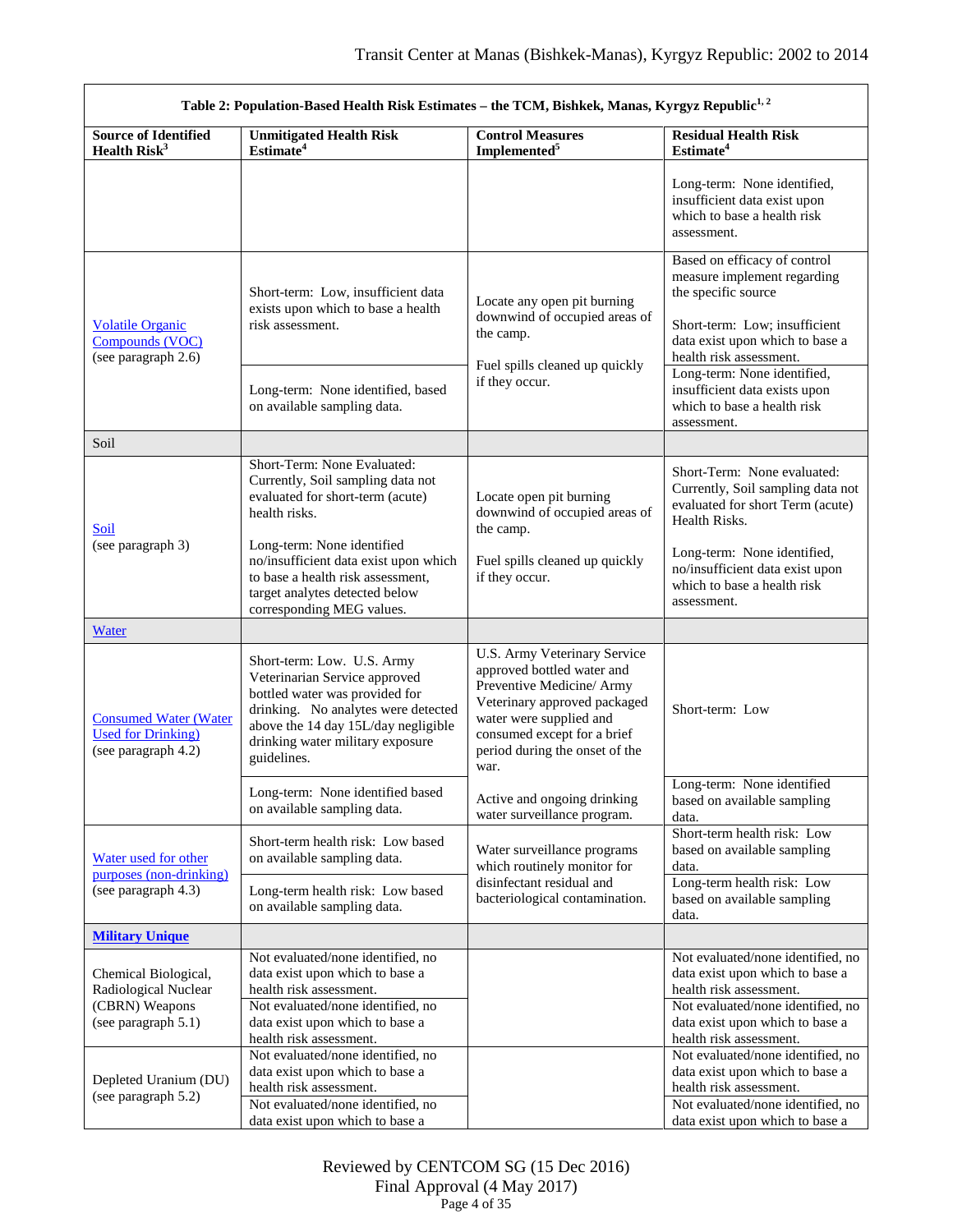<span id="page-4-0"></span>

| Table 2: Population-Based Health Risk Estimates - the TCM, Bishkek, Manas, Kyrgyz Republic <sup>1, 2</sup>       |                                                                                                                                                                                                                                                                                                                                                                                                                                                                                             |                                                                                                                                                                                                                                                                                                                                 |                                                                                                                                                                                                                                                                                                                                                                                                                                                                                                                             |
|------------------------------------------------------------------------------------------------------------------|---------------------------------------------------------------------------------------------------------------------------------------------------------------------------------------------------------------------------------------------------------------------------------------------------------------------------------------------------------------------------------------------------------------------------------------------------------------------------------------------|---------------------------------------------------------------------------------------------------------------------------------------------------------------------------------------------------------------------------------------------------------------------------------------------------------------------------------|-----------------------------------------------------------------------------------------------------------------------------------------------------------------------------------------------------------------------------------------------------------------------------------------------------------------------------------------------------------------------------------------------------------------------------------------------------------------------------------------------------------------------------|
| <b>Source of Identified</b><br>Health $Risk3$                                                                    | <b>Unmitigated Health Risk</b><br>Estimate <sup>4</sup>                                                                                                                                                                                                                                                                                                                                                                                                                                     | <b>Control Measures</b><br>Implemented <sup>5</sup>                                                                                                                                                                                                                                                                             | <b>Residual Health Risk</b><br>Estimate <sup>4</sup>                                                                                                                                                                                                                                                                                                                                                                                                                                                                        |
|                                                                                                                  | health risk assessment.                                                                                                                                                                                                                                                                                                                                                                                                                                                                     |                                                                                                                                                                                                                                                                                                                                 | health risk assessment.                                                                                                                                                                                                                                                                                                                                                                                                                                                                                                     |
| Ionizing Radiation<br>(see paragraph 5.3)                                                                        | Short-term: Low based on available<br>data.                                                                                                                                                                                                                                                                                                                                                                                                                                                 | Time, distance, shielding.                                                                                                                                                                                                                                                                                                      | Short-term: Low based on<br>available data.                                                                                                                                                                                                                                                                                                                                                                                                                                                                                 |
|                                                                                                                  | Long-term: Low based on available<br>data.                                                                                                                                                                                                                                                                                                                                                                                                                                                  | Medical x-ray technician was<br>enrolled in the TLD program.                                                                                                                                                                                                                                                                    | Long-term: Low based on<br>available data.                                                                                                                                                                                                                                                                                                                                                                                                                                                                                  |
| Non-ionizing Radiation                                                                                           | Short-term: None identified,<br>no/insufficient data exist upon which<br>to base a health risk assessment.                                                                                                                                                                                                                                                                                                                                                                                  | Administrative controls<br>specific to each laser system.                                                                                                                                                                                                                                                                       | Short-term: None identified,<br>no/insufficient data exist upon<br>which to base a health risk<br>assessment.                                                                                                                                                                                                                                                                                                                                                                                                               |
| (see paragraph 5.4)                                                                                              | Long-term: None identified,<br>no/insufficient data exist upon which<br>to base a health risk assessment.                                                                                                                                                                                                                                                                                                                                                                                   | Administrative controls and<br>hazard distances for RFR<br>emitters.                                                                                                                                                                                                                                                            | Long-term: None identified,<br>no/insufficient data exist upon<br>which to base a health risk<br>assessment.                                                                                                                                                                                                                                                                                                                                                                                                                |
| Endemic<br>Disease                                                                                               |                                                                                                                                                                                                                                                                                                                                                                                                                                                                                             |                                                                                                                                                                                                                                                                                                                                 |                                                                                                                                                                                                                                                                                                                                                                                                                                                                                                                             |
|                                                                                                                  | Short-term: Low for viral<br>gastroenteritis.<br>Low for foodborne/waterborne<br>diseases when mitigated, moderate-<br>high when unmitigated.                                                                                                                                                                                                                                                                                                                                               |                                                                                                                                                                                                                                                                                                                                 | Based on efficacy of control<br>measure as evidenced by lack of<br>disease(s) reported in various<br>medical surveillance data bases<br>e.g, TMDS, MERS, DRSi.                                                                                                                                                                                                                                                                                                                                                              |
| Gastrointestinal<br>(same as Food<br>borne/Waterborne (e.g.,<br>diarrhea-bacteriological)<br>(see paragraph 6.2) | If ingesting <i>unapproved</i> local<br>food/water, the health effects can<br>temporarily incapacitate personnel<br>(diarrhea) or result in prolonged<br>illness (hepatitis A, typhoid fever,<br>brucellosis, hepatitis E). Viral<br>gastroenteritis can present due to a<br>high rate of personnel turnover and<br>shared dining, berthing, bathroom<br>facilities, and working spaces.<br>Long-term: Low. The majority of<br>gastrointestinal diseases do not cause<br>prolonged illness. | <b>Standard Preventive Medicine</b><br>measures: immunizations<br>(hepatitis A and typhoid fever),<br>the consumption of food and<br>water from approved sources,<br>and habitability inspections to<br>ensure cleanliness/sanitation.                                                                                          | Short-term: Low for viral<br>gastroenteritis. Low for<br>foodborne/waterborne diseases<br>when mitigated, moderate-high<br>when unmitigated. Based on<br>disease incident reporting from<br>Kyrgyzstan, bacterial and<br>protozoal gastrointestinal<br>diseases, cholera, brucellosis,<br>and hepatitis E infections present<br>a low risk.<br>Long-term: Low, based on<br>disease incident reporting from<br>Kyrgyzstan.                                                                                                   |
| <b>Arthropod Vector Borne</b><br>(see paragraph 6.3)                                                             | Short-term: Competent vectors and<br>reservoirs for disease are present.<br>Risk is low for sandfly fever, West<br>Nile fever, typhus and plague.<br>Risk is moderate when unmitigated<br>but reduced to low with mitigation<br>measures for Crimean-Congo<br>hemorrhagic fever.<br>Risk is moderate when unmitigated<br>but reduced to low with mitigation<br>measures for malaria.<br>Risk is low for Leishmaniasis.                                                                      | <b>Standard Preventive Medicine</b><br>measures: proper wearing of<br>insecticide-treated uniforms<br>and the application of insect<br>repellent to the skin,<br>chemoprophylaxis in<br>accordance with COCOM<br>policy (i.e., malaria), removal<br>of vector harborages within<br>camps, and the application of<br>pesticides. | Based on efficacy of control<br>measure as evidenced by lack of<br>disease(s) reported in various<br>medical surveillance data bases<br>e.g, TMDS, MERS, DRSi.<br>Short-term: Risk is low for<br>sandfly fever, West Nile fever,<br>typhus and plague.<br>Risk is moderate when<br>unmitigated but reduced to low<br>with mitigation measures for<br>Crimean-Congo hemorrhagic<br>fever.<br>Risk moderate when unmitigated<br>but reduced to low with<br>mitigation measures for malaria.<br>Risk is low for Leishmaniasis. |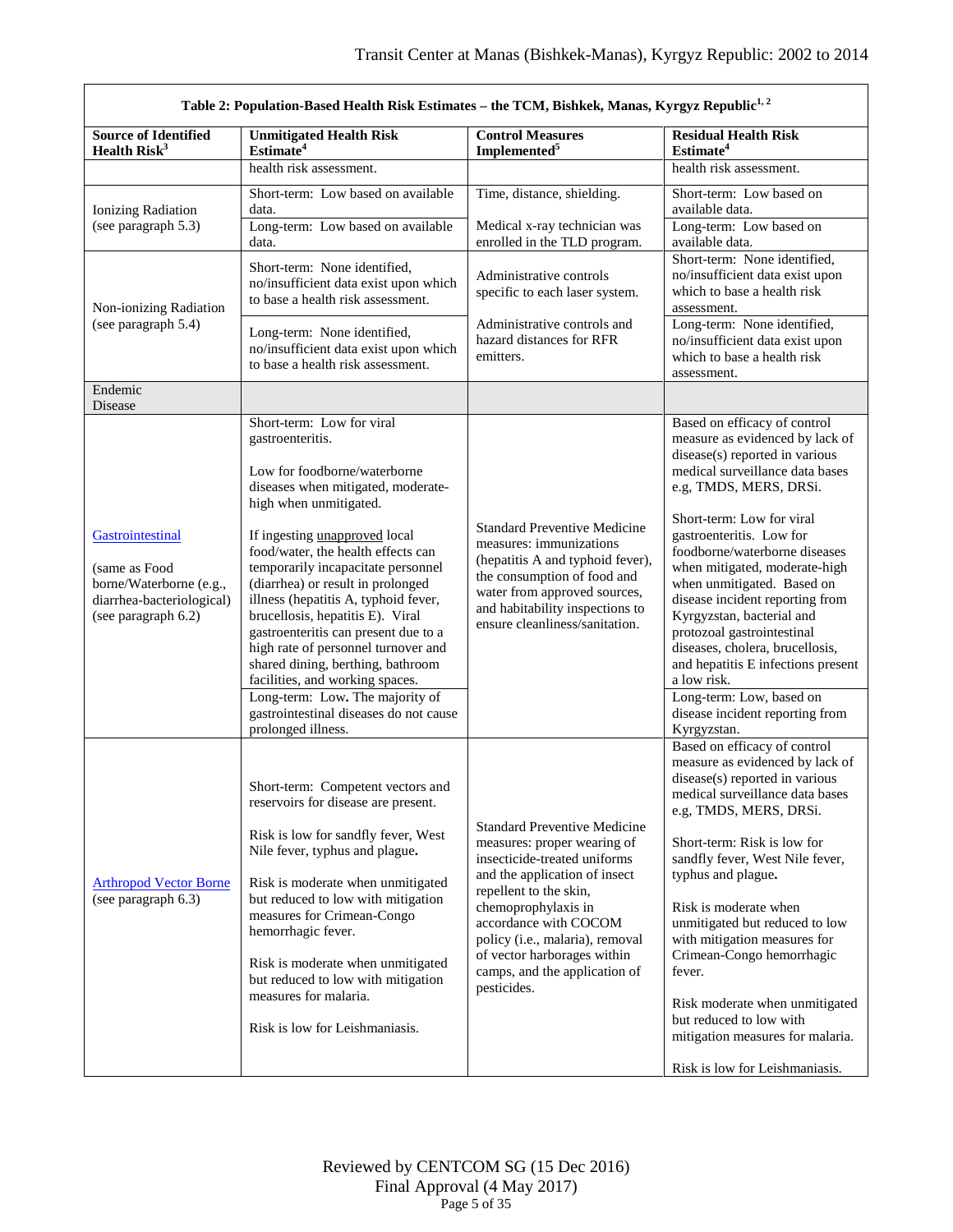<span id="page-5-3"></span><span id="page-5-2"></span><span id="page-5-1"></span><span id="page-5-0"></span>

| Table 2: Population-Based Health Risk Estimates - the TCM, Bishkek, Manas, Kyrgyz Republic <sup>1, 2</sup>                                                                                                                                                                                                                                                                                                                                                                                                                  |                                                                                                                                                                                                                                                                                                     |                                                                                                                                                                                                                                                           |                                                                                                                                                                                                                                                                                              |
|-----------------------------------------------------------------------------------------------------------------------------------------------------------------------------------------------------------------------------------------------------------------------------------------------------------------------------------------------------------------------------------------------------------------------------------------------------------------------------------------------------------------------------|-----------------------------------------------------------------------------------------------------------------------------------------------------------------------------------------------------------------------------------------------------------------------------------------------------|-----------------------------------------------------------------------------------------------------------------------------------------------------------------------------------------------------------------------------------------------------------|----------------------------------------------------------------------------------------------------------------------------------------------------------------------------------------------------------------------------------------------------------------------------------------------|
| <b>Source of Identified</b><br>Health Risk <sup>3</sup>                                                                                                                                                                                                                                                                                                                                                                                                                                                                     | <b>Unmitigated Health Risk</b><br>Estimate <sup>4</sup>                                                                                                                                                                                                                                             | <b>Control Measures</b><br>Implemented <sup>5</sup>                                                                                                                                                                                                       | <b>Residual Health Risk</b><br>Estimate <sup>4</sup>                                                                                                                                                                                                                                         |
|                                                                                                                                                                                                                                                                                                                                                                                                                                                                                                                             | Long-term: Risk is moderate when<br>unmitigated but reduced to low with<br>mitigation measures for vivax<br>malaria.<br>Risk is low for Leishmaniasis. It is<br>possible to be infected during<br>deployment with leishmaniasis, but<br>not to have clinically evident disease<br>until redeployed. |                                                                                                                                                                                                                                                           | Long-term: Risk is moderate<br>when unmitigated but reduced to<br>low with mitigation measures for<br>vivax malaria.<br>Risk is low for Leishmaniasis.                                                                                                                                       |
| <b>Water-Contact</b><br>(e.g. wading,<br>swimming)<br>(see paragraph 6.4)                                                                                                                                                                                                                                                                                                                                                                                                                                                   | Short-term: moderate when<br>unmitigated, reduced to low with<br>mitigation. The occurrence of<br>flooding after heavy rainfall can<br>facilitate the spread of leptospirosis<br>already present in the soil.                                                                                       | Avoidance of fresh water<br>sources, such as puddles/<br>standing water, drainage areas,<br>etc. Treatment (primarily<br>chlorination) process for non-                                                                                                   | Based on efficacy of control<br>measure as evidenced by lack of<br>disease(s) reported in various<br>medical surveillance data bases<br>e.g, TMDS, MERS, DRSi.<br>Short-term: Low based on<br>disease incident reporting from<br>Kyrgyzstan.                                                 |
|                                                                                                                                                                                                                                                                                                                                                                                                                                                                                                                             | Long-term: None identified based on<br>available data.                                                                                                                                                                                                                                              | drinking water (water used for<br>bathing, cooking, etc.).                                                                                                                                                                                                | Long-term: None based on<br>available data.                                                                                                                                                                                                                                                  |
| Short-term: Moderate for upper<br>respiratory infections and TB. The<br>high rate of personnel turnover,<br>shared dining, berthing, recreational<br>facilities, and working spaces may<br>country national<br>allow for the easy transmission of<br><b>Respiratory</b><br>upper respiratory infections,<br>(see paragraph 6.5)<br>including influenza.<br>screening prior to employment.<br>Long-term: Low. The majority of<br>Deployment Health<br>respiratory diseases do not cause<br>Assessment.<br>prolonged illness. | Influenza immunizations are<br>given either before or during<br>deployment. Local and third<br>workers/contractors are<br>required to complete health                                                                                                                                               | Based on efficacy of control<br>measure as evidenced by lack of<br>disease(s) reported in various<br>medical surveillance data bases<br>e.g, TMDS, MERS, DRSi.<br>Short-term: Moderate for upper<br>respiratory infections and<br>tuberculosis.           |                                                                                                                                                                                                                                                                                              |
|                                                                                                                                                                                                                                                                                                                                                                                                                                                                                                                             |                                                                                                                                                                                                                                                                                                     | Potential tuberculosis exposure<br>is addressed in the Post                                                                                                                                                                                               | Long-term: Low based on<br>disease incident reporting from<br>Kyrgyzstan.                                                                                                                                                                                                                    |
| <b>Animal Contact</b><br>(see paragraph 6.6                                                                                                                                                                                                                                                                                                                                                                                                                                                                                 | Short-term: Low for anthrax,<br>moderate for rabies and Q-fever.                                                                                                                                                                                                                                    | <b>Standard Preventive Medicine</b><br>measures, as well as COCOM<br>policy, generally prohibit<br>contact with, adoption, or<br>feeding of feral animals.<br>Immunizations for anthrax and<br>rabies (rabies vaccination<br>and/or immune globulin given | Based on efficacy of control<br>measure as evidenced by lack of<br>disease(s) reported in various<br>medical surveillance data bases<br>e.g, TMDS, MERS, DRSi.<br>Short-term: Low for anthrax,<br>moderate for rabies and Q-fever<br>based on disease incident<br>reporting from Kyrgyzstan. |
|                                                                                                                                                                                                                                                                                                                                                                                                                                                                                                                             | Long-term: Low based on disease<br>incident reporting from Kyrgyzstan.                                                                                                                                                                                                                              | if clinically directed).                                                                                                                                                                                                                                  | Long-term: Low based on<br>disease incident reporting from<br>Kyrgyzstan.                                                                                                                                                                                                                    |
| Venomous Animal/<br><b>Insects</b>                                                                                                                                                                                                                                                                                                                                                                                                                                                                                          |                                                                                                                                                                                                                                                                                                     |                                                                                                                                                                                                                                                           |                                                                                                                                                                                                                                                                                              |
| Snakes, scorpions, and<br>spiders<br>(see paragraph 7)                                                                                                                                                                                                                                                                                                                                                                                                                                                                      | Short-term: Low to high for spiders,<br>low for scorpions and snakes. If<br>encountered, effects of venom vary                                                                                                                                                                                      | <b>Standard Preventive Medicine</b><br>measures, such as the reduction<br>of harborages for these                                                                                                                                                         | Based on efficacy of control<br>measure as evidenced by lack of<br>disease(s) reported in various                                                                                                                                                                                            |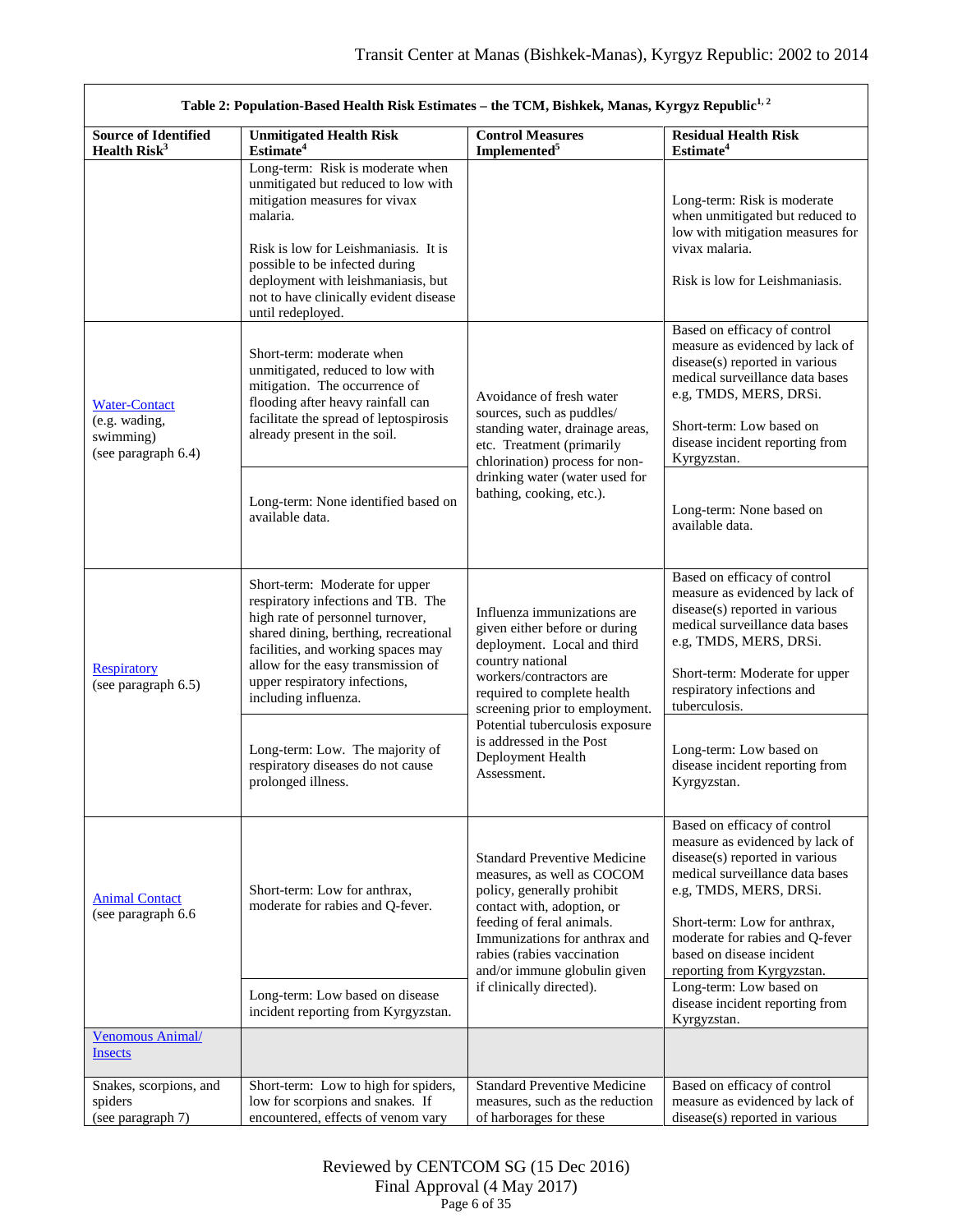| Table 2: Population-Based Health Risk Estimates - the TCM, Bishkek, Manas, Kyrgyz Republic <sup>1, 2</sup> |                                                                                                                                                                                                                    |                                                                                                                                  |                                                                                                                                                                    |
|------------------------------------------------------------------------------------------------------------|--------------------------------------------------------------------------------------------------------------------------------------------------------------------------------------------------------------------|----------------------------------------------------------------------------------------------------------------------------------|--------------------------------------------------------------------------------------------------------------------------------------------------------------------|
| <b>Source of Identified</b><br>Health Risk <sup>3</sup>                                                    | <b>Unmitigated Health Risk</b><br>Estimate <sup>4</sup>                                                                                                                                                            | <b>Control Measures</b><br>Implemented <sup>5</sup>                                                                              | <b>Residual Health Risk</b><br>Estimate <sup>4</sup>                                                                                                               |
|                                                                                                            | with species from mild localized<br>swelling to potentially lethal (e.g.<br>Gloydius halys).                                                                                                                       | animals, as well as education<br>on how to avoid them (shake<br>out boots before donning, etc.),<br>reduce the risk of exposure. | medical surveillance data bases<br>e.g, TMDS, MERS, DRSi.<br>Short-term: Low to high for<br>spiders, low for scorpions and<br>snakes.                              |
|                                                                                                            | Long-term: No long-term health<br>risk identified                                                                                                                                                                  |                                                                                                                                  | Long-term: No long-term<br>health risk identified                                                                                                                  |
| <b>Heat/Cold Stress</b>                                                                                    |                                                                                                                                                                                                                    |                                                                                                                                  |                                                                                                                                                                    |
| <b>Heat</b><br>(see paragraph 8.2)                                                                         | Short-term: Low for acclimatized<br>individuals.<br>Moderate risk of heat injury in<br>summer months (June-September)<br>for unacclimatized personnel.                                                             | Adequate periods of<br>acclimatization for newly<br>reporting or returning<br>personnel.                                         | Based on efficacy of control<br>measure and incidence of<br>heat/cold injury(ies) reported in<br>various medical surveillance data<br>bases e.g, TMDS, MERS, DRSi. |
|                                                                                                            |                                                                                                                                                                                                                    | Adjustment of work-rest cycles<br>based on monitoring of climatic                                                                | Short-term: Low/Moderate                                                                                                                                           |
|                                                                                                            | Long-term: Low.                                                                                                                                                                                                    | conditions.                                                                                                                      | Long-term: Low.                                                                                                                                                    |
| Cold<br>(see paragraph 8.3)                                                                                | Short-term: Moderate. The risk for<br>cold stress/injuries is largely<br>dependent on clothing/equipment<br>worn, operational work intensity and<br>individual factors rather than<br>environmental factors alone. | Provision of adequate foul<br>weather clothing.<br>Appropriate work/warming<br>cycles during cold weather.                       | Short-term: Moderate.                                                                                                                                              |
|                                                                                                            | Long-term: Moderate.                                                                                                                                                                                               |                                                                                                                                  | Long-term: Moderate.                                                                                                                                               |
| <b>Noise</b>                                                                                               |                                                                                                                                                                                                                    |                                                                                                                                  |                                                                                                                                                                    |
| <b>Noise</b><br>(Continuous)<br>(Flightline, Power<br>Production)                                          | Short-term: Low based on available<br>data.                                                                                                                                                                        | Use of hearing protection.                                                                                                       | Based on efficacy of control<br>measure typically practiced.<br>Short-Term: Low based on<br>available data.                                                        |
| (see paragraph 9.1)                                                                                        | Long-term: Low to moderate based<br>on available data.                                                                                                                                                             | Labeling noise hazardous areas.                                                                                                  | Long-term: Low to moderate<br>based on available data.                                                                                                             |
| Impulse<br>(see paragraph 9.2)                                                                             | Short-term: Not evaluated.<br>Insufficient data exist upon which to<br>base a risk assessment.                                                                                                                     | Leadership enforcement of<br>compliance with available PPE.                                                                      | Short-term: Not evaluated.                                                                                                                                         |
|                                                                                                            | Long-term: Not evaluated.<br>Insufficient data exist upon which to<br>base a risk assessment.                                                                                                                      |                                                                                                                                  | Long-term: Not evaluated.                                                                                                                                          |
| <b>Unique Concerns</b>                                                                                     |                                                                                                                                                                                                                    |                                                                                                                                  |                                                                                                                                                                    |
| <b>Special Incidents</b><br>(see paragraph 10.1)                                                           | None identified. Insufficient data<br>exist upon which to base a health<br>risk assessment for open air burning<br>for refuse disposal by civilian<br>populations in the immediate areas<br>surrounding the TCM.   |                                                                                                                                  | Short and long-term: No data<br>available.                                                                                                                         |
|                                                                                                            | None identified. Insufficient data<br>exist upon which to base a health<br>risk assessment for the December<br>2013 class III TS-1 jet fuel spill.                                                                 |                                                                                                                                  | Short and long-term: No data<br>available.                                                                                                                         |
| Potential Environmental<br>Contamination<br>(see paragraph 10.2)                                           | Short and long-term risks: Low.<br>Insufficient data exist upon which to<br>base a risk assessment.                                                                                                                |                                                                                                                                  | Short and long-term risks: Low.<br>Insufficient data exist upon<br>which to base a risk assessment.                                                                |

<span id="page-6-3"></span><span id="page-6-2"></span><span id="page-6-1"></span><span id="page-6-0"></span> $\Gamma$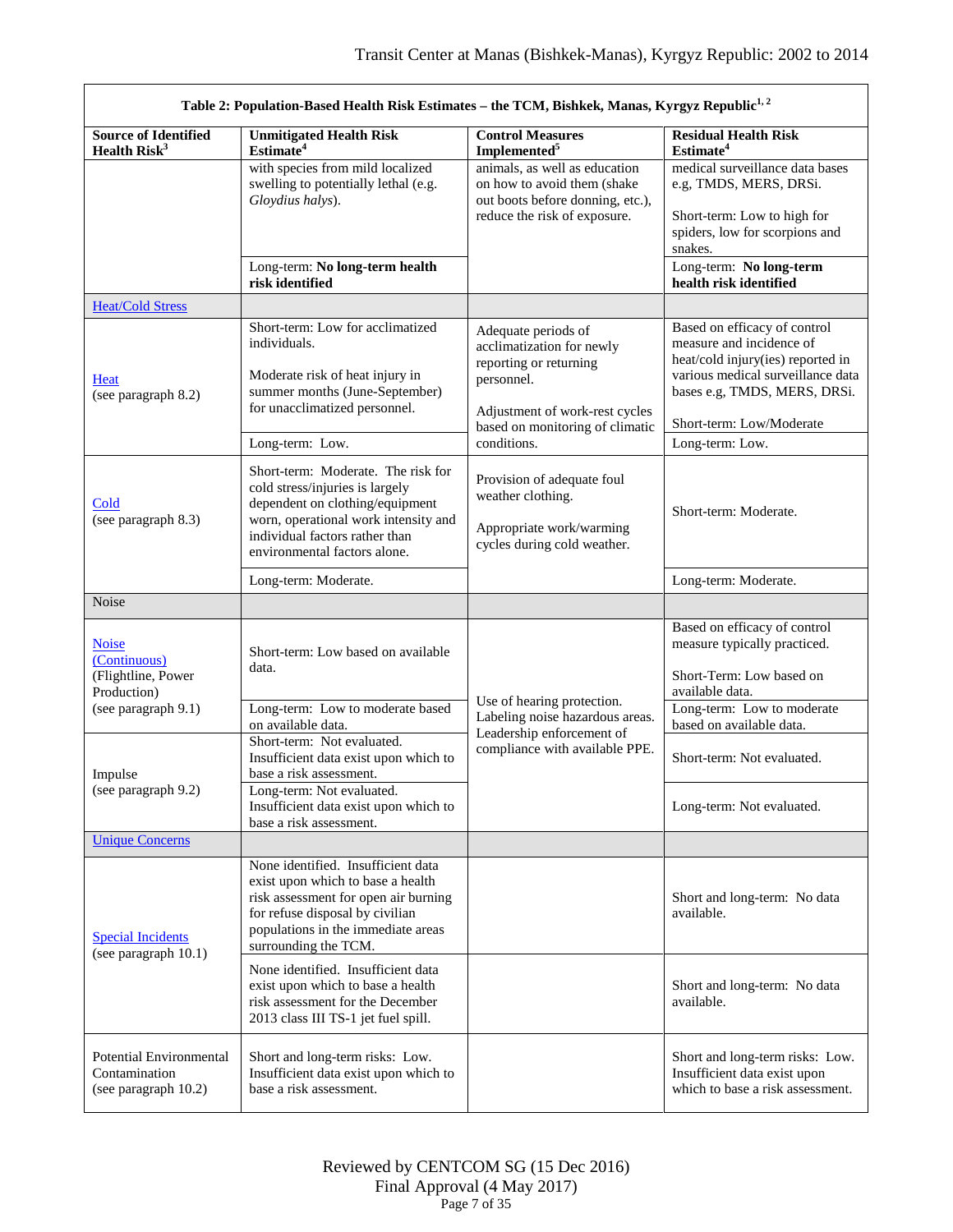| Table 2: Population-Based Health Risk Estimates - the TCM, Bishkek, Manas, Kyrgyz Republic <sup>1, 2</sup> |                                                                                                         |                                                                                                                             |                                                                                                            |
|------------------------------------------------------------------------------------------------------------|---------------------------------------------------------------------------------------------------------|-----------------------------------------------------------------------------------------------------------------------------|------------------------------------------------------------------------------------------------------------|
| <b>Source of Identified</b><br><b>Health Risk<sup>3</sup></b>                                              | <b>Unmitigated Health Risk</b><br>Estimate <sup>4</sup>                                                 | <b>Control Measures</b><br>Implemented <sup>5</sup>                                                                         | <b>Residual Health Risk</b><br>Estimate <sup>4</sup>                                                       |
| Pesticides/Pest Control<br>(see paragraph 10.3)                                                            | Short and long-term risks: Low<br>based on available data.                                              |                                                                                                                             | Short and long-term risks: Low<br>based on available data.                                                 |
| Asbestos                                                                                                   | Short-term: Low based on available<br>data and as long as the materials<br>remain intact.               |                                                                                                                             | Short-term: Low based on<br>available data and as long as the<br>materials remain intact.                  |
| (see paragraph 10.4)                                                                                       | Long-term: None identified,<br>insufficient data exists upon which to<br>base a health risk assessment. |                                                                                                                             | Long-term: None identified,<br>insufficient data exists upon<br>which to base a health risk<br>assessment. |
| Lead-Based Paint                                                                                           | Short-term: Low based on available<br>data and as long as the materials<br>remain intact.               |                                                                                                                             | Short-term: Low based on<br>available data and as long as the<br>materials remain intact.                  |
| (see paragraph 10.4)                                                                                       | Long-term: None identified,<br>insufficient data exists upon which to<br>base a health risk assessment. |                                                                                                                             | Long-term: None identified,<br>insufficient data exists upon<br>which to base a health risk<br>assessment. |
| <b>Burn Pits</b>                                                                                           | Short-term: Low based on available<br>data.                                                             | Control measures may have<br>included locating burn pits<br>downwind of prevailing winds,<br>increased distance from living | Short-term: Low based on<br>available data.                                                                |
| (see paragraph $10.5$ )                                                                                    | Long-term: Not evaluated, no<br>available health guidelines.                                            | and working areas when<br>possible, and improved waste<br>segregation and management<br>techniques                          | Long-term: Not evaluated, no<br>available health guidelines.                                               |

# **POEMS**

**Table 2: Population-Based Health Risk Estimates – the TCM, Bishkek-Manas, Kyrgyz Republic**

<sup>1</sup> This Summary Table provides a qualitative estimate of population-based short-and long-term health risks associated with the occupational and environment conditions at the TCM, Bishkek-Manas, and other locations frequented by U.S. military personnel in the immediate vicinity of the TCM, Bishkek-Manas, Kyrgyz Republic. It does not represent an individual exposure profile. Actual individual exposures and health effects depend on many variables. For example, while a chemical may be present in the environment, if a person does not inhale, ingest, or contact a specific dose of the chemical for adequate duration and frequency, then there may be no health risk. Alternatively, a person at a specific location may experience a unique exposure, such as at the burn pit, which could result in a significant individual exposure. Any such person seeking medical care should have their specific conditions of exposure documented on Form SF600.

<sup>2</sup> This assessment is based on specific environmental sampling data and reports obtained from 1 December 2002 through 6 June 2014. Sampling locations are assumed to be representative of exposure points for the camp population, but may not reflect all the fluctuations in environmental quality or capture unique exposure incidents.

<sup>3</sup> This Summary Table is organized by major categories of identified sources of health risk. It only lists those sub-categories specifically identified and addressed at the TCM, Bishkek-Manas. The health risks are presented as Low, Moderate, High or Extremely High for both acute and chronic health effects. The risk level is based on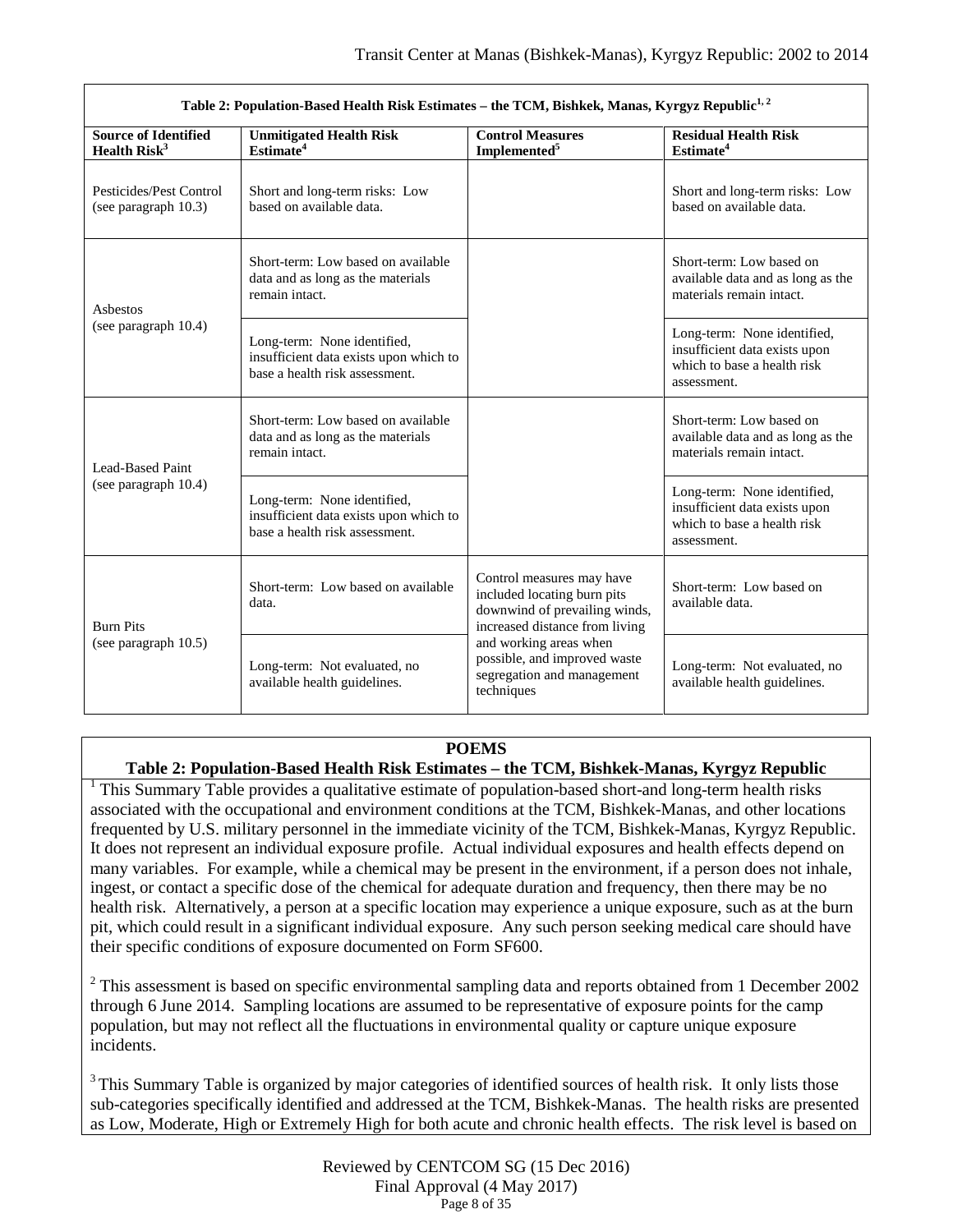#### **POEMS**

### **Table 2: Population-Based Health Risk Estimates – the TCM, Bishkek-Manas, Kyrgyz Republic**

an assessment of both the potential severity of the health effects that could be caused and probability that exposure would occur at a level to produce such health effects. Details can be obtained from the Army Public Health Center. More detailed descriptions of OEH exposures that were evaluated are discussed in the following sections of this report.

<sup>4</sup> Risks in this Summary Table are based on quantitative surveillance thresholds (e.g. review of disease surveillance data) or screening levels (e.g. Military Exposure Guidelines (MEGs) for chemicals*).* Some previous assessment reports may provide slightly inconsistent risk estimates because quantitative criteria such as MEGs may have changed since the samples were originally evaluated and/or because this assessment makes use of all historic site data while previous reports may have only been based on a few samples.

<sup>5</sup> All OEH risk estimates represent residual risk after accounting for preventive controls in place. Occupational exposures and exposures to endemic diseases are greatly reduced by preventive measures in place. For environmental exposures related to airborne dust, there are limited preventive measures available and available measures have little efficacy in reducing exposure to ambient conditions.

**SITE DESCRIPTION:** The TCM, Bishkek-Manas was situated approximately 700-800 meters above sea level in the northern region of Kyrgyzstan, Southwestern Asia, approximately 16 miles north-northwest of the capital city of Bishkek and 6 miles from the Kazakhstan border. The region lies in the high mountain valley of the Chu River, between the main ranges of the Tien Shan Mountains and the northernmost ridgeline with sparse farmland. Numerous rivers from the Tien Shan join the Chu River which flows into the Issyk Kul Lake approximately 105 miles to the east.

In 2002 the TCM (previously known as Peter J. Ganci, Jr. Air Base; Ganci Air Base; and Manas Air Base) was built at the site of Frunze Air Base, a Cold War Soviet Backfire Bomber Base. The TCM served as a staging and support base for Operation ENDURING FREEDOM and for U.S. and Coalition personnel transiting to and from Afghanistan through its closure on 6 June 2014. The assigned base population averaged 1800 U.S. and Coalition personnel with up to 3.5K personnel transiting through the base daily through February 2014. In March 2014, forces began to downsize in preparation for base closure. The Manas International Airport and other Kyrgyz hardened maintenance and administrative facilities were collocated on the "Ops Town" area of the TCM. Two pavement/asphalt plants, the Free Economic Zone, and the Vasilyevskiy Radioactive Disposal Facility were located within approximately two miles of the base.

Personnel lived in tents or prefabricated housing dependent upon the timeframe that they were assigned to the TCM. Working conditions were dependent upon duty assignment but included tents, hardened facilities, and outdoor areas. U.S. and Coalition personnel routinely traveled to Bishkek and the surrounding region on official business, for humanitarian or volunteer work, or for recreational purposes.

**Local Climate:** The weather in Northern Kyrgyzstan is characterized by a continental climate with warm to hot summers, cold winters and moderate temperatures throughout the remainder of the year. The region generally experiences minimal precipitation year-round to exclude heavy snowfalls during the winter. Summer is typically warm, clear and dry with temperatures averaging between 77°F and 91°F but peak temperatures can exceed 100°F. Winters in the region are typically cold and harsh with average temperatures below freezing but may drop as low as --20°F. Snowfall varies with an average accumulation of 6-8 inches per month. Prevailing winds come from the southeast most of the year (May through January) at an average of 6 to 8 knots. Prevailing winds are out of the west the remainder of the year (February through April). Calm conditions occur often, especially in December and January, but downslope winds occur often at night as well. Foehn winds, locally called harmsils, occur all year and can become fairly strong with peak gusts averaging from 29 to 49 knots. Pollution and dust haze are the main causes of restricted visibility year round. Restricted visibility and pollution are most notable during the winter months, averaging 20 days per month. Soil at the TCM consists of silt-sand. Soils consisting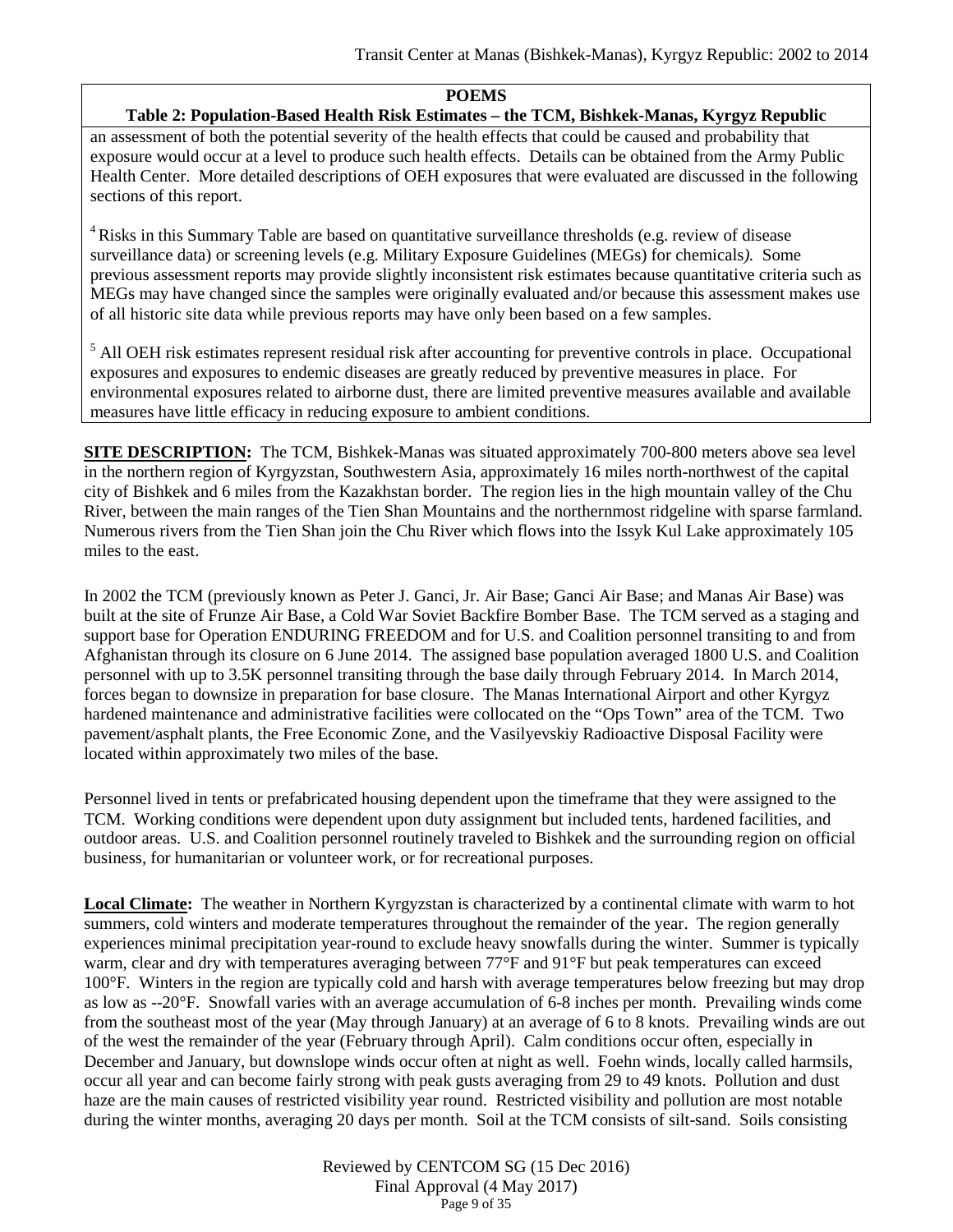mainly of silts and clays often percolate poorly, causing water to pool on the surface of the ground during rain events and remain for extended periods of time until it evaporates.

### 1 Discussion of Health Risks at the Transit Center at Manas (Bishkek-Manas), Kyrgyz Republic by Source

The following sections provide additional information about the OEH conditions summarized above. All risk assessments were performed using the methodology described in the US Army Public Health Command Technical Guide 230, *Environmental Health Risk Assessment and Chemical Exposure Guidelines for Deployed Military Personnel* (USAPHC TG 230). All OEH risk estimates represent residual risk after accounting for controls measures in place. Occupational exposures and exposures to endemic diseases are greatly reduced by preventive measures. For environmental exposures related to airborne dust, there are limited preventive measures available, and available measures have little efficacy in reducing exposure to ambient conditions.

The following contains examples of information that may be provided about health risk assessments (short or long term). Each section, **air, water, soil, etc.** is divided into five parts:

**Sample data** (Overall total samples collected, Periods of sampling, range of concentration and overall average, and/or (if any) for each satellite sites around the hub site),

**Approach** (including a brief description about how the data were treated/evaluated, including the relevance of peak and average values to acute or chronic Military Exposure Guidelines (MEGs),

**Risk Summary** (a brief summary of the overall short/long-term risk with an explanation of specific periods during which the risk is higher or lower than the overall risk for the site),

**Medical Implications** (a brief description of clinical outcomes may have been seen while in theater resulting from short-term exposures or those that may be seen in the future related to chronic, low dose exposures, and

**Confidence in the Risk Assessment** (based on the number of samples, frequency and consistency of sampling events and consistency of the results within the dataset.

### 2 Air

### 2.1 Area-Specific Sources Identified

a. The TCM is situated in a semi-arid desert environment resulting in dusty conditions throughout most of the year. Prevailing winds come from the southeast most of the year (May through January) at an average of 6 to 8 knots. Prevailing winds are out of the west the remainder of the year (February through April). Foehn winds, locally called harmsils, occur all year and can become fairly strong with peak gusts averaging from 29 to 49 knots. Pollution and dust haze are the main causes of restricted visibility year round. Restricted visibility and pollution are most notable during the winter months, averaging 20 days per month.

b. There are four known off site industrial sources present in the immediate vicinity of the TCM, Bishkek-Manas. Two pavement/asphalt plants, the Free Economic Zone, and the Vasilyevskiy Radioactive Disposal Facility were located within approximately two miles of the base. Onsite electric power generation by numerous tactical generators located throughout the camp base may have contributed air pollutants such as nitrogen oxide, carbon monoxide, hydrocarbons and particulate. A central power generation plant was constructed which reduced the use of tactical generators; however, exhaust products associated with diesel fuel for electric power generation persist.

c. Kyrgyzstan is an underdeveloped country lacking clean and reliable power generating systems. As a result, the use of coal and biomass fuels (crop residues, dung, straw and wood) is common for cooking and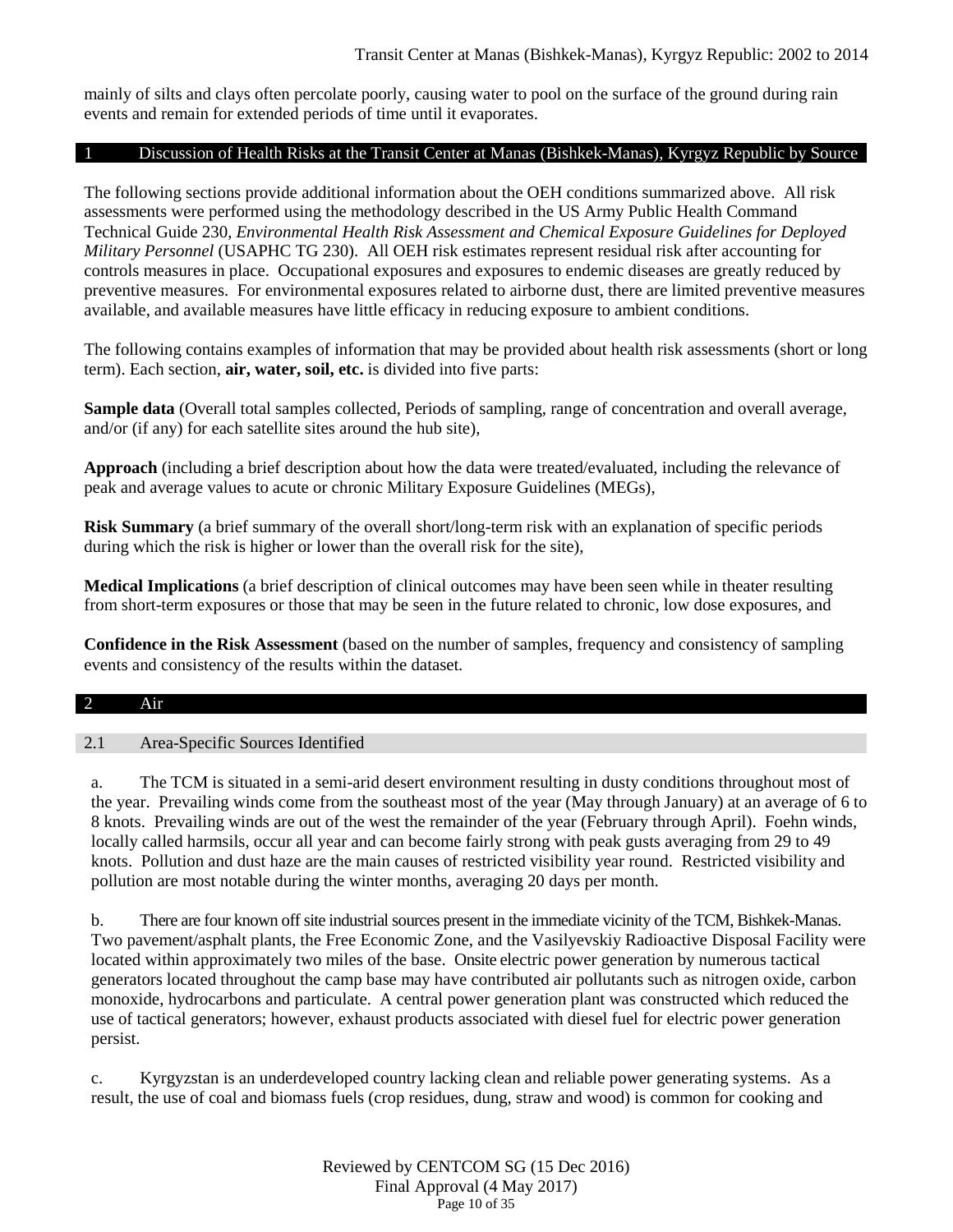heating during the cooler seasons. Biomass fuels release respirable particles, carbon monoxide and nitrogen oxides into the air contributing significantly to air pollution.

d. Open air burning was used consistently by the civilian population in the immediate areas surrounding the TCM, Bishkek-Manas for refuse disposal during the period covered by this POEMS. The estimated volume of waste disposed of through burning per day is unknown. Smoke plumes from refuse burning periodically impacted sectors of the TCM, Bishkek-Manas, depending on the prevailing winds.

e. Vehicle and aircraft emissions can be other major contributors to the air pollution. Emissions from military vehicles and aircrafts as well as vehicles in surrounding communities, especially in developing countries, may have significant impacts on air quality.

### 2.2 Particulate Matter

Particulate matter (PM) is a complex mixture of extremely small particles suspended in the air. PM includes solid particles and liquid droplets emitted directly into the air by sources such as: power plants, motor vehicles, aircraft, tactical generators, construction activities, fires, and natural windblown dust. PM can include sand, soil, metals, volatile organic compounds, allergens, and other compounds such as nitrates or sulfates that are formed by condensation or transformation of combustion exhaust. PM composition and particle size vary considerably depending on the source. Generally particulate matter of health concern is divided into two fractions:  $PM_{10}$ , which includes coarse particles with a diameter of 10 micrometers or less (0.0004 inches or one-seventh the width of a human hair), and fine particles less than 2.5 micron  $(PM_{2.5})$ , which can reach the deepest regions of the lungs when inhaled. Exposure to excessive PM is linked to a variety of potential health effects.

### 2.3 Particulate Matter, less than 10 microns  $(PM_{10})$

2.3.1 Exposure Guidelines:

<span id="page-10-0"></span>Short-term (24-hour)  $PM_{10}$  (mg/m<sup>3</sup>): Negligible MEG=0.250 Marginal MEG=0.420 Critical MEG=0.600

Long-term  $PM_{10}$  MEG (mg/m<sup>3</sup>): Not defined.

2.3.2 Sample data:

A total of 14 valid PM<sub>10</sub> air samples were collected from  $2002 - 2004$ . The range of 24-hour PM<sub>10</sub> concentrations was 0.014 mg/m<sup>3</sup> – 0.160 mg/m<sup>3</sup> with an average concentration of 0.046 mg/m<sup>3</sup>.

A total of 36 valid PM<sub>10</sub> air samples were collected from April 2014 – May 2014. The range of 24-hour PM<sub>10</sub> concentrations was 0.0324 mg/m<sup>3</sup> – 0.173 mg/m<sup>3</sup> with an average concentration of 0.066 mg/m<sup>3</sup>.

2.3.3 Short-term (acute) health risk for  $PM_{10}$ :

**Approach**: To assess acute risk associated with  $PM_{10}$ , the peak concentrations of  $PM_{10}$  were used to arrive at the acute risk for the period from 2002 to 2014. The peak concentrations for the two sampling periods ranged from 0.160 mg/m<sup>3</sup> to 0.173 mg/m<sup>3</sup>. A risk estimate for the highest peak concentration was calculated. If the highest peak posed a moderated or higher health risk, risk estimates for the next highest concentrations were repeated until the calculated risk dropped to low. Peaks with an estimated risk of moderate or higher are reported as periods of elevated risk.

**Risk Summary**: The hazard severity for short-term PM10 exposures was negligible. Based on average (0.046 mg/m<sup>3</sup> (2002-2004) and 0.066 mg/m<sup>3</sup> (2014) and the 2014 peak (0.173 mg/m<sup>3</sup>) PM<sub>10</sub> sample concentrations, as compared with the short-term negligible MEG (0.250 mg/m<sup>3</sup>). Based on the short-term (acute) health risk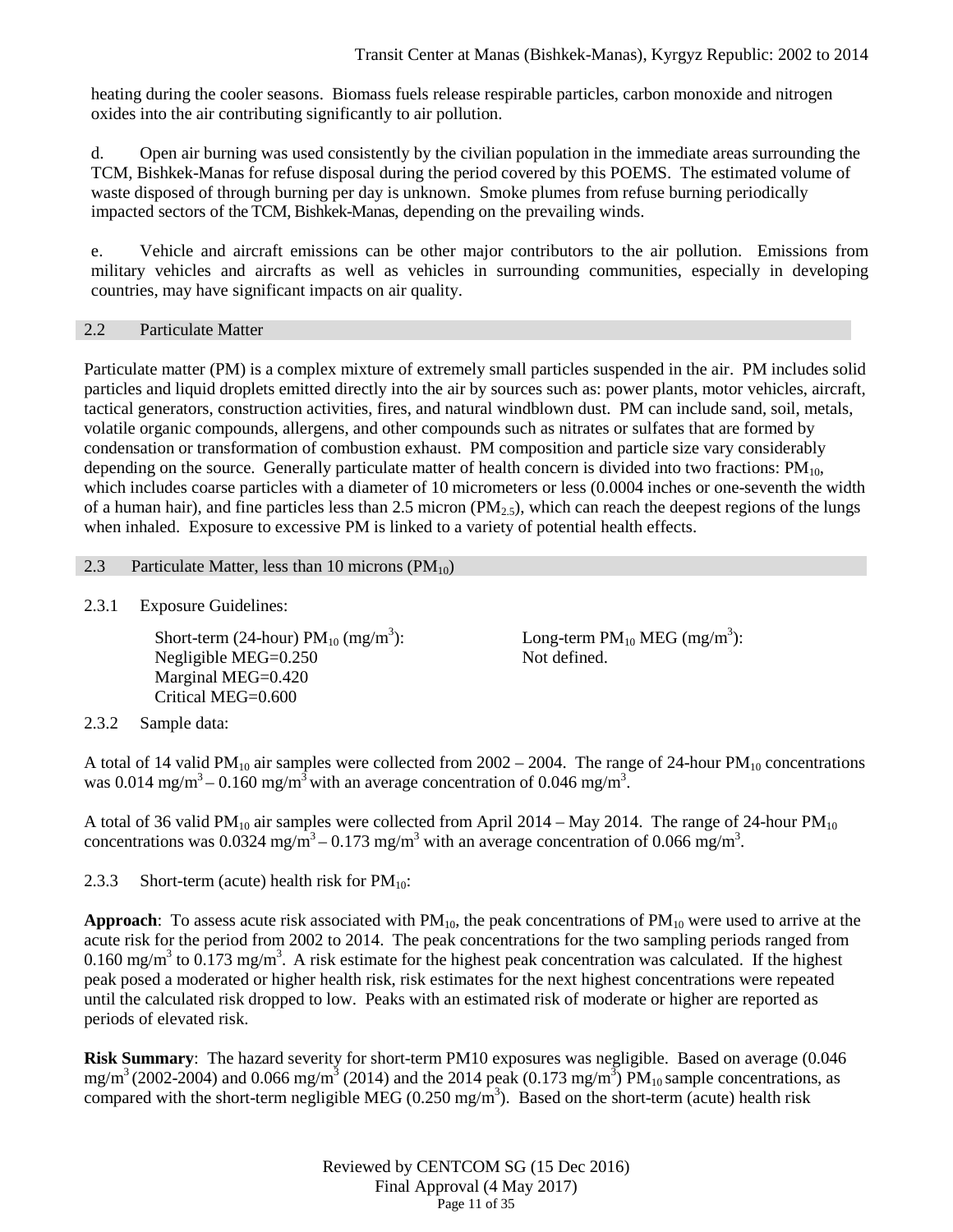assessment for  $PM_{10}$  sample concentrations and the likelihood of exposure from 2002 to 2014, the health risk hazard is low.

**Medical implications**: At the low risk level, a small number of individuals may have experienced eye, nose, and throat irritation and sought medical attention assuming the levels detected during the limited sampling are representative of general environmental conditions. In most of these individuals, the symptoms would have been mild and temporary requiring no medical treatment. During periods when airborne dust concentrations were higher than those detected, more individuals may have been affected and the severity of symptoms increased. It is likely that more individuals may have sought medical attention with higher airborne dust concentrations. Symptoms associated with exposure to  $PM_{10}$  would be expected to resolve after exposure ceased. Health effects in persons with pre-existing health conditions (e.g., asthma, or cardiopulmonary diseases) may be exacerbated.

**Confidence in the Risk Assessment**: Low based on the on the important data gaps, inconsistency of sampling, and limited PM<sub>10</sub> air sampling data available during the period of POEMS.

2.3.4 Long-term (chronic) health risk for  $PM_{10}$ :

**Health guidelines are not defined for PM<sub>10</sub>**. The United States Environmental Protection Agency has retracted its long-term standard (NAAQS) for  $PM_{10}$  due to an inability to clearly link chronic health effects with  $PM_{10}$ exposures.

*[Return to Table 2](#page-2-0)*

#### <span id="page-11-0"></span>2.4 Particulate Matter, less than 2.5 microns  $(PM_{2.5})$

2.4.1 Exposure Guidelines:

Short-term (24-hour)  $PM_{2.5}$  MEGs (mg/m3): Negligible MEG=0.065 Marginal MEG=0.250 Critical MEG=0.500

Long-term (1year)  $PM_{2.5}$  MEGs (mg/m3): Negligible MEG=0.015 Marginal MEG=0.065.

2.4.2 Sample data:

From April 2014 to May 2014, 36 valid ambient air PM<sub>2.5</sub> samples were collected at the TCM, Bishkek-Manas for  $PM_{2.5}$ . Air sampling could not be accomplished from November – March at the TCM, Bishkek-Manas due to equipment limitations associated with cold temperatures. No  $PM_{2.5}$  air sampling data was available for 2002 to 2013.

The 2014 sampling range of 24-hour  $PM_{2.5}$  concentrations was 0.00625 mg/m<sup>3</sup> – 0.0483 mg/m<sup>3</sup> with an average concentration of  $0.0209$  mg/m<sup>3</sup>.

2.4.3 Short-term (acute) health risk for  $PM_{2.5}$ :

**Approach**: To assess acute risk associated with  $PM_{2.5}$ , the peak concentrations of  $PM_{10}$  were used to arrive at the acute risk for the period from April 2014 to May 2014. The peak concentrations ranged from  $0.00625 \text{ mg/m}^3$ to 0.0483 mg/m<sup>3</sup>. A risk estimate for the highest peak concentration was calculated. If the highest peak posed a moderated or higher health risk, risk estimates for the next highest concentrations were repeated until the calculated risk dropped to low. Peaks with an estimated risk of moderate or higher are reported as periods of elevated risk.

**Risk Summary**: The hazard severity for short-term PM<sub>2.5</sub> exposures was negligible (USAPHC TG 230, Exhibit 3-1). Based on average (0.0209 mg/m<sup>3</sup>) and peak (0.0483 mg/m<sup>3</sup>) of PM<sub>2.5</sub> air sample concentrations, as compared with the short-term negligible MEG (0.065 mg/m<sup>3</sup>). 25 of the 36 samples collected from April to May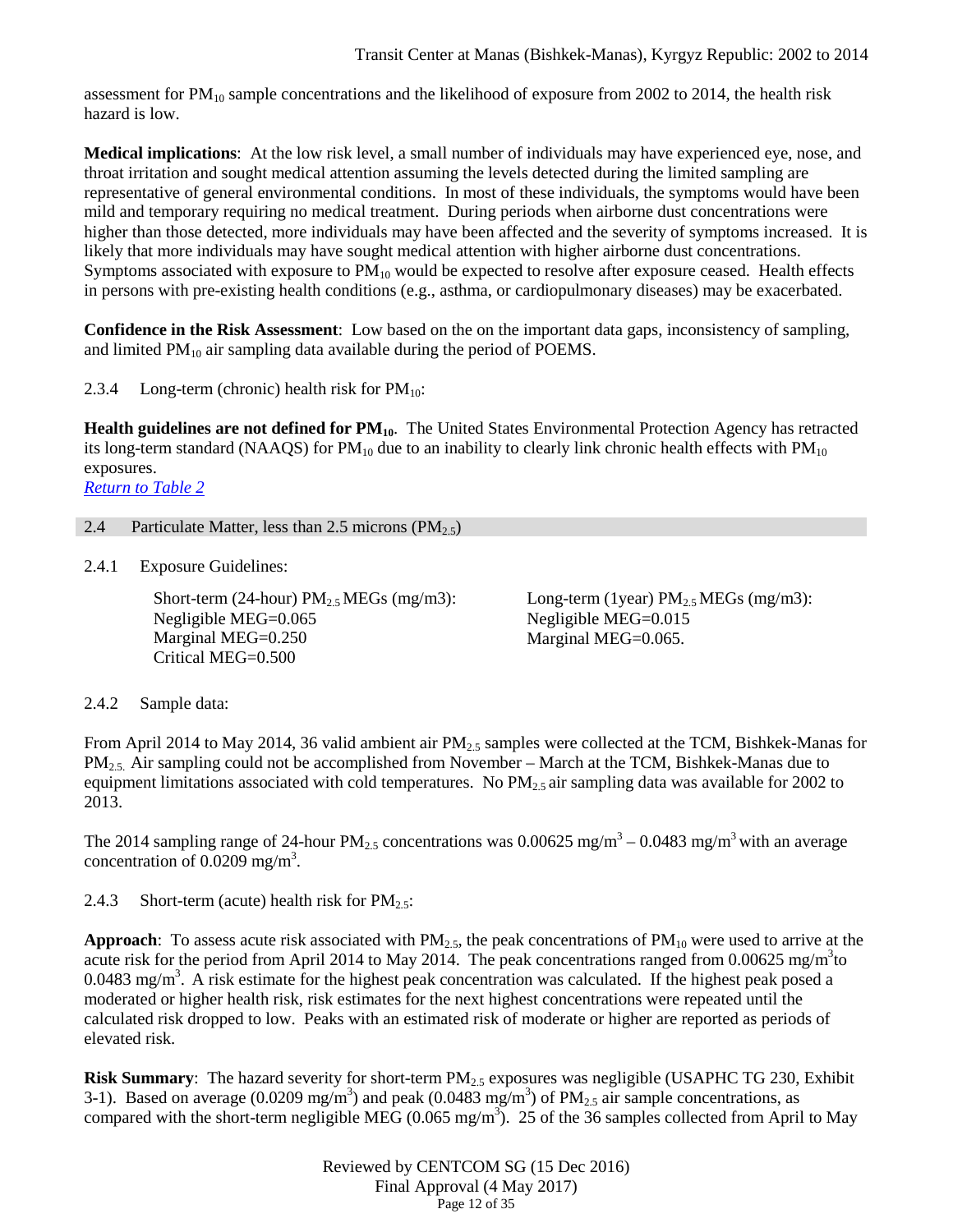2014 exceeded the short-term negligible MEG but did not exceed the marginal MEG. The short-term health risk assessment for  $PM_{2.5}$  sample concentrations and the likelihood of exposure at these health risk hazard is low.

# **Medical implications**:

At the low risk level, a small percentage of individuals may experience short-term health effects such as eye, nose, throat and lung irritation, coughing, sneezing, runny nose and shortness of breath. Some individuals might seek outpatient medical care although most individuals would have experienced only mild effects which would have typically resolve when exposure ceased. A small number of individuals may experience more pronounced effects such as decreased lung function and worsening of pre-existing medical conditions such as asthma.

**Confidence in the risk assessment**: Confidence in the risk assessment is low based on the limited  $PM_{2.5}$  air sampling data available and inconsistency of sampling.

2.4.4 Long-term (chronic) health risk for  $PM_{2.5}$ :

**Approach**: For chronic health risk, it was assumed that the longest deployment lasted twelve to fifteen months. To assess chronic risk associated with  $PM_{2.5}$ , the overall yearly average concentration of  $PM_{2.5}$  was used to arrive at a long term health risk for 2002 through 2014. The average PM<sub>2.5</sub> concentration during this period was 0.0209 mg/m<sup>3</sup>, with a range from 0.00625 mg/m<sup>3</sup> to 0.0483 mg/m<sup>3</sup>. If sufficient data were available, the risk assessment was then repeated using the annual average concentrations for each year  $PM<sub>2.5</sub>$  data exist.

**Risk Summary:** Negligible (USAPHC TG 230, Exhibit 3-1). Based on average (0.0209 mg/m<sup>3</sup>) and peak (0.0483 mg/m<sup>3</sup>) PM<sub>2.5</sub> sample concentrations, as compared with the long-term 1 year negligible MEG (0.015) mg/m<sup>3</sup>). The long-term health risk assessment for  $PM_{2.5}$  sample concentrations and the likelihood of exposure from 2002-2014, the health risk hazard is low to moderate.

**Medical implications**: At the low to moderate risk level, a small percentage of individuals may have been at increased risk of developing chronic health conditions. Repeated exposures to airborne concentrations of  $PM<sub>2.5</sub>$ that carry a low to moderate long-term health risk may increase the probability for development of chronic health conditions in generally healthy troops. These conditions include reduced lung function, chronic bronchitis, chronic obstructive pulmonary disease (COPD), asthma, and certain cardiopulmonary diseases. Those with a history of asthma or pre-existing cardiopulmonary disease have a higher risk for exacerbating these chronic conditions. However, as the majority of the population at the TCM, Bishkek-Manas did not work outdoors for more than eight to twelve hours/day the risk for these chronic conditions is likely overstated.

**Confidence in the risk assessment**: Confidence in the risk assessment is low based on the limited  $PM_{2.5}$  air sampling data available and inconsistency of sampling between 2002 and 2014. *[Return to Table 2](#page-2-0)*

# <span id="page-12-0"></span>2.5 Airborne Metals

# 2.5.1 Sample data:

From 2002 through 2004, metals analysis was performed on 14 valid ambient air particulate matter samples (including  $PM_{10}$  and  $PM_{2.5}$ ) collected at the TCM, Bishkek-Manas. Lead was the only analyte above detectable limits, with concentrations ranging from 0.16 ug/m<sup>3</sup> to 0.2 ug/m<sup>3</sup> (lead 14-day and 1-year negligible MEG: 12.2 ug/m<sup>3</sup>). No metals were detected above their corresponding military exposure guidelines published in the USAPHC TG 230.

From April 2014 through May 2014, metals analysis was performed on 36 valid ambient air particulate matter samples (including  $PM_{10}$  and  $PM_{2.5}$ ) collected at the TCM, Bishkek-Manas. Lead (16 of 36 samples) and nickel (23 of 36 samples) were the only metals detected above their detectable limits. Lead concentrations ranged from 0.07 ug/m<sup>3</sup> to 0.14 ug/m<sup>3</sup> (lead 14-day and 1-year negligible MEG: 12.2 ug/m<sup>3</sup>); nickel concentrations ranged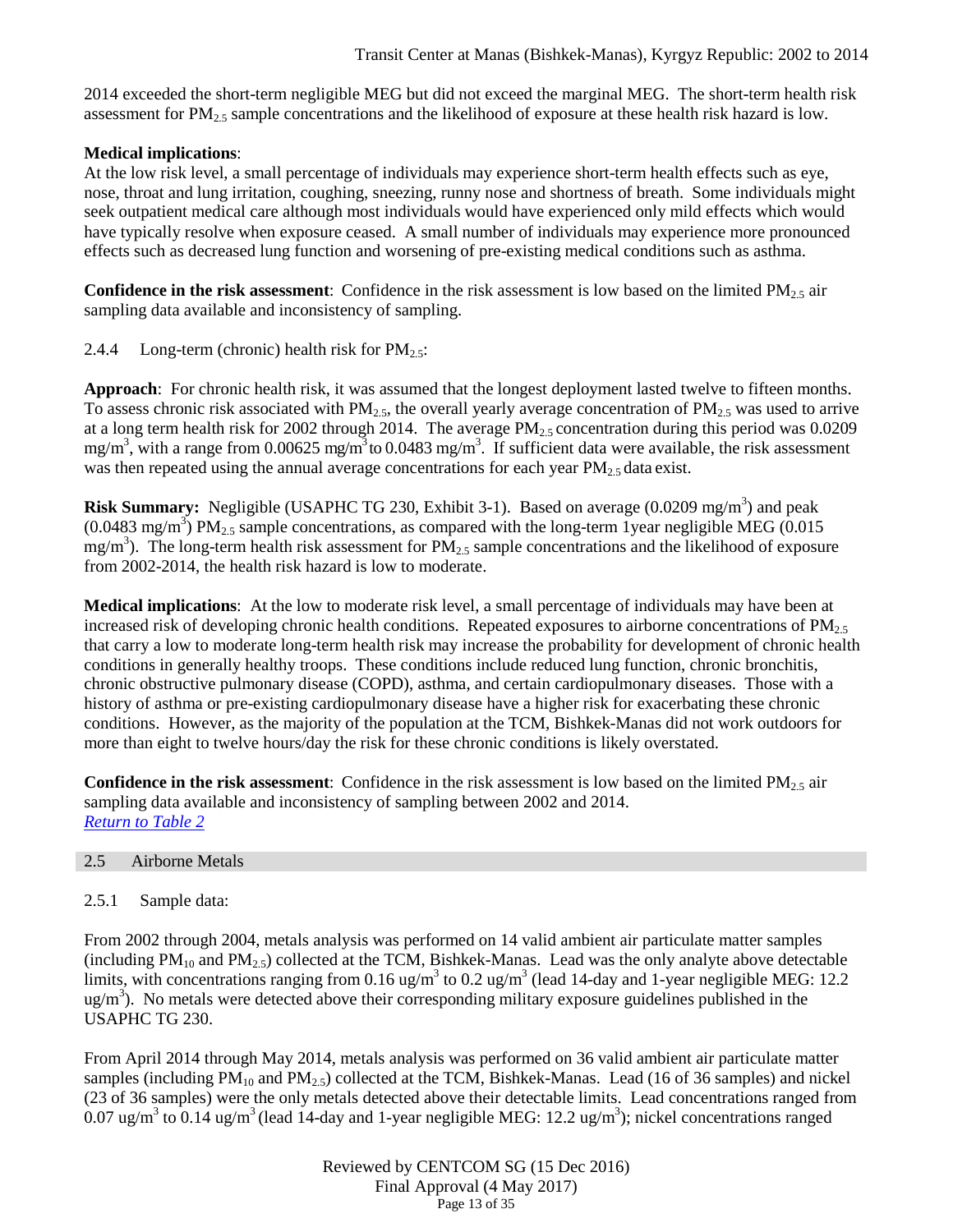from 0.069 ug/m<sup>3</sup> to 1.397 ug/m<sup>3</sup> (nickel 14-day and 1-year negligible MEG: 367 ug/m<sup>3</sup>). No metals were detected above their corresponding military exposure guidelines published in the USAPHC TG 230.

# **Approach**:

For screening purposes, both peak and average concentrations of all airborne metals detected were compared to their corresponding 1-year negligible MEG. Risk estimates based on the USAPHC TG 230 methodology are calculated for any compound detected at a concentration greater than its 1-year MEG in 5% or more of the samples collected.

**Risk Summary:** None based on available sampling data.

2.5.2 Short-term (acute) health risk:

No short-term health risk was identified based on available sampling data.

2.5.3 Long-term (chronic) Health risk:

No long-term health risk was identified based on available sampling data.

**Confidence in the risk assessment**: Confidence in this risk assessment is low based on limited sampling data available and inconsistency of sampling.

*[Return to Table 2](#page-2-1)*

### <span id="page-13-0"></span>2.6 Volatile Organic Compounds (VOC)

2.6.1 Sample data:

From 2002 to 2004, 14 valid air samples were collected at the TCM, Bishkek-Manas for VOC analysis. 1,2- Dibromo-3-chloropropane was detected in one sample above the 1 year negligible MEG (0.000000799 ug/m<sup>3</sup>). The measured concentration of 1,2-Dibromo-3-chloropropane was  $0.47 \text{ ug/m}^3$ . No other VOCs were detected above their corresponding military exposure guidelines published in the USAPHC TG 230.

In May 2014, 11 valid VOC air samples were collected at the TCM, Bishkek-Manas for VOC analysis. 9 of the 11 samples exceeded the USAPHC 1 year negligible MEG for acrolein  $(0.137 \text{ ug/m}^3)$ . The range of 24-hour acrolein concentrations ranged from  $0.37 \text{ ug/m}^3 - 0.64 \text{ ug/m}^3$  with an average concentration of  $0.504 \text{ ug/m}^3$ . No other VOCs were detected above their corresponding military exposure guidelines published in the USAPHC TG 230.

**Approach**: Typically, most VOC sampling is either associated with a specific source or incident driven. Data of this type, especially when there is sparse sampling data exist, is generally not representative of exposure to an entire camp population.

For screening purposes, peak and average concentrations of all airborne VOCs detected were compared to their corresponding 1-year negligible MEG. Short-term risk estimates based on the USAPHC TG 230 methodology are determined for any compound detected at a concentration greater than its 1-year MEG and long-term risk estimates were determined where VOC were detected above their respective 1-year MEG in 5% or more of the samples collected.

**Risk Summary**: Sampled concentrations generally will not be representative of possible exposures to the entire camp population due to dispersion as distance from the point source(s) increases. Rather, sample results only represent the potential exposure of the population residing or working in proximity to the sample location. The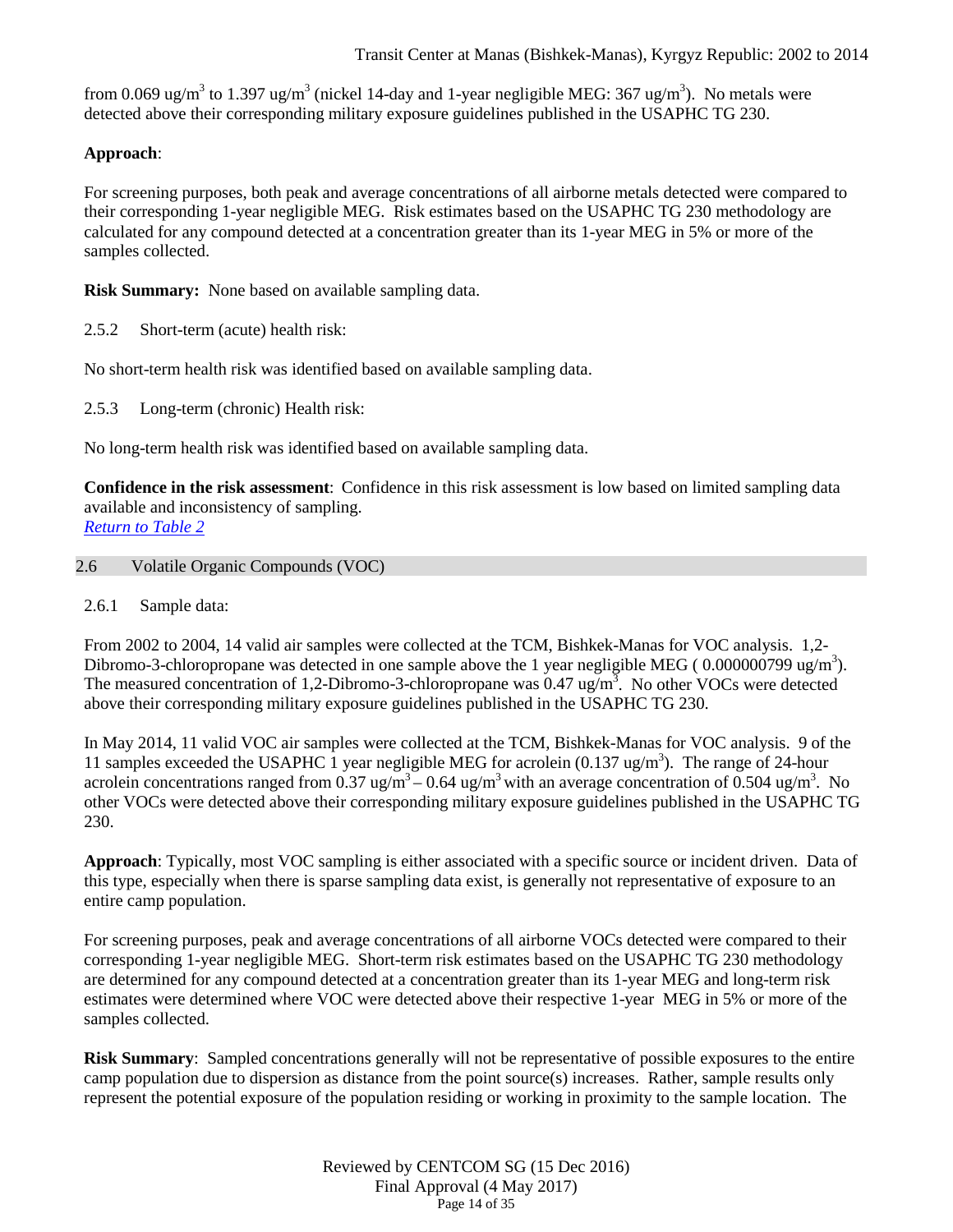overwhelming majority of other personnel will have different exposures based upon their specific distance from the source.

2.6.2 Short-term (acute) health risk of VOCs*:* 

1,2-Dibromo-3-chloropropane is better known as DBCP, the active ingredient in the nematicide Nemagon, also known as Fumazone. It is a soil fumigant that is no longer permitted for use in the United States.

Acrolein is a combustion by-product released from the burning of trees, other plants, gasoline, oil, other fossil fuels and biodiesel. Acrolein has a disagreeable odor and breaks down rapidly in the air by reacting with other chemicals and sunlight. Most individuals can smell acrolein at a concentration of 0.6 mg/m<sup>3</sup>. One of the most common sources of exposure to acrolein is tobacco smoking.

**Medical Implications:** Breathing small amounts of acrolein can cause watering of the eyes, burning of the nose and throat, and decreased breathing rate. These symptoms go away when exposure stops. Studies indicate that very slight eye irritation and annoyance/discomfort begin at about  $0.2 \text{ mg/m}^3$ , and nose/throat irritation and a decrease in respiratory rate at approximately 0.7 mg/m<sup>3</sup>. Concentration of acrolein detected at the TCM, Bishkek-Manas were below the threshold concentrations known to cause nose and throat irritation, but above the threshold concentration known to cause eye irritation.

**Confidence in the risk assessment**: Low for both acrolein and 1,2-Dibromo-3-chloropropane based on the limited air sampling data available, inconsistency of sampling and the laboratory's limited capability to quantify some VOC compounds.

2.6.3 Long-term (chronic) health risk of VOCs*:* 

### **Approach**:

For screening purposes, sample results were compared with each of the corresponding 1 year negligible MEG for acrolein and the 1 year negligible MEG for 1,2-dibromo-3-chloropropane published in the USAPHC TG 230.

**Risk Summary:** Negligible. No long-term health risk was identified based on available sampling data.

**Medical Implications:** No identified or expected adverse health outcomes.

**Confidence in risk estimate**: Confidence in the risk assessment is low based on the 9 samples collected during a short period of time at the TCM, Bishkek-Manas. *[Return to Table 2](#page-3-0)*

### <span id="page-14-0"></span>3 Soil

### 3.1 Site-Specific Sources Identified

3.1.2 During July 2004 and October 2004, a total of 7 valid surface soil samples were collected at TCM, Bishkek-Manas. Laboratory analysis of all soil samples included semi-volatile organic compounds (SVOCs), heavy metals, polychlorinated biphenyls (PCB), pesticides, herbicides and radionuclides. The primary exposure pathways associated with soil are dermal contact and incidental ingestion. Individuals involved in construction, maintenance and post fire clean-up activities were at greatest potential for exposure to soil. These individuals comprise a relatively small proportion of the overall camp population.

### **Approach**:

Currently, sampling data for soil are not evaluated for short term (acute) health risks**.**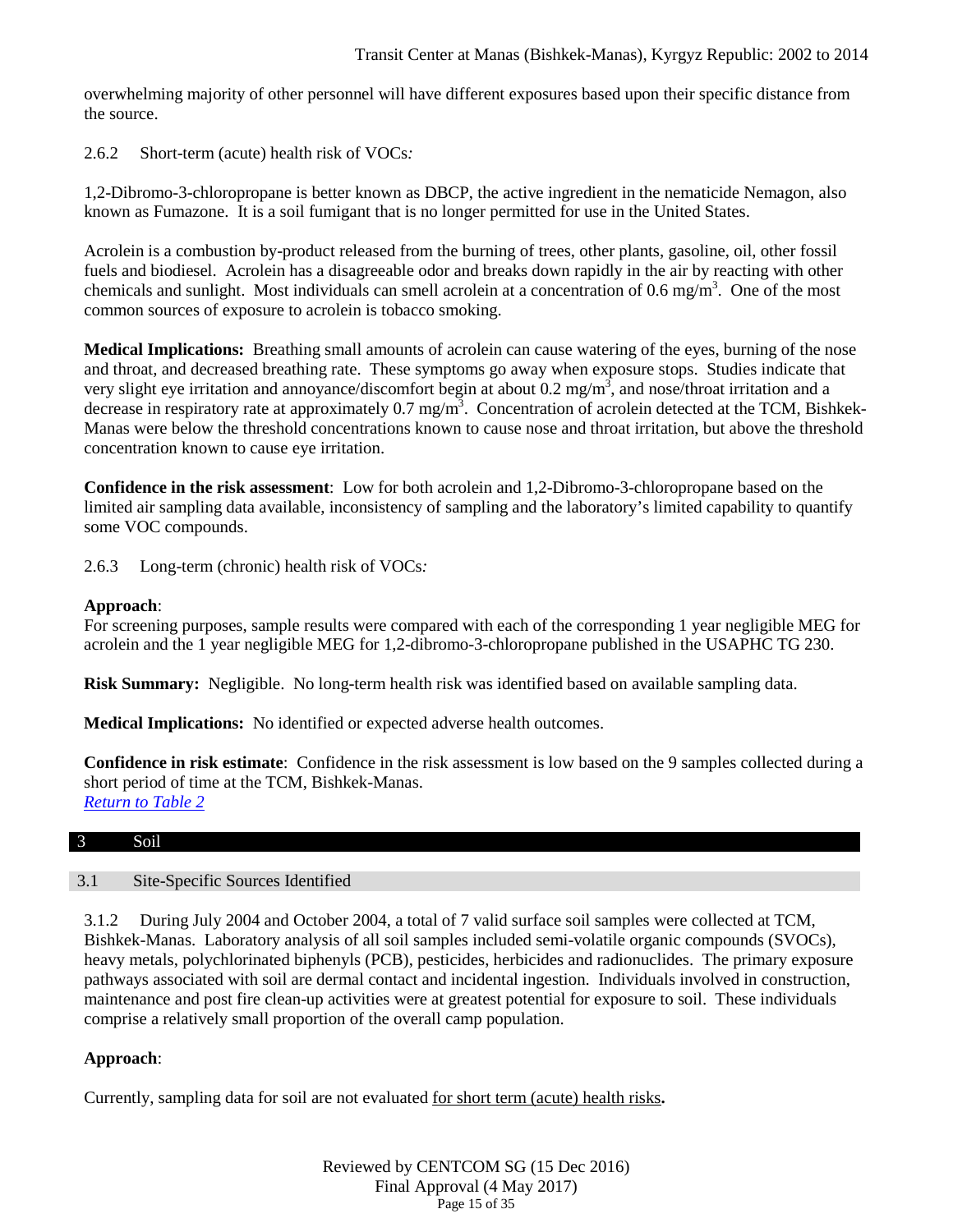### Transit Center at Manas (Bishkek-Manas), Kyrgyz Republic: 2002 to 2014

For long-term health risk, sample results were compared with each of the corresponding long-term MEGs published in the USAPHC TG 230 screening purposes. Compounds detected without a single exceedance of the 1 year MEG were excluded from further consideration. Long-term risk estimates were based on the probability of exposure to the concentrations detected.

3.1.3 Short-term (acute) health risk for soil:

**Risk Summary:** Insufficient data exists upon which to base a risk assessment specific to the TCM (Bishkek-Manas).

**Medical Implications**: None known**.**

**Confidence in the Risk Assessment**: Not applicable, soil is not evaluated for short-term health risks**.**

3.1.4 Long-term (chronic) health risk for soil:

Long-Term: Insufficient data exists upon which to base a risk assessment specific to the TCM (Bishkek-Manas).

**Risk Summary:** Based on available data, no soil constituents exceeded MEGs, however data was insufficient upon which to base a risk assessment specific to the TCM (Bishkek-Manas).

### **Medical Implications**: None.

### **Confidence in risk estimate**:

Confidence in the risk assessment is low based on 7 samples collected across regional soils.

### *[Return to Table 2](#page-3-1)*

#### <span id="page-15-0"></span>4 Water

### 4.1 Site-Specific Sources Identified

In order to assess the health risk to US personnel from exposure to water in theater, the U.S. Army Public Health Command identified the most probable exposure pathways. These were based on the administrative information provided on the field data sheets submitted with the samples taken over the time period being evaluated. Bottled water is the primary source of drinking water for all deployed personnel at the TCM (Bishkek-Manas). The 376 Expeditionary Civil Engineering Squadron (ECES) Utilities flight operated and maintained three commercial reverse osmosis water purification units (ROWPUs) at the following locations: the Main DFAC, the Hotel Alaska AAFES Green Bean, and the Main AAFES Green Bean. The water was treated by varying micron filtration systems. The Main DFAC ROWPU supplied "potable" water to the Main DFAC for food preparation, coffee, juice reconstitution, tea, etc. ROWPUs were supplied by the Bishkek Municipal Airport water distribution system.

The Bishkek Municipal Airport water distribution system, maintained by the host nation, was utilized for personal hygiene such as hand washing, showering, brushing teeth, laundry and cleaning. The system consisted of four wells, a water treatment facility and a piped distribution system. The source water is an aquifer of unknown depth. Wells are drilled between 140 and 240 meters deep. This system was classified as non-potable and is indicated as "raw", "municipal", and "untreated' in documentation. Disinfection was not controlled by military personnel.

Historically, commercial bottled water was provided for drinking at all U.S. military sites in Kyrgyzstan. At least three vendors were identified as having provided bottled water at some point during military operations in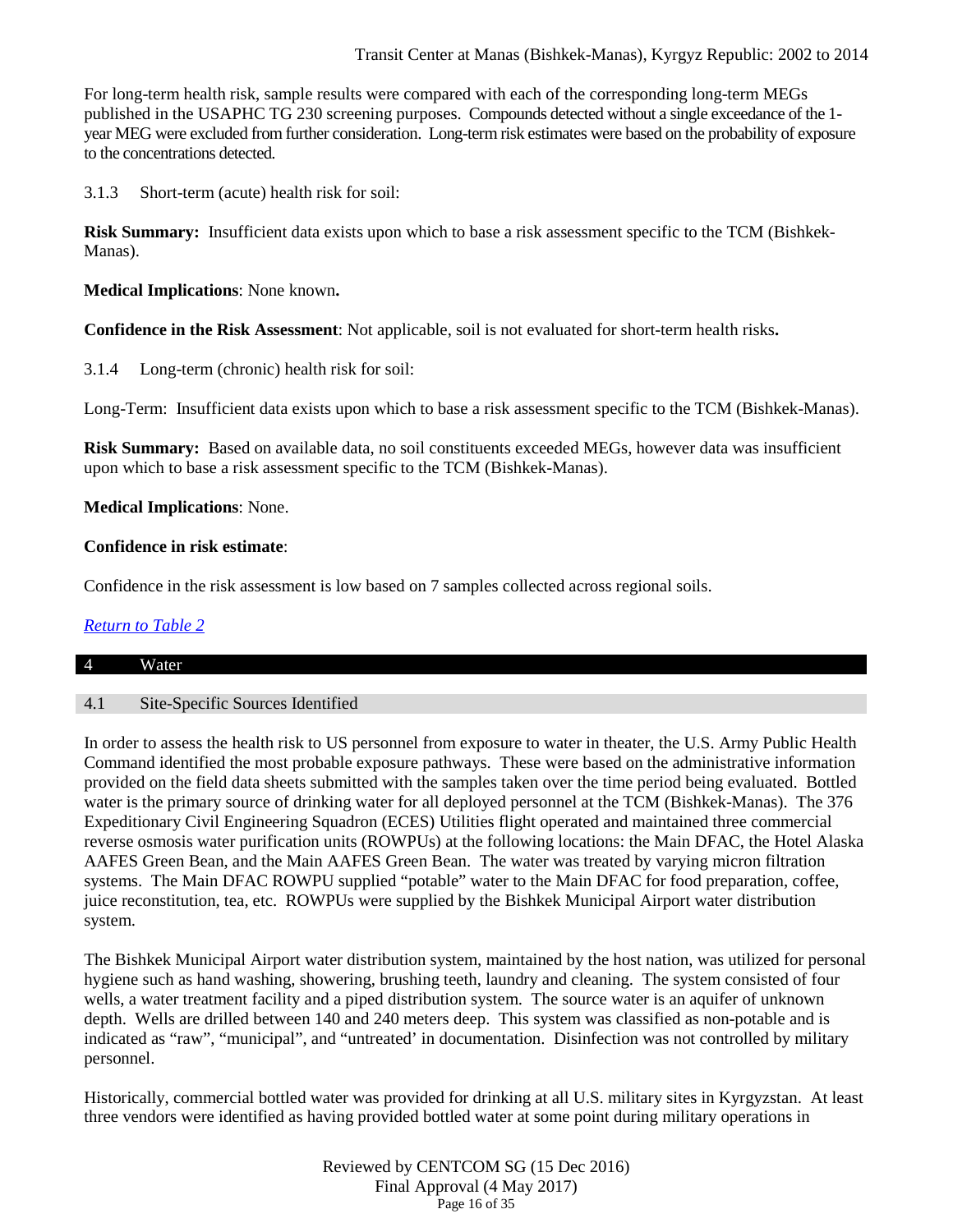Kyrgyzstan including: Calipso, Bishkek Coca Cola plant; Almaty (Coca Cola) in Kazakhstan; and Nestle in Uzbekistan.

It is assumed that 100% of all U.S. personnel at the TCM (Bishkek-Manas) will be directly exposed to Reverse Osmosis Water Purification Unit (ROWPU) treated and disinfected fresh bulk water, since this classification of water was primarily used for food preparation, cooking, preparing coffee and tea, juice reconstitution, and ice at the Main DFAC and at the AAFES Green Bean locations. During base closure operations, it was discovered that the ROWPU piping at the Main DFAC was not properly routed through the system and walls; faucets labeled as "potable" maintained free-flowing water when the ROWPU unit was completely shut down for repairs. It is highly probable that personnel were exposed to water that would otherwise be classified as non-potable. Field data sheets indicate that bottled water is the only approved source of drinking water.

Based on the information provided from the field, all samples for untreated water were associated with source water for treatment and no exposure pathways were associated with those samples. Therefore, untreated samples are not assessed as potential health hazards.

### <span id="page-16-0"></span>4.2 Consumed Water (Water for drinking or cooking consumption)

### 4.2.1 Sample data/notes:

All bottled water purchased for the TCM, Bishkek-Manas was sampled for total coliform presence/absence and E. coli presence/absence upon receipt and prior to distribution IAW TB MED 577/AFMAN 48-138\_IP. At least 208 bottles were tested between August and December of 2012, 611 bottles were tested in 2013, and 157 bottles were tested in 2014. Exact numbers of bottles tested was not available for 2002-2011.

Two broad spectrum analysis samples were collected in February 2004 from Bishkek City. A broad spectrum analysis sample and radiological sample was collected from Bishkek Coca Cola plant in February 2010. Radiological sampling was performed on three separate lots of delivered bottled water on 19 April 2014.

4.2.2 Short-term (acute) health risk for drinking bottled water:

**Approach**: In order to determine acute health risk associated with consumption of bottled water the following assumptions were made.

- Camp residents ingest 15 liters of bottled water per day or less.
- All U.S. personnel at this location were expected to remain at this site for approximately 1 year.

Based on these assumptions, the maximum detected concentration for each analyte was compared to its respective 14-day, Negligible MEG for consumption of up to 15 liters of water per day (15L/day) and/or the short-term Field water standards published in TB MED 577, Sanitary Control and Surveillance of Field Water Supplies.

**Risk Summary**: Based on the above approach, the short-term risk associated with consumption of bottled water at the TCM, Bishkek-Manas is low.

**Medical implications:** No medical implications are expected from consuming water at the concentrations detected at the TCM, Bishkek-Manas.

**Confidence in the risk assessment**: Despite the (relatively limited) number of bottled water samples, confidence in the risk assessment is high because US Army veterinary personnel performed regular audits of all bottled water suppliers to ensure consistency of quality throughout their deployment.

4.2.3 Long-term (chronic) health risk: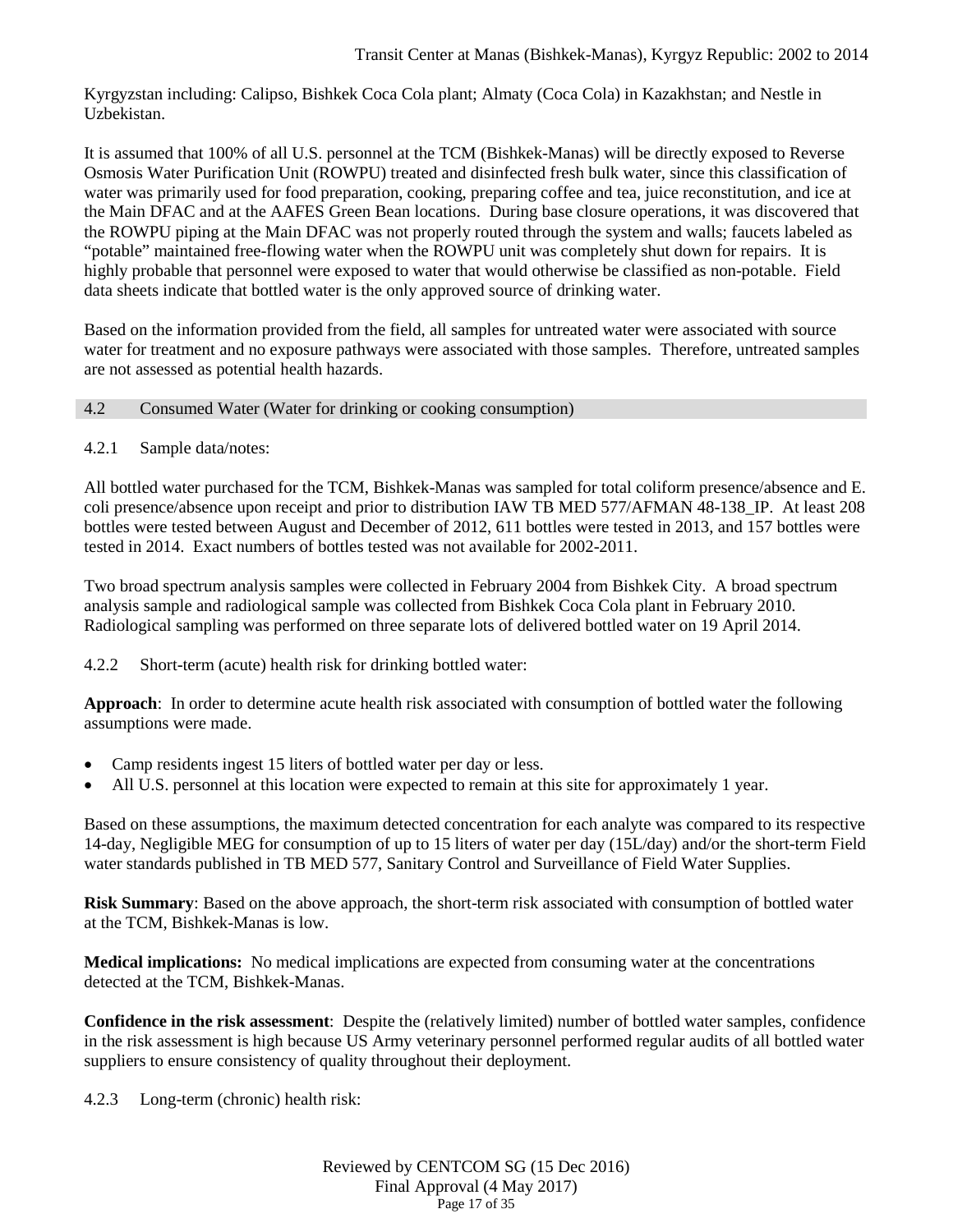**Approach:** Bottled water was supplied to the TCM, Bishkek-Manas in distinct lots and from multiple vendors. Thus it is inappropriate to average analytical results across the spectrum of water samples/suppliers. As a result, the maximum detected concentration for each analyte was used to perform the long-term health risk screening. This process could result in overestimation of the long-term health risk as it assumes that camp residents consume water at the maximum detected concentration consistently during their deployment.

**Risk Summary**: None identified based on available sample data. All collected samples were below the short (or respective 1-year, 15 L/day drinking water MEG) and/or long-term Negligible MEGs.

**Medical implications**: None identified based on available sample data. All collected samples were below the short and long-term Negligible MEGs.

**Confidence in the risk assessment**: Confidence in the risk assessments associated with coliform and E. coli is high. Due to the relatively limited number of bottled water samples tested for radionuclides, confidence in the risk assessment is medium. US Army veterinary personnel performed regular audits of all bottled water suppliers to ensure consistency of quality throughout the deployment. *[Return to Table 2](#page-3-2)*

### <span id="page-17-0"></span>4.3 **Water for Non-Drinking/Other purposes (RO and other sources of treated water)**

### 4.3.1 Sample data/notes:

From 2002 through 2014, RO treated and disinfected fresh water (referred to as source water in documentation) samples were collected at the TCM, Bishkek-Manas. Water samples were analyzed for inorganic compounds, VOC, SVOC, radionuclides and various physical characteristics. Preventive medicine surveillance for microbiological contaminants (coliforms/*E.coli*) is standard operating procedure, but data associated with bacteriological analyses was not available from all years.

From January 2009 to April 2014, 45 radiological samples from 16 sampling events were collected at the TCM Bishkek-Manas from RO treated and untreated water sources; 18 broad-spectrum analysis samples from four sampling events were collected in July 2004, May 2010, March 2012 and October 2013 at the TCM, Bishkek-Manas and evaluated for this health risk assessment.

4.3.2 Short-term (acute) and long-term (chronic) health risks associated with water uses other than drinking:

**Approach:** In order to assess the health risk associated with water uses other than drinking, the following assumptions were made:

- RO treated water was used primarily for cooking, tea/coffee, and personal hygiene purposes.
- Deployments lasted is service specific (Army personnel 9 months, AF personnel 6 months and Navy personnel from 12 to15 months).
- The primary routes of exposure associated with RO treated water were ingestion through prepared food and drinks, incidental ingestion through personal hygiene (i.e., brushing teeth/oral hygiene) and dermal contact when showering.
- Camp residents ingest far less than 5 liters (food preparation) of RO treated water per day.
- Disinfected fresh water was intended to be used only for showering and hand washing.

Based on guidance provided in USAPHC Technical Guide 230, *Environmental Health Risk Assessment and Chemical Exposure Guidelines for Deployed Military Personnel* (USAPHC TG 230), any compound with a peak concentration less than or equal to 2.5 times the 14-day negligible MEG for consuming 5 liters of water per day/ (5-L/day) may be eliminated from further consideration. If a 14 day, 5-L/day negligible MEG was not available, the more conservative 1-year, 5-L/day negligible was used for screening purposes.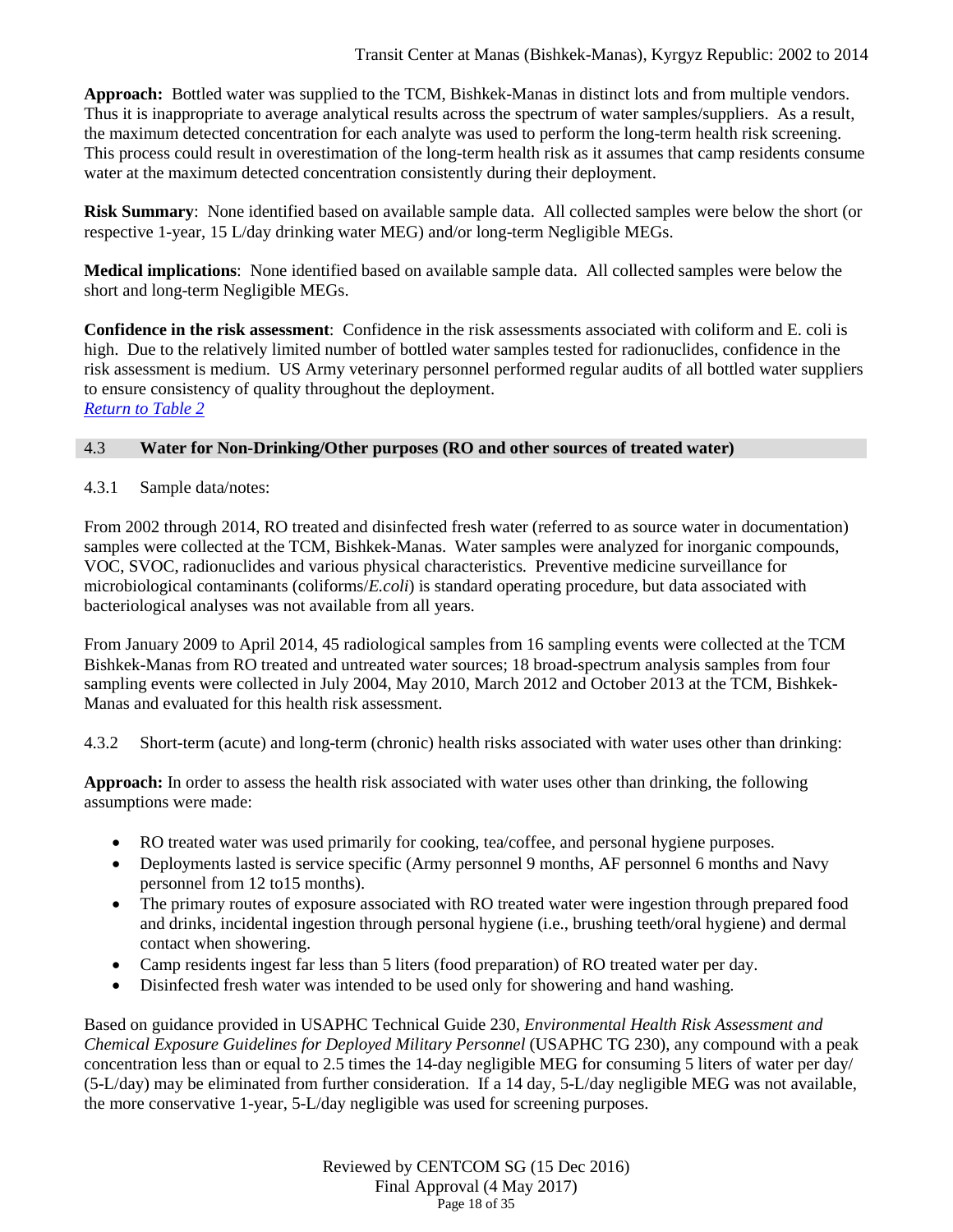# **4.3.2.1 RO Treated Water (used for cooking and personal hygiene).**

4.3.2.2 Sample data/notes:

Exposure Guidelines (Military LTP Standards/MCL): Gross alpha particle activity: 15 pCi/L Uranium: 30 ug/L

Evaluation of the results of the 4 RO treated water samples taken from November 2007 to January 2008 revealed that radiological contamination was detected in all 4 samples; gross alpha samples ranged from 16 pCi/L – 27 pCi/L with an average activity of 20 pCi/L. Uranium ranged from 30ug/L – 40 ug/L with an average activity of 33.75 ug/L.

Evaluation of the results of the 25 RO treated water samples taken from September 2011 to April 2014 revealed that radiological contamination was detected in all 25 samples. Gross alpha samples ranged from 0.18 pCi/L – 32 pCi/L with an average activity of 8.1 pCi/L in 2011, 11.3 pCi/L in 2012, 24.32 pCi/L in 2013, and 31.7 pCi/L in 2014. Uranium ranged from 2 ug/L – 32.4 ug/L with an average activity of 11.33 ug/L in 2011, 13.9 ug/L in 2012, 23.83 ug/L in 2013, and 29.55 ug/L in 2014.

No other chemical or radiological analytes in the RO treated water exceeded the recommended exposure guidelines.

**Risk Summary**: No acute or chronic health risks associated with incidental ingestion of RO treated water were identified at the TCM, Bishkek-Manas. Radiological exposure guidelines are based on consumption of at least 2 L of water per day over 70 years. Estimated consumption of RO treated water is less than 1 L per day. The possibility that deployed personnel consumed significant quantities of RO treated water over a long period of time is remote.

**Medical Implications:** No medical implications are expected from consuming water at the concentrations detected at the TCM, Bishkek-Manas.

**Confidence in the Risk Assessment**: Confidence in the risk assessment is medium. Complete chemical analysis of 18 reverse osmosis water samples was taken over 10 years. There was also an active and ongoing drinking water surveillance program at the TCM, Bishkek-Manas which further increases confidence in this assessment.

### **4.3.2.2 Disinfected Fresh Water (used for personal hygiene).**

Exposure Guidelines (Military LTP Standards/MCL): Gross alpha particle activity: 15 pCi/L Uranium: 30 ug/L

Evaluation of the results of 2 disinfected water samples (referred to as source water in documentation) taken from December 2013to April 2014 revealed that radiological contamination was detected in both samples; gross alpha samples ranged from 23.2 pCi/L – 24.2 pCi/L with an average activity of 23.7 pCi/L, exceeding the MCL. Uranium ranged from 28.06 ug/L – 29.4 ug/L with an average activity of 28.73 ug/L, below the MCL.

Evaluation of the 2 samples of disinfected fresh water did not reveal any other exceedances of USAPHC TG 230 health risk screening criteria.

On 27 and 28 April 2013 the Pizza Hut sampling location tested positive for the presence of total coliform. Further analysis of the samples positively identified *Klebsiella pneumoniae* and *Citrobacter freundii* bacteria. Both bacteria are considered a low risk to healthy individuals.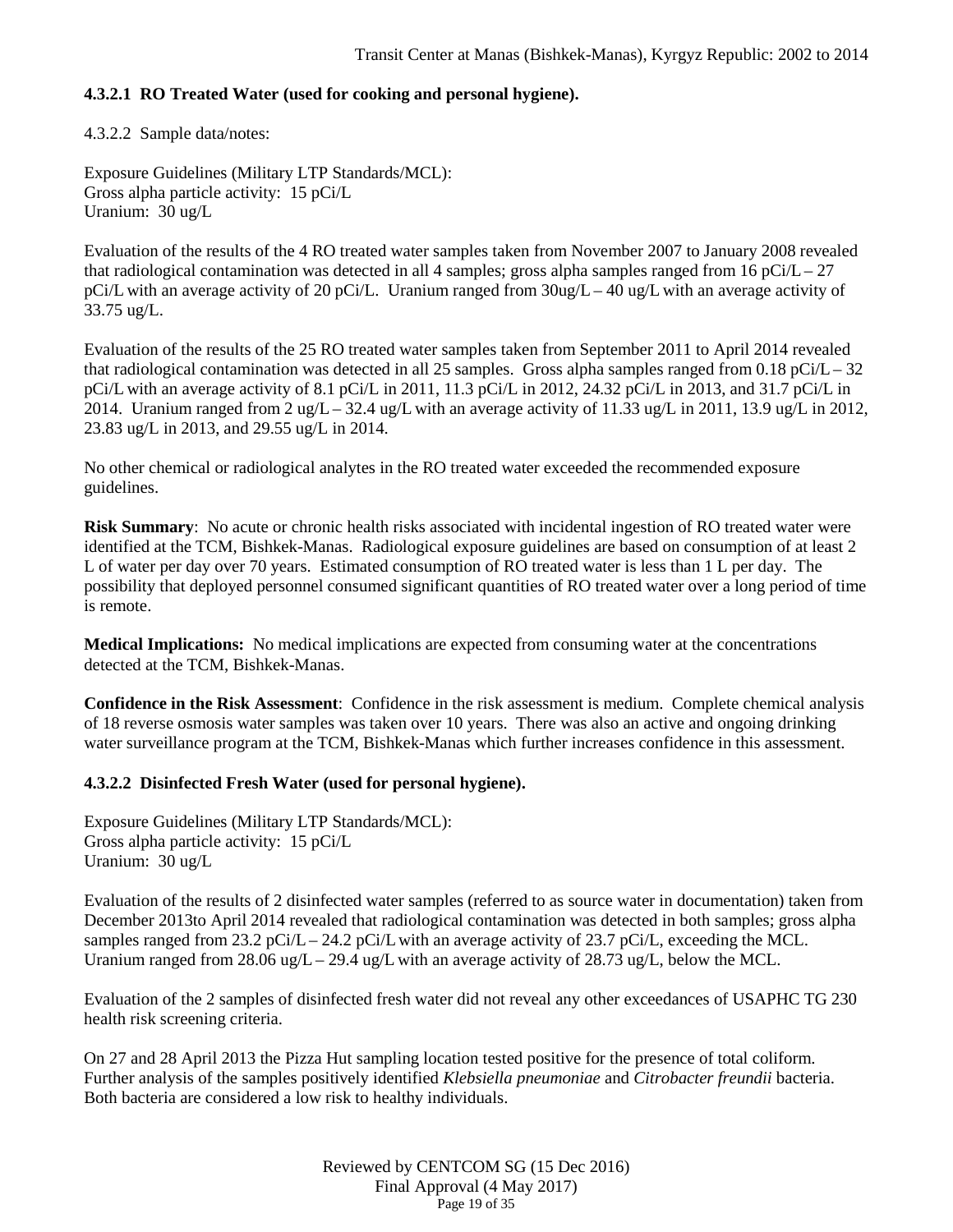Between January and March 2014, multiple samples from Ops Town buildings (3035, 3036, 4015, 4250 and the Ops Town DFAC) tested positive for the presence of total coliform, some of which further tested positive for the presence of E. coli. Water lines within buildings 3035, 3036, 4015, and 4250 were flushed until the contamination was cleared. The DFAC was switched to bottled water for all cooking and food preparation operations until their final closure. No illnesses were identified during this period and the risk was considered low in healthy individuals due to exposure avoidance measures.

**Risk Summary:** Low acute or chronic health risks associated with incidental ingestion of disinfected fresh water during showering were identified at the TCM, Bishkek-Manas.

**Medical Implications:** No medical implications are expected from consuming water at the concentrations detected at the TCM, Bishkek-Manas.

**Confidence in the Assessment**: Even though there are relatively few samples in the data set, confidence in this risk assessment is high based on the limited potential for ingestion of host nation treated water. *[Return to Table 2](#page-3-3)*

#### <span id="page-19-0"></span>5 Military Unique

#### 5.1 Chemical Biological, Radiological Nuclear (CBRN) Weapons

There were no specific hazard sources or exposure incidents documented in the Defense Occupational and Environmental Health Readiness System (DOEHRS) or the Military Exposure Surveillance Library (MESL) during the period December 2002 to June 2014 time frame.

5.1.1 Short and long-term health risks:

**Not Evaluated** - No data were available upon which to base a risk assessment specific to the TCM (Bishkek-Manas).

**Risk Summary:** None; no data were available upon which to base a risk assessment specific to TCM (Bishkek-Manas).

**Medical Implications**: None; no data were available upon which to base a risk assessment specific to the TCM (Bishkek-Manas).

**Confidence in the Risk Assessment**: None; no data were available upon which to base a risk assessment specific to the TCM (Bishkek-Manas).

#### 5.2 Depleted Uranium (DU)

There were no specific hazard sources or exposure incidents documented in DOEHRS or the MESL during the period from December 2002 through June 2014 time frame.

5.2.1 Short and long-term health risks:

**Not Evaluated** - No data were available specific to the TCM (Bishkek-Manas).

**Risk Summary:** None; no data were available upon which to base a risk assessment specific to the TCM (Bishkek-Manas).

**Medical Implications**: None; no data were available upon which to base a risk assessment specific to the TCM (Bishkek-Manas).

> Reviewed by CENTCOM SG (15 Dec 2016) Final Approval (4 May 2017) Page 20 of 35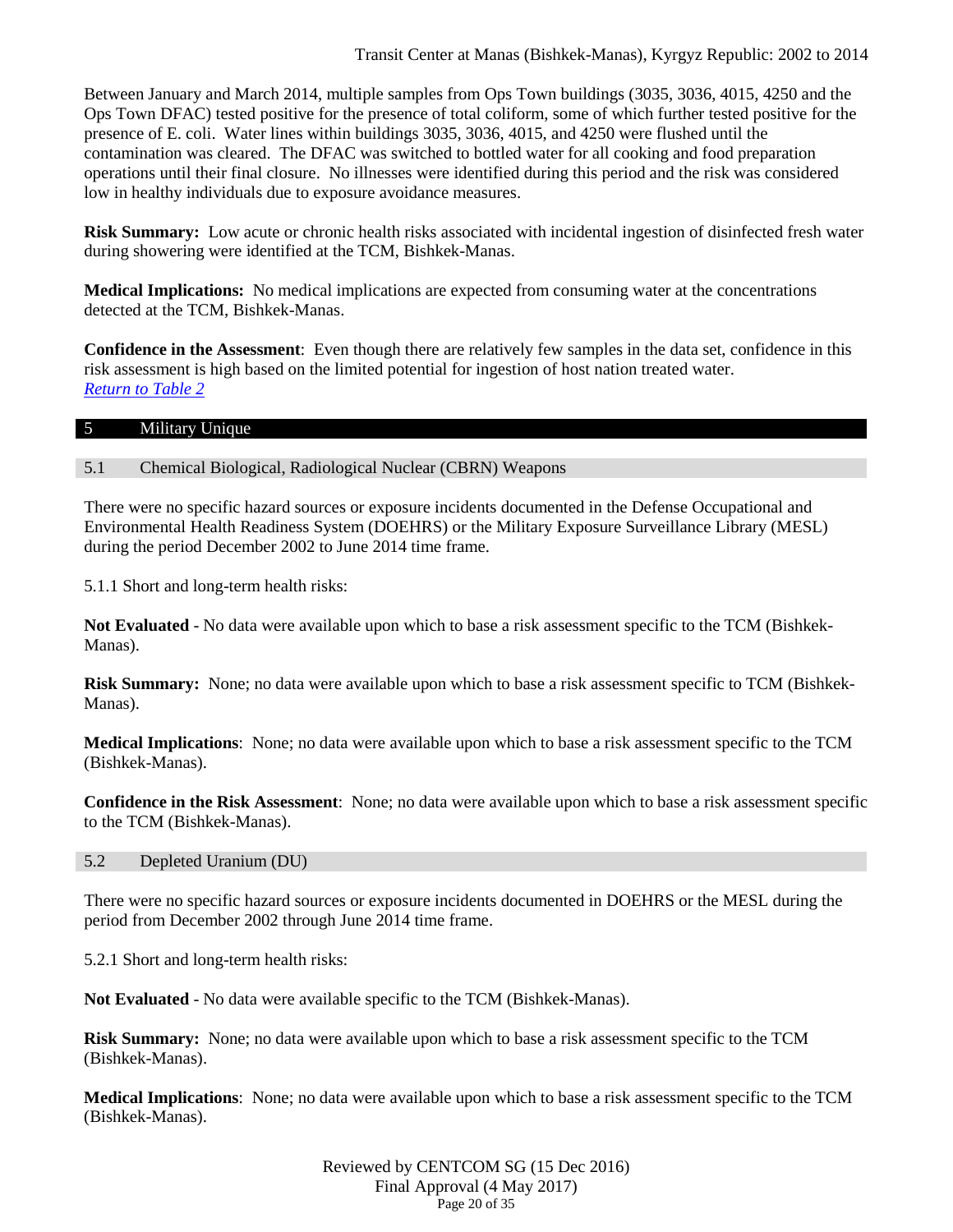**Confidence in the Risk Assessment**: None; no data were available upon which to base a risk assessment specific to the TCM (Bishkek-Manas).

#### 5.3 Ionizing Radiation

Specific hazard sources were documented in DOEHRS or the MESL from the December 2002 through June 2014 time frame at the TCM (Bishkek-Manas). The 376 Expeditionary Medical Group utilized two portable x-ray units for medical radiography. The radiology technician was typically the only individual enrolled in the thermoluminescent dosimetry (TLD) program, with no over exposures recorded. The 376 ECES Explosive Ordnance Disposal flight had one portable x-ray unit integrated into an explosives robot. 376 Expeditionary Security Forces Squadron personnel operated x-ray backscatter units to inspect vehicles entering the installation. Security Forces and U.S. Army personnel operated x-ray body scanners and bag scanners at the main entry control point. U.S. Army personnel operated x-ray body and bag scanners at the U.S. Customs facility.

5.3.1 Short and long-term health risks:

**Risk Summary:** Low based on available data specific to the TCM (Bishkek-Manas).

**Medical Implications**: No medical implications are expected.

**Confidence in the Risk Assessment**: High; no available data exceeded exposure limits specific to the TCM, Bishkek-Manas.

# 5.4 Non-Ionizing Radiation

Lasers: Aircraft were equipped with lasers. Specific health hazards associated with each laser system were documented in DOEHRS. Administrative procedures were in place to reduce/prevent laser incidents.

Radiofrequency Radiation (RFR): Aircraft and ground based emitters have administrative processes in place to reduce the potential for exposures and ensure personnel are not within the uncontrolled environment hazard distance. Operators of RFR systems were aware to notify Bioenvironmental Engineering for any suspected or potential exposure to RFR for documentation and investigation.

5.4.1 Short and long-term health risks:

**Not Evaluated.** - No data were available specific to the TCM (Bishkek-Manas).

**Risk Summary:** None - no data were available/insufficient data exists upon which to base a risk assessment specific to the TCM (Bishkek-Manas).

**Medical Implications**: None - No data were available upon which to base a risk assessment specific to the TCM (Bishkek-Manas).

**Confidence in the Risk Assessment**: None - No data were available upon which to base a risk assessment specific to the TCM (Bishkek-Manas).

# *[Return to Table 2](#page-3-4)*

| 6   | <b>Endemic Diseases</b> |
|-----|-------------------------|
|     |                         |
| 6.1 | Sample data/notes:      |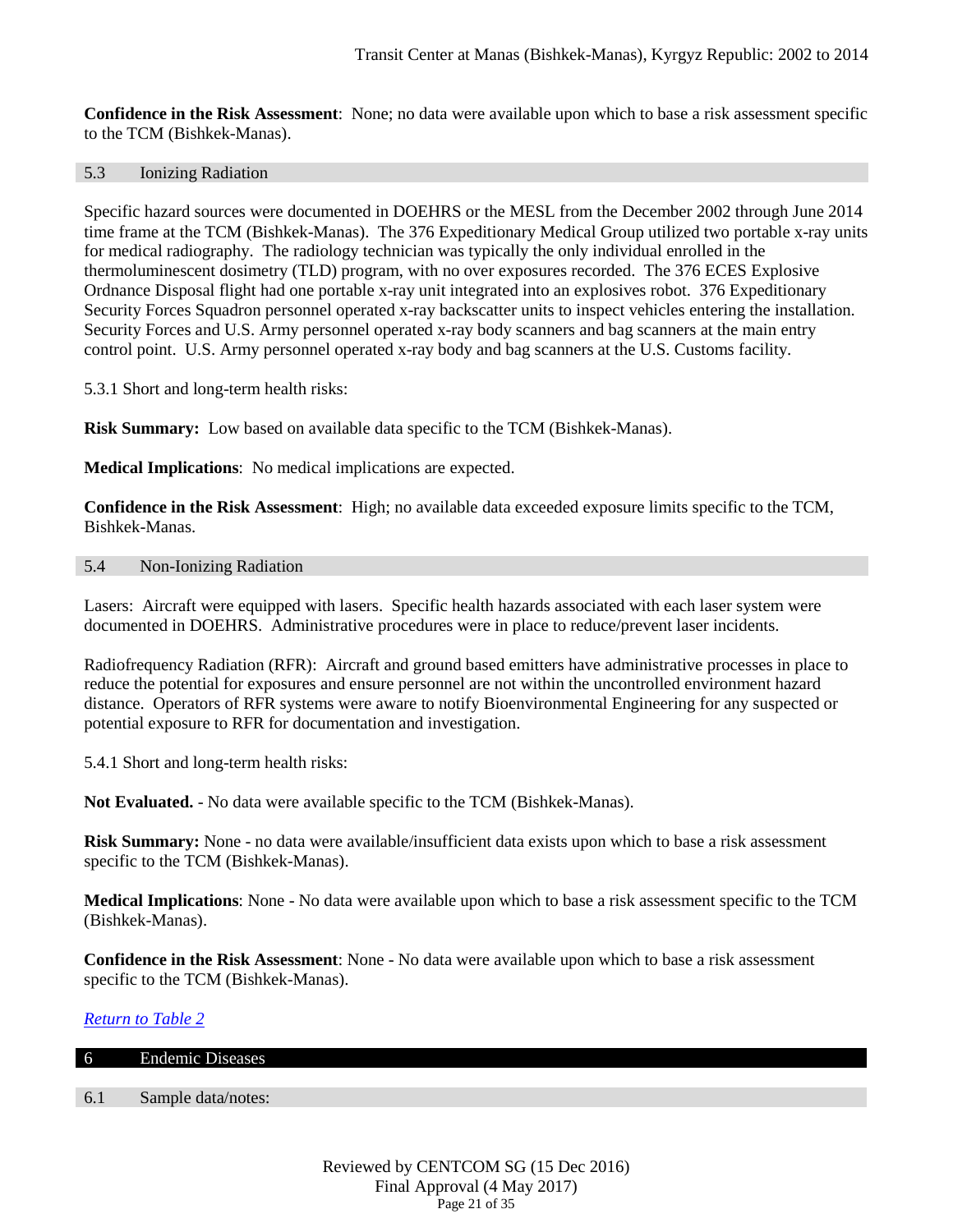### **The assessed risk for endemic diseases addressed below represents the residual risk that exists in the presence of preventive measures.**

Department of Defense Directive 6490.02 series, Comprehensive Health Surveillance, establishes policy for routine health surveillance of all DoD personnel throughout their military service.

The Armed Forces Health Surveillance Branch (AFHSB) maintains archives of medical event reports for all **Services** 

Medical event reports identified related to deployment in Kyrgyzstan did not identify specific locations within the country, nor did they describe the probable site of the exposure; therefore, epidemiological analysis of medical event data was limited to the country level.

Endemic diseases present in Kyrgyzstan were assessed by referring to the World Health Organization's Kyrgyzstan Communicable Disease Profile and the "Destinations" section of the Centers for Disease Control and Prevention (CDC) Travelers' Health website, [http://wwwnc.cdc.gov/travel/destinations/traveler/none/Kyrgyzstan.](http://wwwnc.cdc.gov/travel/destinations/traveler/none/Kyrgyzstan)

Where effective vaccines, such as those for Hepatitis A and B, are in place, risk to individuals is effectively reduced to none and these endemic diseases were excluded from further assessment.

Reporting of medical events from deployed environments is inconsistent. Identified reports of endemic disease associated with deployment to Kyrgyzstan are assumed not to represent all cases of reportable endemic disease events among service personnel deployed to Kyrgyzstan. Where available, additional relevant reports were used to supplement reportable medical event data for this assessment.

#### <span id="page-21-0"></span>6.2 Gastrointestinal Diseases

U.S. Service members have little or no immunity to the food and waterborne diseases present in Kyrgyzstan. Sanitation was poor throughout the country, including major urban areas. Local food and water sources were heavily contaminated with pathogenic bacteria, parasites and viruses to which most U.S. Service members have little or no natural immunity. Effective host nation disease surveillance did not exist within the country. To prevent food and waterborne diseases among individuals deployed to Kyrgyzstan, food and water was purchased from approved sources. Food was prepared in facilities where there was public health oversight (certificate of sanitation, health screening of food service workers, periodic inspections, etc.). Due to the potential presence of disease causing organisms, as well as the high prevalence of improper food handling and preparation, local food and water were not approved for consumption. Deployed personnel were authorized to travel off base and would frequent local restaurants and grocery stores. Viral gastroenteritis that is spread through contact or fomites (any inanimate object or substance capable of carrying infectious organisms) presents a recurrent risk due to a high rate of personnel turnover, and shared dining, berthing, bathroom facilities, and working spaces.

**Approach:** The health risk for fomite-borne gastrointestinal infections and endemic food and waterborne diseases to individuals deployed to Kyrgyzstan during the period of this assessment was epidemiologically assessed based on the combination of identified endemic diseases, knowledge of preventive measures in place, review of medical event reports associated with deployment to Kyrgyzstan, and review of military public health reports.

### 6.2.1 Short -term health risks*:*

### **Risk assessment:**

The short-term risk for viral gastroenteritis was low. Risk due to a high rate of personnel turnover, shared dining, berthing, bathroom facilities, and working spaces is not substantially different than that expected in similar settings within the United States.

> Reviewed by CENTCOM SG (15 Dec 2016) Final Approval (4 May 2017) Page 22 of 35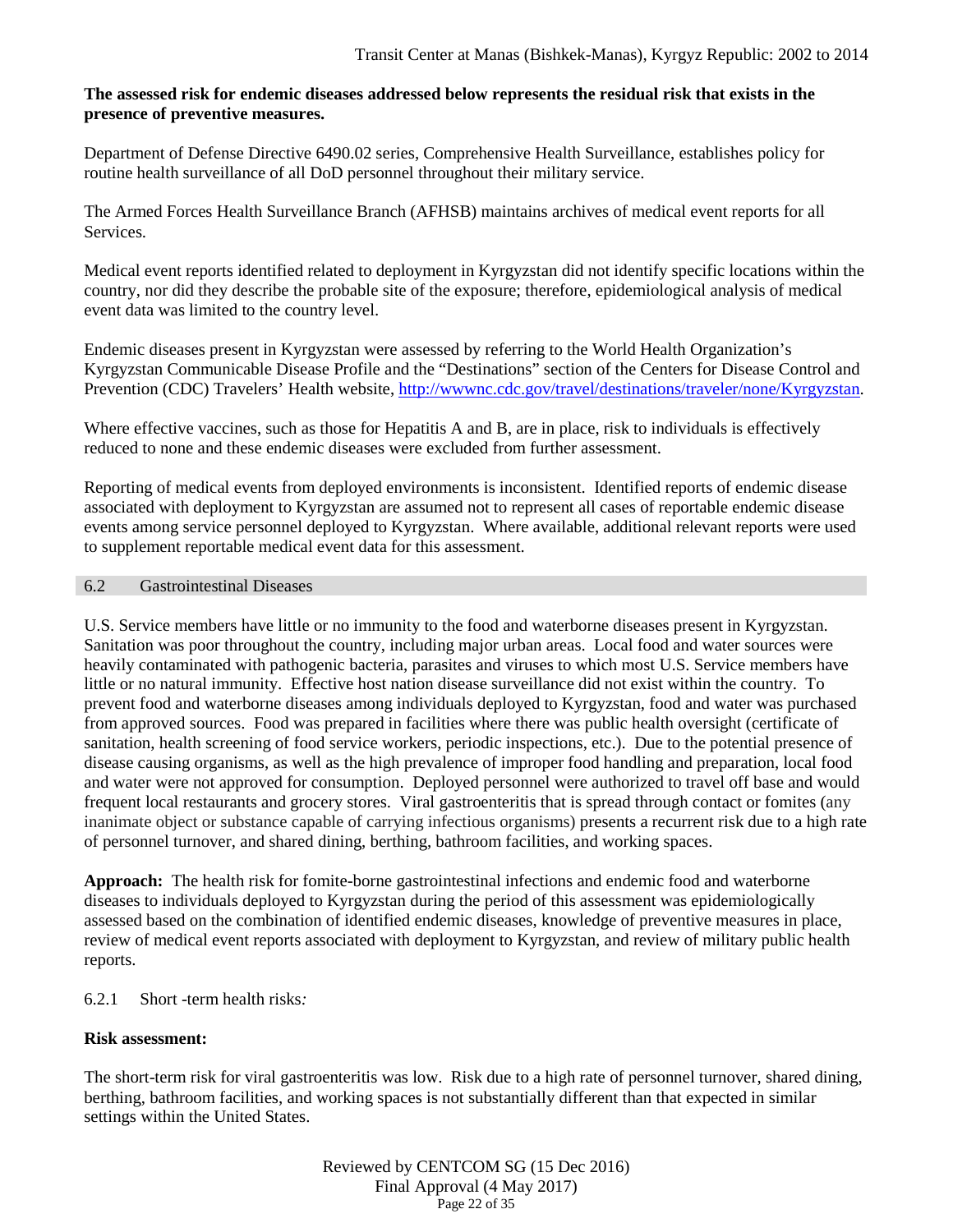The short-term risk associated with food borne and waterborne diseases in Kyrgyzstan at the TCM, Bishkek-Manas was low; the risk for those consuming local food, water or ice from off base locations was moderate to high (bacterial or viral gastroenteritis, protozoal diarrhea, cholera, brucellosis, hepatitis E).

**Medical implications**: Gastroenteritis, particularly from viral agents, can cause periodic outbreaks in spite of preventive measures. A small number of infections may require greater than 72 hours convalescence and/or hospitalization.

**Confidence in the risk assessment**: Confidence in the risk assessment is high. Food and water borne diseases, especially those with short convalescence and lack of long-term health effects are often underreported for deployed military populations.

### 6.2.2 Long-term (chronic) health risks:

**Risk assessment:** The long-term risk associated with food and waterborne diseases was at the TCM, Bishkek-Manas was low for protozoal diarrhea and brucellosis. The long-term risk for those consuming local food and drinks from off base locations was moderate for protozoal diarrhea and brucellosis.

**Medical implications**: Long-term health effects resulting from infection with food and waterborne diseases are rare.

**Confidence in the risk assessment**: Confidence in the risk assessment was high. Incidence of protozoal diarrhea and brucellosis in the post deployment military population is known to be extremely low. *[Return to Table 2](#page-4-0)*

### <span id="page-22-0"></span>6.3 Arthropod Vector-Borne Diseases

The climate and ecological habitat found in Kyrgyzstan support populations of arthropod vectors, including mosquitoes, ticks, and sand flies. Risk for arthropod-borne disease is higher during warmer months (typically from April through November); with variable rates of disease transmission (vector-borne diseases occur at low or unknown levels throughout the country). Personnel may have been exposed to mosquitoes, ticks, sand flies, or other biting vectors both during the day or night. Risk is higher in urban and other densely populated areas, or near where animals were kept. Removing vector harborages, spraying for vectors within base camps, avoiding animals or areas where they were kept, proper wearing of insecticide-treated (permethrin) uniforms, use of bed nets in field conditions, and the application of insect repellent to the skin (DEET) were the main protective measures against vector-borne diseases. Of the endemic vector-borne diseases present in Kyrgyzstan, malaria is the only disease for which chemoprophylaxis is available.

**Approach:** The health risk for endemic vector-borne diseases to individuals deployed to Kyrgyzstan during the period of this assessment was epidemiologically assessed based on the combination of identified endemic diseases, knowledge of preventive measures in place, review of medical event reports associated with deployment to Kyrgyzstan, and review of military public health reports. Because the Kyrgyz Republic lacks adequate diagnostic capability, vector-borne diseases are frequently underreported, and there is a reliance on clinical (symptom-based vs. laboratory confirmation based) diagnosis.

### 6.3.1 Short-term (acute) health risks:

### **Risk assessment:**

The short-term risk for the vector-borne diseases sand-fly fever, West Nile fever, typhus and plague was low. The short-term risk for the vector-borne disease Crimean-Congo hemorrhagic fever was moderate when unmitigated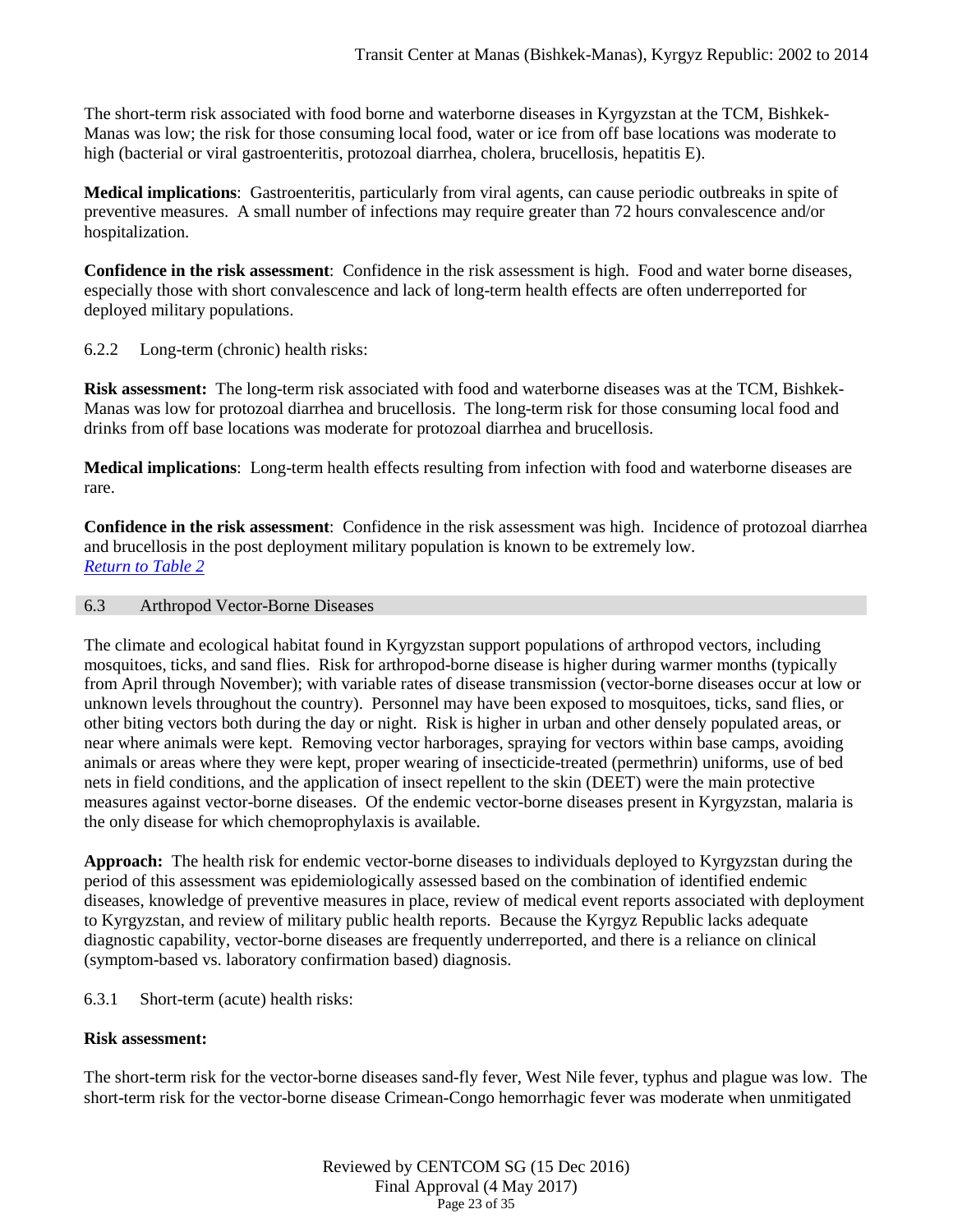but reduced to low with appropriate mitigation measures. Individuals who deploy from the TCM, Bishkek-Manas, and/or supported base camps, to urban or rural outlying areas may experience increased short-term risk.

The short-term risk for malaria was moderate when unmitigated but reduced to low with appropriate mitigation measures. The short-term risk for cutaneous leishmaniasis was low. Individuals who deployed from the TCM, Bishkek-Manas or the other camps in the immediate vicinity, to urban or rural outlying areas, may have experienced increased short-term risk.

### **Medical implications:**

Malaria, sand-fly fever, West Nile Fever, Crimean-Congo hemorrhagic fever, typhus, and plague present in Kyrgyzstan have fairly short incubation periods ranging from days to weeks. Any of these diseases would initially present as acute fever and malaise, some accompanied by rash, and would lead to acute, sometimes severe illness.

Cutaneous leishmaniasis typically presents as skin lesions, single or multiple, that start as a papule and enlarge into an ulcer.

**Confidence in the risk assessment**: Confidence in the risk assessment is medium. Reports of vector borne disease, including malaria and leishmaniasis, were received through official DoD medical event reporting systems.

6.3.2 Long-term (chronic) health risks:

### **Risk assessment:**

The long-term risk for leishmaniasis, cutaneous and visceral, was low.

The long-term risk for *vivax* (relapsing) malaria was moderate when unmitigated but reduced to low with appropriate mitigation measures.

**Medical implications:** Both visceral and cutaneous leishmaniasis may have extended incubation periods, ranging from a months to years. Although rare, it is possible to be infected during deployment, but not to have clinically evident disease until redeployed. Leishmaniasis should be considered in the differential diagnosis for any unusual skin lesions, or chronic, systemic disease. Plasmodium v*ivax*, P. *falciparum* malaria, and P. malaria were the predominate species of malaria found in Kyrgyzstan. Relapses following *vivax* blood stage treatment are possible due to hypnozoites that remain dormant in the liver.

**Confidence in the risk assessment**: Confidence in risk assessment is medium. Incidence of visceral leishmaniasis in the post deployment military population is known to be low. Cases of cutaneous leishmaniasis were detected and treated post deployment. The military medical community was/is aware of the presence of leishmaniasis in Kyrgyzstan, and skin lesions in individuals with a history of time spent in Kyrgyzstan were/are evaluated with that in mind. No cases of relapsing malaria have been reported in the Service-mandated reporting systems.

<span id="page-23-0"></span>*Return to Table 2*

### 6.4 Water Contact Diseases

Operations or activities that involve extensive fresh water contact may result in individuals being exposed to leptospirosis. The occurrence of flooding after heavy rainfall facilitates the spread of leptospirosis because, as water saturates the environment, leptospirosis present in the soil pass directly into surface waters. Activities such as wading or swimming in fresh water sources may result in exposures to enteric diseases such as diarrhea and hepatitis via incidental ingestion of water. Prolonged water contact also may lead to the development of a variety

> Reviewed by CENTCOM SG (15 Dec 2016) Final Approval (4 May 2017) Page 24 of 35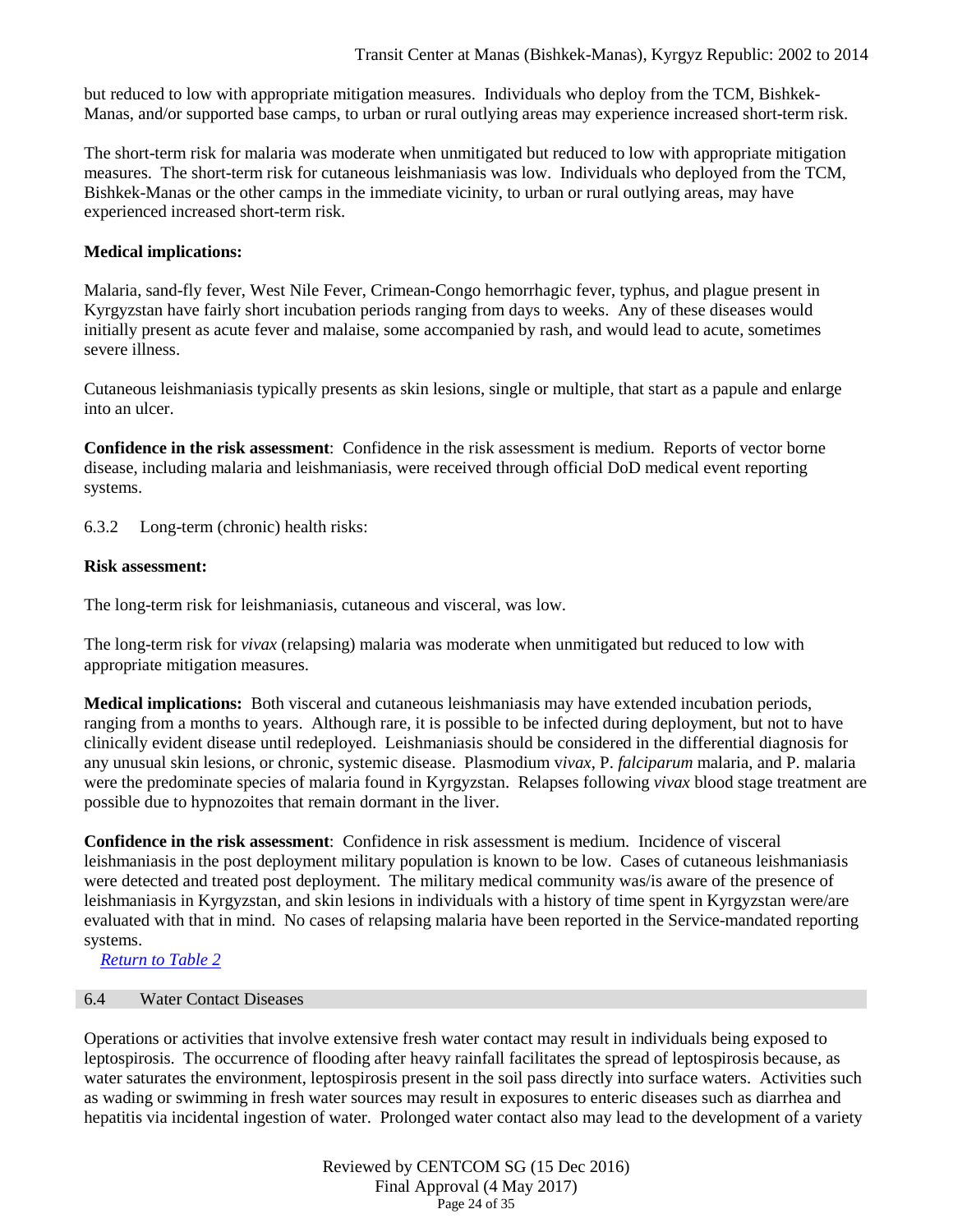of skin conditions, such as bacterial or fungal dermatitis. Elimination of standing, and/or open, bodies of fresh water protects against the spread of water contact diseases.

**Approach:** The health risk for endemic water contact diseases to individuals deployed to Kyrgyzstan during the period of this assessment was epidemiologically assessed based on the combination of identified endemic diseases, knowledge of preventive measures in place, review of medical event reports associated with deployment to Kyrgyzstan, and review of military public health reports.

6.4.1 Short-term (acute) health risks:

**Risk assessment:** The short-term risk for leptospirosis was moderate when unmitigated but reduced to low with appropriate mitigation measures. Personnel were not typically exposed to untreated, open water. Personnel were authorized to travel off base and were allowed to participate in fishing and white-water rafting tours in untreated open water.

**Medical implications:** Leptospirosis, which has an incubation period of 5-14 days, presents as acute fever with nonspecific symptoms that last for 1 week to several months.

**Confidence in the risk assessment**: Confidence in the risk assessment is medium. No reported cases of water contact diseases were identified from Kyrgyzstan during the assessment period.

### 6.4.2 Long-term (chronic) health risks: No long-term health risks were identified. *[Return to Table 2](#page-5-0)*

### <span id="page-24-0"></span>6.5 Respiratory Diseases

U.S. military populations living and working in close-quarter conditions were at risk for substantial person-toperson spread of respiratory virus infections such as the common cold and influenza. Primary exposure pathways for tuberculosis include prolonged close contact (generally several hours per day for greater than three days per week in a closed space) with the local population or third country national contractors. U.S. personnel who remained on base had limited to no contact with the local population, and local and third country national workers/contractors were required to complete health screening prior to employment.

**Approach:** The health risk for respiratory diseases to individuals deployed to Kyrgyzstan during the period of this assessment was epidemiologically assessed based on the combination of identified endemic diseases, knowledge of preventive measures in place, review of medical event reports associated with deployment to Kyrgyzstan, and review of military public health reports.

6.5.1 Short-term (acute) health risks:

### **Risk assessment:**

The short-term risk for upper respiratory infections was moderate. Risk due to a high rate of personnel turnover, shared dining, berthing, recreational facilities, and working spaces is not substantially different than that expected in similar settings within the United States.

The short-term risk for tuberculosis was moderate.

### **Medical implications:**

Upper respiratory infections, particularly from viral agents, can cause periodic outbreaks in spite of preventive measures. A small proportion of infections may require greater than 72 hours convalescence and/or hospitalization.

> Reviewed by CENTCOM SG (15 Dec 2016) Final Approval (4 May 2017) Page 25 of 35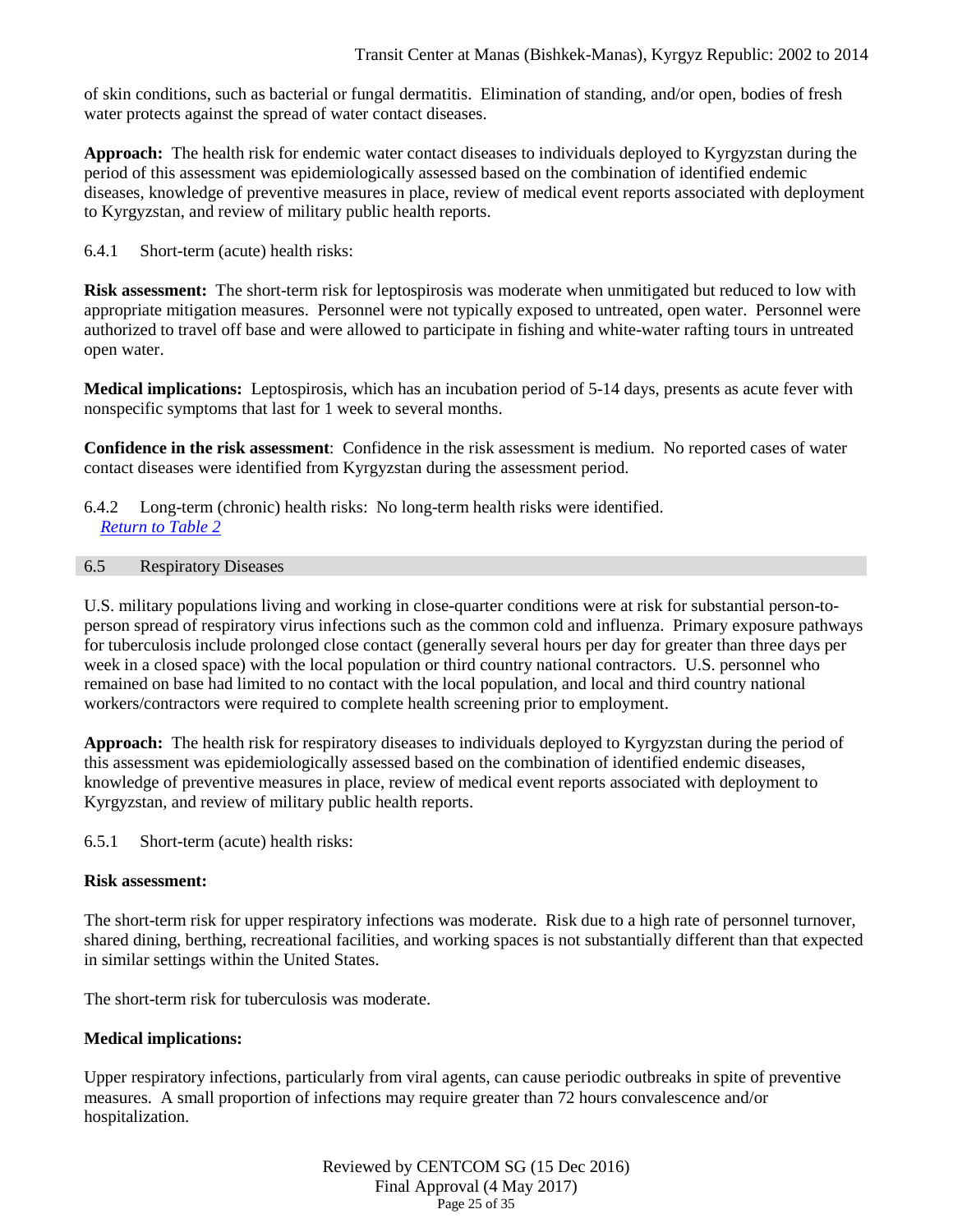Symptoms of tuberculosis, including fever, weight loss, night sweats and cough, typically start within 1-6 months of infection. The lifetime risk for tuberculosis after becoming infected is 5-10%; half of this risk occurs in the first two years following infection.

**Confidence in the risk assessment**: Confidence in risk assessment is medium. Upper respiratory infections, especially those with short convalescence and lack of long-term health effects are not reportable for deployed military populations. Tuberculosis prevalence in the local population is widespread, but no reports of tuberculosis were identified for individuals deployed to Kyrgyzstan during the assessment period.

6.5.2 Long-term (chronic) health risks:

**Risk assessment:** The long-term risk for tuberculosis was low.

**Medical implications**: Symptoms of tuberculosis can be delayed by two or more years following infection. Tuberculosis should be considered in assessing symptoms of fever accompanied by night sweats and cough.

**Confidence in the risk assessment**: Confidence in risk assessment is medium. Prevalence of tuberculosis in the local population is widespread, but prevalence of tuberculosis in the post deployment military population is known to be extremely low.

<span id="page-25-0"></span>*[Return to Table 2](#page-5-1)*

#### 6.6 Animal-Contact Diseases

Animals in Kyrgyzstan were not routinely vaccinated against vaccine preventable diseases such as rabies or anthrax. Q-fever, anthrax, and rabies are known to be present in Kyrgyzstan. Exposure to animals, and/or locations where animals were kept (stray dogs/cats, barnyards, slaughterhouses), were the primary infection sources for all these diseases, and avoidance of companion and farm animal contacts was the primary prevention strategy. Preventive measures in place include anthrax vaccination, which is effective in preventing both cutaneous and inhalation anthrax, and rabies post exposure prophylaxis, which is effective for preventing onset of rabies in exposed individuals.

**Approach:** The health risk for endemic animal contact diseases to individuals deployed to Kyrgyzstan during the period of this assessment was epidemiologically assessed based on the combination of identified endemic diseases, knowledge of preventive measures in place, review of medical event reports associated with deployment to Kyrgyzstan, and review of military public health reports.

6.6.1 Short-term (acute) health risks:

**Risk assessment:** The short-term risk for anthrax (naturally acquired) low. The short-term risk for rabies and Qfever was moderate.

**Medical implications:** Naturally occurring anthrax (non-weaponized) is an acute disease that usually affects the skin, while inhalation anthrax has mild and non-specific initial symptoms among unimmunized individuals.

Symptoms of acute Q-fever, which may present one week to greater than one month after exposure, include fever, chills and weakness.

Rabies presents as an acute, viral encephalomyelitis and is almost invariably fatal.

**Confidence in the risk assessment**: Confidence in risk assessment is high.

6.6.2 Long-term (chronic) health risks:

#### Reviewed by CENTCOM SG (15 Dec 2016) Final Approval (4 May 2017) Page 26 of 35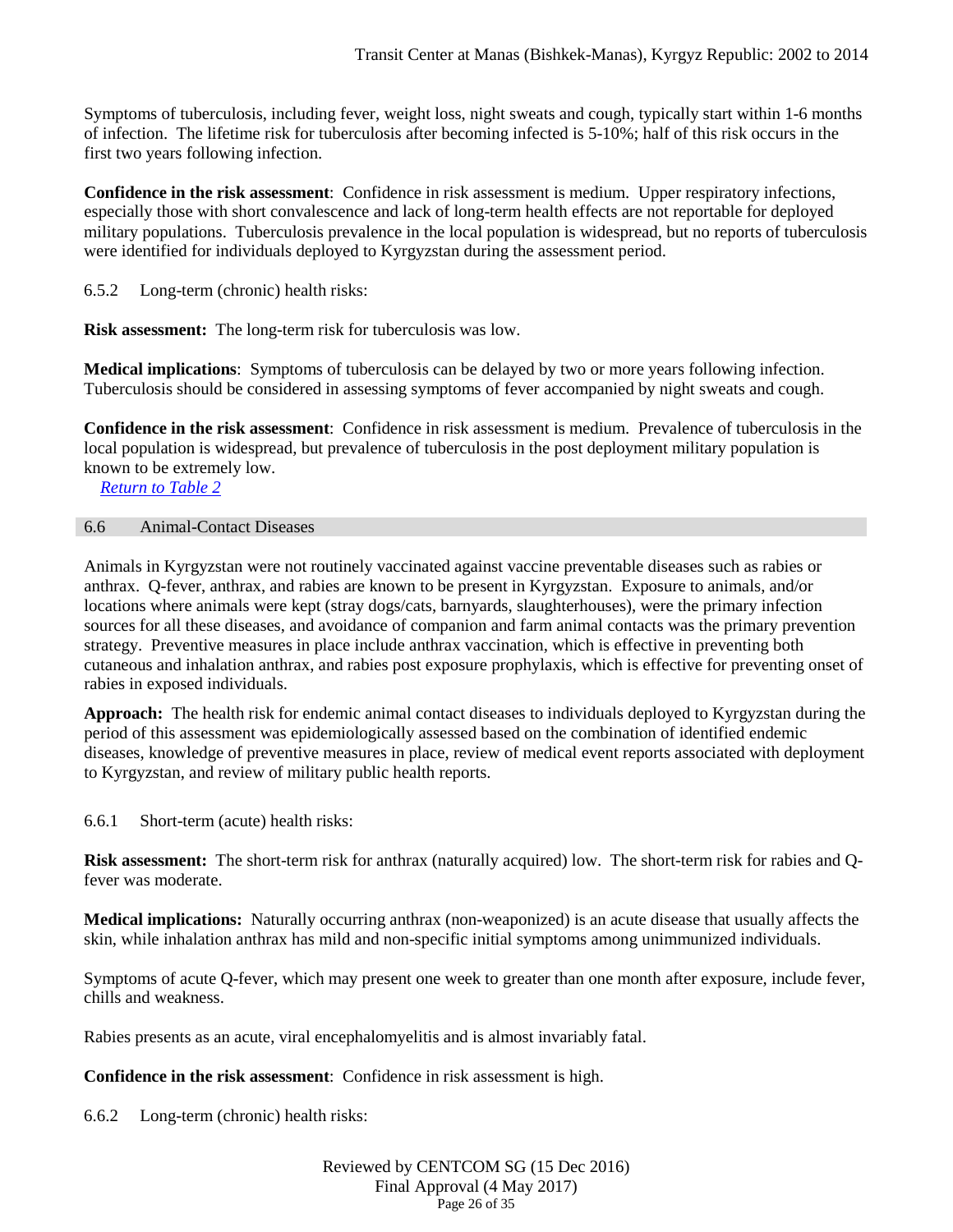**Risk assessment:** The long-term risk for Q-fever and rabies was low. However, Q-fever was diagnosed in a small number of personnel after they returned to the U.S.

**Medical implications**: Q-fever is generally an acute febrile disease. However, considerable variation in severity and duration may be seen; infections may be unapparent or present as a nonspecific undifferentiated febrile syndrome or as pneumonia. Q-fever should be considered in the differential diagnosis of an undifferentiated febrile syndrome when personnel mention a history of being near or in areas where animals were kept or had been kept.

The incubation period for rabies is typically 1–3 months, but may be more than one year in rare instances.

**Confidence in the risk assessment**: Confidence in risk assessment is high.

<span id="page-26-0"></span>*[Return to Table 2](#page-5-2)*

### 7 Venomous Animals/Insects

The species listed below have home ranges that overlap the country of Kyrgyzstan, and may present a health risk if encountered. Information was taken from US Army Public Health Command, Armed Forces Pest Management Board Living Hazards Database, and personal communication from previously deployed preventive medicine personnel. Little to no regional (within the country of Kyrgyzstan) animal range information was available. The below list should not be considered all inclusive; other venomous scorpions and snakes may be present in the region. See Section 10 for more information about pesticides and pest control measures.

7.1 Short-term (acute) health risk:

7.1.1 Spiders: Numerous species of spiders are found in Kyrgyzstan. The Widow Spider (*Latrodectus dahlia*) is the only known species whose bite presents a threat. Widow spider bites are mostly minor and even significant envenomation is unlikely to be lethal. Bite is usually felt as a "sting", with delayed (10+min) local pain, and sweating. More severe envenomation may produce regional pain, tender draining lymph nodes, nausea, hypertension, and malaise. Health risk was low to high.

7.1.2 Scorpions: Several species of scorpion are found in Kyrgyzstan. The majority of scorpions found in the region have stings that cause only short lived local effects, such as pain, without systemic effects. Serious envenomation may result in numbness, frothing at mouth, difficulty breathing, and convulsions. Various factors influence the severity of the envenomation to include health and age of patient, sting site, and size and age of scorpion. Most scorpion venom is neurotoxic with a mixture of other substances. If the patient is allergic to bee and wasp stings, extreme caution and care must be taken to prevent excessive morbidity and even possibly death. The following Buthidae family scorpions are listed as present in Kyrgyzstan and have known detrimental health effects:

- *Mesobuthus eupeus*.
- *Mesobuthus caucasicus* (unknown health effects)*.*

Overall health risk from scorpions was low.

7.1.3 Snakes: Numerous species of snakes are found in Kyrgyzstan. A number of poisonous snakes, whose range incorporates Kyrgyzstan, could have been encountered to include cobras, pit vipers, and vipers. Vipers were the most significant types of snakes that posed a health risk if encountered. The following list is not an allinclusive list of snakes in the area, but rather those deemed most significant or potentially encountered.

• *Gloydius halys* (Haly's Pit Viper): Bites are typically moderate to severe, with potentially lethal envenoming, requiring urgent assessment and treatment, including IV fluids, IV anti-venom and good wound care. Bites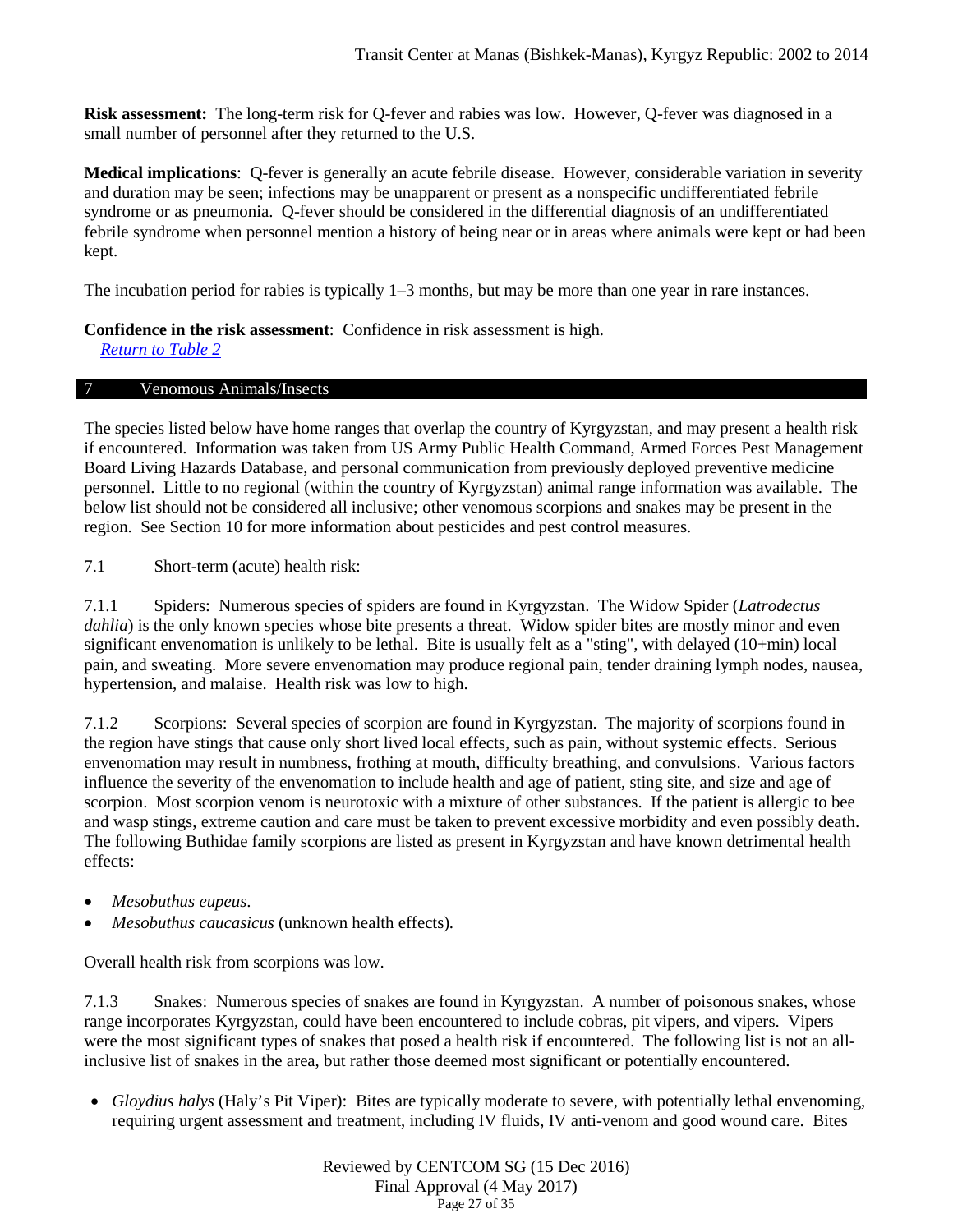may cause moderate to severe coagulopathy and hemorrhagic activity.

- *Gloydius intermedius* (Central Asian Pit Viper): Bites are typically moderate to severe, with potentially lethal envenoming, requiring urgent assessment and treatment, including IV fluids, IV anti-venom and good wound care. Bites may cause moderate to severe coagulopathy and hemorrhaging causing extensive bleeding.
- *Vipera renardi* (Tien Shan Mountain Meadow Viper): Bites are typically moderate to severe, with potentially lethal envenoming, requiring urgent assessment and treatment, including IV fluids, IV anti-venom and good wound care. Bites may cause mild to severe local effects, shock and coagulopathy.
- *Naja oxiana* (Central Asian Cobra): Bites are typically moderate to severe, with potentially lethal envenoming, requiring urgent assessment and treatment, including IV fluids, IV anti-venom and good wound care. Bites can cause systemic effects, principally flaccid paralysis.

Overall, the health risk associated with snakes was **low.**

7.2 Long-term (chronic) health risk:

### **No long-term health risks were identified based on available data.**

**Risk assessment:** The long-term risk associated with snakes was low to high.

**Medical implications**: Long-term health effects resulting from interaction with snakes is Low Based on efficacy of control measure as evidenced by lack of disease(s) reported in various medical surveillance data bases e.g, TMDS, MERS, DRSi as per incident reporting from Kyrgyzstan.

**Confidence in the risk assessment**: Confidence in risk assessment is low. *[Return to Table 2](#page-5-3)*

### <span id="page-27-0"></span>8 Heat/Cold Stress

### 8.1 Site-Specific Conditions:

The TCM, Bishkek-Manas is characterized by a continental climate with warm to hot summers, cold winters and moderate temperatures throughout the remainder of the year. The region generally experiences minimal precipitation year-round to exclude heavy snowfalls during the winter. Summer is typically warm, clear and dry with temperatures averaging between 77°F and 91°F but peak temperatures can exceed 100°F. Winters in the region are typically cold and harsh with average temperatures below freezing but may drop as low as -25°F. During the winter months, it is not atypical to have temperature changes of 40 °F after sunset with temperatures often below freezing. The risk of cold stress/injury increases with colder temperatures, wind, longer exposures, inactivity and inadequate clothing. The snowfall varies with an average accumulation of 6-8 inches per month. Prevailing winds come from the southeast most of the year (May through January) at an average of 6 to 8 knots. Prevailing winds are out of the west the remainder of the year (February through April). Calm conditions occur often, especially in December and January, but downslope winds occur often at night as well. Foehn winds, locally called harmsils, occur all year and can become fairly strong with peak gusts averaging from 29 to 49 knots.

#### <span id="page-27-1"></span>8.2 Heat

### 8.2.1 Heat Exposure Guidelines

The risk of heat injury is based on the Wet Bulb Globe Temperature Index as follows: Low (80-84.9 °F) **Moderate** (85-87.9°F) **High** (88-89.9°F) **Extremely High**  $(\geq 90^{\circ}F)$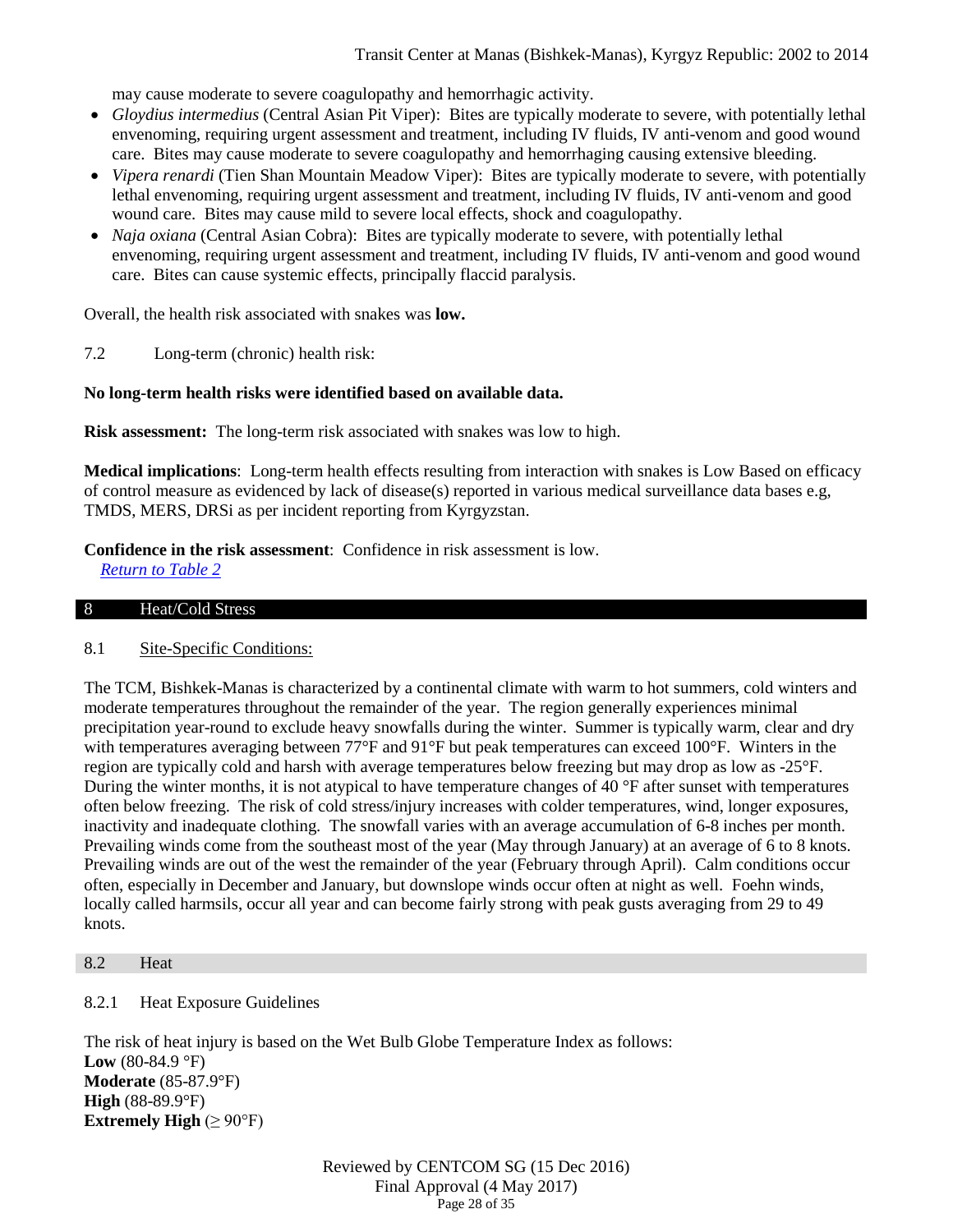### 8.2.2 Short (acute) and long-term (chronic) health risk:

**Approach:** No heat casualty, medical event reports involving heat injuries or heat stress monitoring data were available in the Defense Occupational and Environmental Health Readiness System or the Military Exposure Surveillance Library for any of the camps covered in this assessment. Accordingly, risk estimates are based strictly on existing climatologic data.

### **Risk Summary:**

Short-term (acute) health risk: The short-term health risk of heat injury for unacclimatized individuals (i.e. on site less than four weeks) from June-September was moderate. For the remainder of the year, health risk was low. Health risk for persons with underlying health conditions may be elevated above these baselines, especially during June-September.

Long-term health risk: The long-term health risk was low.

**Medical implications:** Severity of heat injury can range from mild clinical signs such as clamminess, nausea, disorientation or headache to life threatening symptoms requiring hospitalization. Long-term medical implications from heat injuries are rare but can occur, especially from more serious injuries such as heat stroke. Individuals with a history of heat injury, even when medical attention was not sought, are at increased risk for future heat injury; repeat heat injury may have increased severity.

**Confidence in the risk assessment**: Based on generally available information on climatic conditions and the absence of reported heat injuries, confidence in risk assessment is medium. Individuals who experienced mild symptoms of heat injury may not have sought medical attention; this may lead to an underestimation of the risk. *[Return to Table 2](#page-6-0)*

### <span id="page-28-0"></span>8.3 Cold

8.3.1 Short (acute) and long-term (chronic) health risks*:*

**Approach:** No cold injury data were available in the Defense Occupational and Environmental Health Readiness System or the Military Exposure Surveillance Library for any of the camps covered in this assessment. Accordingly, risk estimates are based strictly on existing climatologic data.

**Risk Summary**: The risk for cold stress/injuries is largely dependent on clothing/equipment worn, operational work intensity and individual factors rather than environmental factors alone. The acute and chronic risk for nonfreezing cold injuries, such as chilblain, frostbite, trench foot, and hypothermia was moderate.

**Medical implications:** The cooling of body parts may result in various cold injuries - nonfreezing injuries, freezing injuries and hypothermia which is the most serious. Toes, fingers, ears and nose are at greatest risk because these areas do not have major muscles to produce heat. In addition, the body will preserve heat by favoring the internal organs and thus reducing the flow of blood to the extremities under cold conditions. The most severe cold injury is hypothermia, which occurs from excessive loss of body heat and the consequent lowering of the body's core temperature.

**Confidence in the risk assessment**: Based on generally available information on climatic conditions and the absence of reported cold injuries, confidence in risk assessment is medium. Individuals who experienced mild symptoms of cold injury may not have sought medical attention; this may lead to an underestimation of the risk. *[Return to Table 2](#page-6-1)*

#### 9 Noise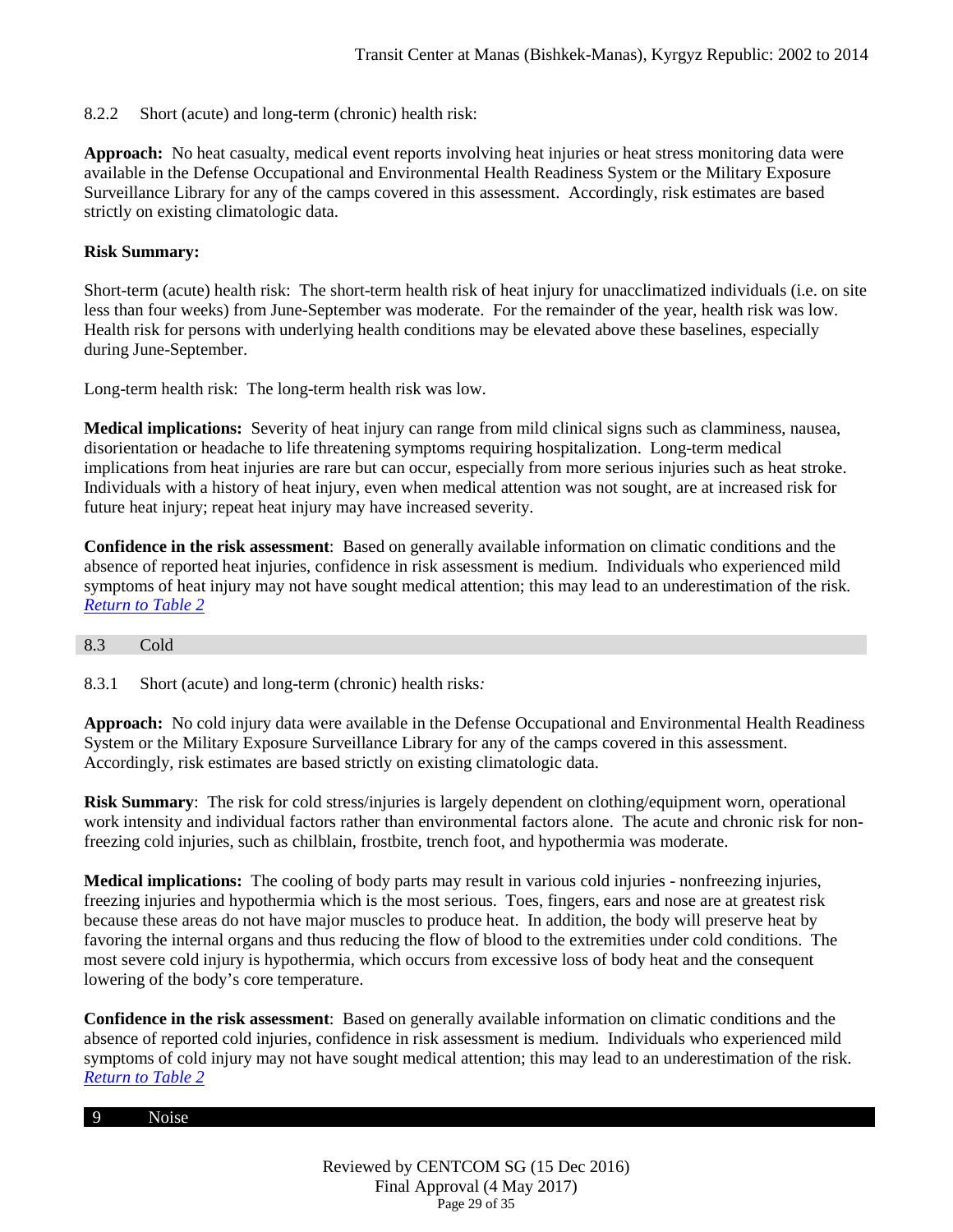### <span id="page-29-0"></span>9.1 Continuous

### 9.1.1 Exposure Guidelines:

The Services have established occupational exposure limits (OEL) for continuous or intermittent noise at 85 decibels on the A-weighted scale (dbA), 84 dbA for the Navy, as an eight hour time-weighted average (TWA). The A-weighted scale of noise measurement is used because it mimics the human ear's response to sound. All Services require that individuals routinely exposed to noise levels greater than the OEL be enrolled in the hearing conservation program. Generally, routinely exposed is defined as when the TWA exceeds 84 dB(A) on average more than 2 days in any month.

9.1.2 Site Specific Conditions:

Sources of potential noise include flight line operations, associated with both fixed and rotary wing aircraft, tactical generators and various hand tools in industrial and maintenance shops. Due to the inherent noise hazard in flight line operations, personnel were required to wear dual hearing protection.

9.1.3 Short (acute) and long-term (chronic) health risk:

**Approach:** Knowledge of the Service hearing conservation programs and typical sound pressure level measurements associated with the various potential noise generating sources were used to complete the health risk assessment.

Risk Summary:

Short-term health risk: The short-term risk of noise induced hearing loss with the use of appropriate hearing protection use was low. Few exposed individuals are expected to have experienced noticeable short-term health effects such as annoyance, speech interference, fatigue and temporary hearing threshold shifts during deployment.

Long-term health risk: The long-term risk of noise induced hearing loss with appropriate hearing protection use is low to moderate.

**Confidence in the Risk Assessment**: Confidence in the health risk assessment is medium. There is a wellestablished hearing conservation program; hearing protection is readily available and generally worn by individuals with known occupational exposures across the Services. However, the limited availability of information about specific noise sources and enforcement of the use of personal protective equipment diminishes confidence.

9.2 Impulse

No information about potential sources of impulse noise (140 dbA) or greater) was available.

9.2.1 Short-term (acute) and Long-term (chronic) health risks:

**Not evaluated**: Insufficient data exist upon which to base a health risk assessment. *[Return to Table 2](#page-6-2)*

<span id="page-29-1"></span>

| 10 |  |  | Unique Concerns |
|----|--|--|-----------------|
|----|--|--|-----------------|

### <span id="page-29-2"></span>10.1 Special Incidents: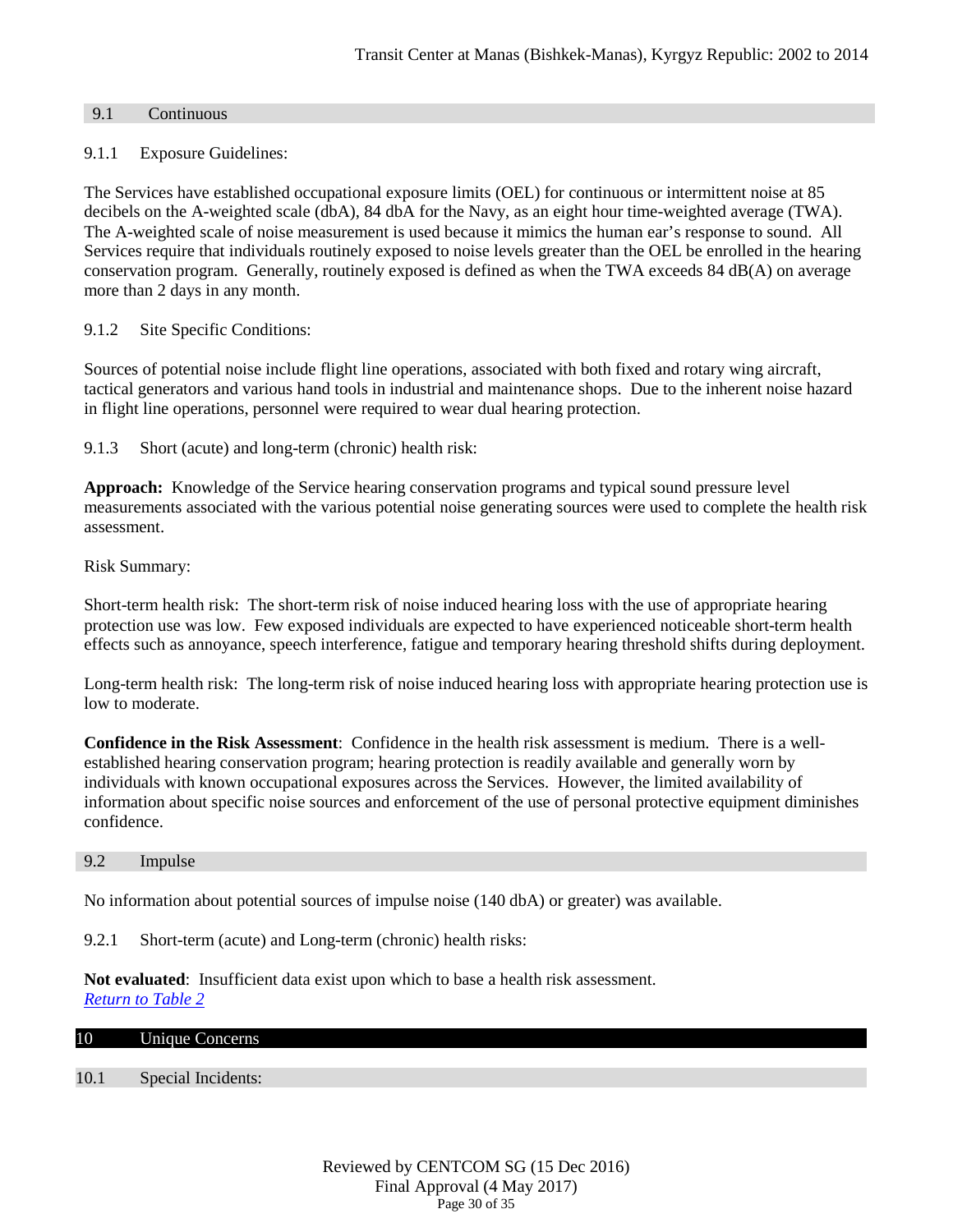Open air burning was used consistently by the civilian population in the immediate areas surrounding the TCM, Bishkek-Manas for refuse disposal during the period covered by this POEMS. The estimated volume of waste disposed of through burning per day is unknown. Smoke plumes from refuse burning periodically impacted sectors of the TCM, Bishkek-Manas, depending on the prevailing winds. Freezing temperatures prevented the collection of air sampling data.

A class III TS-1 jet fuel spill occurred on 1 December 2013 in the 376 Expeditionary Logistics Readiness Squadron fuels distribution area (POL fuel yard near building 7060). An estimated release of 80-100 gallons of TS-1 jet fuel was released, of which an estimated 70-80 gallons was recovered. The spill was mitigated within 24 hours of release.

**Not evaluated**: Air quality data was unable to be collected during the fires for which could serve as a basis for a health risk assessment. Air quality data was unable to be collected during the December 2013 fuel spill and mitigation.

**Risk Summary:** None, insufficient data exists upon which to base a risk assessment specific to the TCM, Bishkek-Manas.

**Medical Implications**: No data were available upon which to base a risk assessment specific to the TCM, Bishkek-Manas.

**Confidence in the Risk Assessment**: Low - No data were available upon which to base a risk assessment specific to the TCM, Bishkek-Manas. *[Return to Table 2](#page-6-3)*

### 10.2 Potential Environmental Contamination Sources

In addition to environmental exposures already discussed, there may be specific occupational exposure pathways associated with aircraft, vehicle and site maintenance. Typical chemicals of concern associated with potential occupational exposures were petroleum, oils, and lubricants. No industrial hygiene data exist to document the significance of occupational exposures; however, there were typically procedures in place for storage, handling, use and disposal of hazardous materials which generally minimize health risk.

Regulated hazardous medical waste (red-bagged) was collected and incinerated on site. The medical incinerator was operated and maintained by contractors. Solid waste was primarily disposed of through host nation contractor. Storage and disposal of industrial waste generated on base was coordinated at the unit level with longterm storage conducted at the hazardous material/waste storage site on the TCM, Bishkek-Manas. No obvious signs of major spills or tank leakage were noted at the hazardous material/waste storage site. Chemical latrines were pumped out by trucks and the waste was disposed of off base.

**Approach**: Knowledge of the U.S. Central Command and Service specific policies and procedures served as the basis of this risk assessment.

10.2.1 Short-term (acute) and Long-term (chronic) health risks: Low.

**Risk Summary:** Low, insufficient data exists upon which to base a full risk assessment specific to the TCM, Bishkek-Manas.

**Medical Implications**: None - No data were available upon which to base a risk assessment specific to the TCM, Bishkek-Manas.

Confidence in the risk assessment: Confidence in the risk assessment is high. Typical chemicals of concern associated with potential occupational exposures are petroleum, oils, and lubricants. These were generally present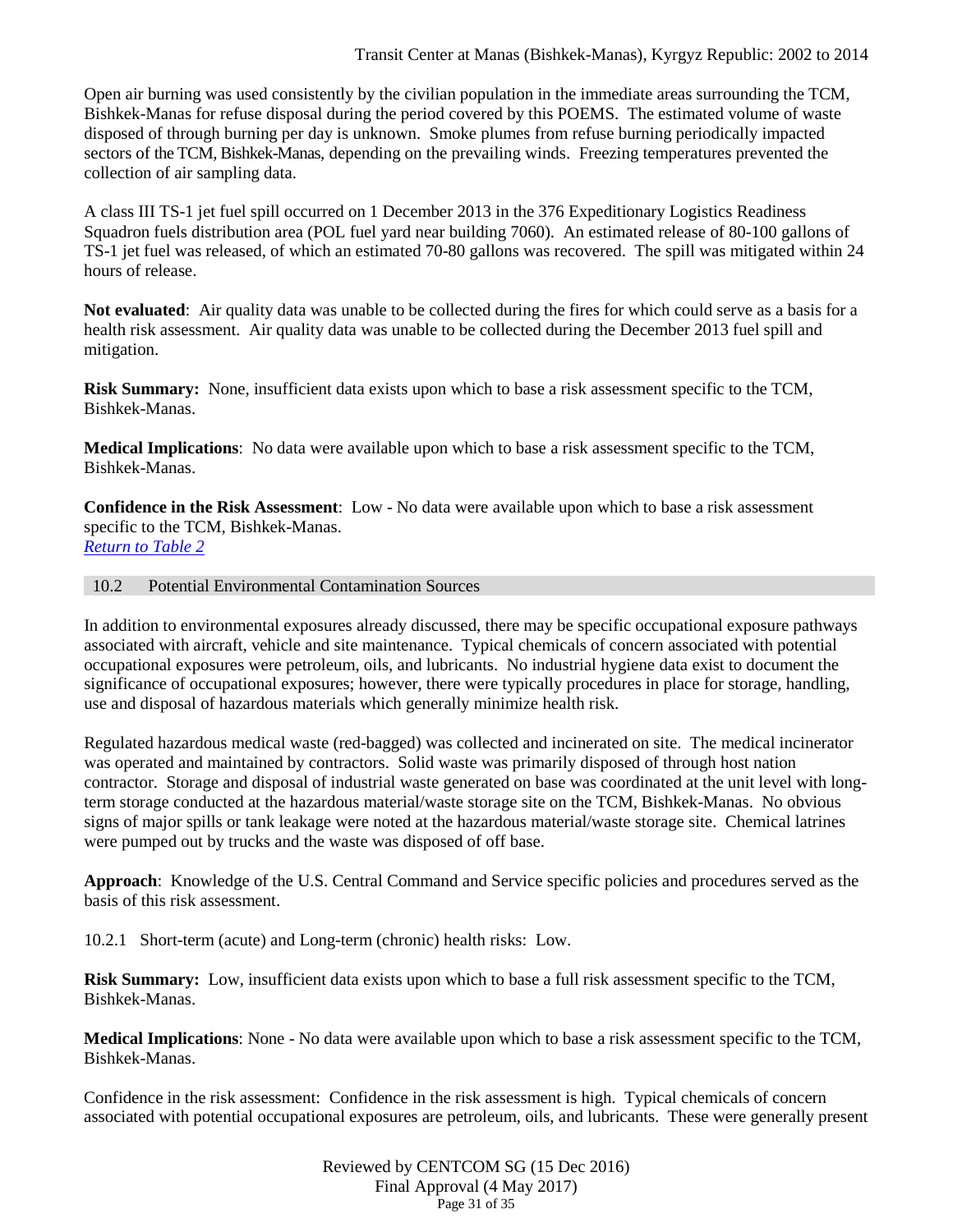in relatively low volumes. Procedures for storage, handling, use and disposal of hazardous materials were in place throughout the theater of operations to minimize health risk.

#### 10.3 Pesticides/Pest Control:

Contracted vector control personnel mitigated pests and vectors in accordance with mandated integrated pest management practices. The overwhelming majority of those efforts at the TCM, Bishkek-Manas were in the reduction of filth flies, rodents, and feral animals. Non-chemical measures such as exclusion measures and sanitation were first and primary efforts. Secondary measures included the use of targeted bait applications for flies and rodents, and various animal trapping methods. Tertiary measures included the application of pesticides which contained active ingredients that degraded rapidly in the Kyrgyzstan environment. Pesticide use was minimal and limited to traps and sprays for common pests. There were no grounds requirements for the use of herbicides/pesticides. On-site or regional oversight was provided as available to ensure compliance with Theater, Navy, and DoD practices and regulations.

10.3.1 Short and Long-term (chronic) health risk

**Approach**: The Contingency Pest Management Guide was reviewed for compliance with DoDI 4150.07 requirements. In addition, U. S. military entomologists who served at the Navy Entomology Center of Excellence were consulted about their knowledge of pest management activities at these camps.

**Risk Summary:** Low based on available data.

Short-term health risk: No short-term health risk was identified based on available data.

Long-term health risk: No long-term health risk was identified based on available data.

**Confidence in the risk assessment**: Confidence in the risk assessment is high. The integrated pest management plan emphasizes non-chemical control over the use of chemical pesticides. The potential for camp residents to come in contact with improperly formulated insecticides is remote. *[Return to Table 2](#page-6-3)*

### 10.4 Asbestos and Lead-Based Paint

10.4.1 Site-Specific Conditions:

Most structures occupied by U.S. personnel during the period were erected as new and therefore, there was no issue of exposure to potential sources of asbestos containing material (ACM) or peeling paint that could contain lead. Some U.S. personnel worked in pre-existing structures located on the TCM, Bishkek-Manas.

Asbestos containing building debris was found on the west end of the base in the park behind the Civil Engineering complex. The materials were intact and not considered friable. Sample results from 2002 confirmed that the material contained asbestos. Large varieties of debris existed on many areas of the TCM, Bishkek-Manas and it is likely that some of the material contained asbestos. Additionally, samples from other building materials throughout the base have tested positive for asbestos. Building and demolition work was contracted out to local contractors with military oversight, military did not perform any the work or perform clean up actions. .

10.4.2 Short-term (acute) health risk:

**Risk Summary:** Low, based on available data and as long as the materials remain intact and non-friable.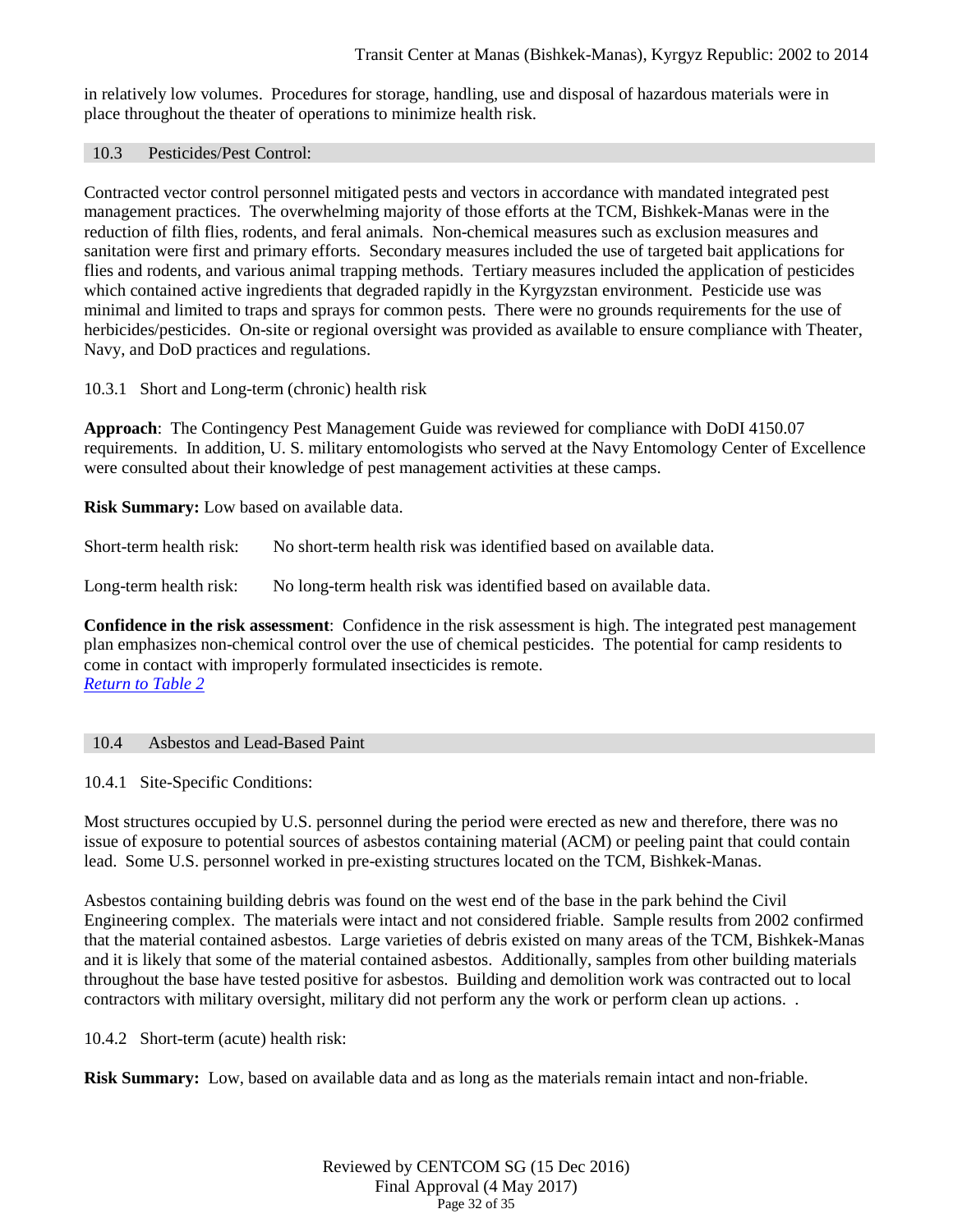**Medical Implications**: None - No data were available upon which to base a risk assessment specific to the TCM, Bishkek-Manas.

# **Confidence in the Risk Assessment**: None based on available data.

10.4.3 Long-term (chronic) health risk:

**Not evaluated**: No data exist upon which to base a health risk assessment.

**Risk Summary:** Low, based on available data and as long as the materials remain intact and non-friable.

**Medical Implications**: None based on available data.

### **Confidence in the Risk Assessment**: High.

### 10.5 Burn Pit

While not specific to the TCM, Bishkek-Manas, the consolidated epidemiological and environmental sampling and studies on burn pits that have been conducted as of the date of this publication have been unable to determine whether an association does or does not exist between exposures to emissions from the burn pits and long-term health effects (Reference 7).

The committee's review of the literature and the data suggests that service in Iraq or Afghanistan (i.e., a broader consideration of air pollution than exposure only to burn pit emissions) may be associated with long-term health effects, particularly in susceptible (e.g., those who have asthma) or highly exposed subpopulations, such as those who worked at the burn pit.

Such health effects would be due mainly to high ambient concentrations of PM from both natural and anthropogenic sources, including military sources. If that broader exposure to air pollution turns out to be relevant, potentially related health effects of concern are respiratory and cardiovascular effects and cancer.

Susceptibility to the PM health effects could be exacerbated by other exposures, such as stress, smoking, local climatic conditions, and co-exposures to other chemicals that affect the same biologic or chemical processes.

Individually, the chemicals measured at burn pit sites in the study were generally below concentrations of health concern for general populations in the United States. However, the possibility of exposure to mixtures of the chemicals raises the potential for health outcomes associated with cumulative exposure to combinations of the constituents of burn pit emissions and emissions from other sources.

10.5.1 Particulate matter, less than 10 micrometers  $(PM_{10})$ 

# 10.5.2 Exposure Guidelines:

Short Term (24-hour)  $PM_{10}$  ( $\mu$ g/m<sup>3</sup>):

- 
- Marginal MEG  $= 420$
- Critical MEG  $= 600$

): Long-term  $PM_{10}$  MEG (μg/m<sup>3</sup>):

• Negligible  $MEG = 250$  • Not defined and not available.

10.5.2.1 Sample data/Notes:

A total of 14 valid PM<sub>10</sub> air samples were collected from  $2002 - 2004$ . The range of 24-hour PM<sub>10</sub> concentrations was 14  $\mu$ g/m<sup>3</sup> – 160  $\mu$ g/m<sup>3</sup> with an average concentration of 46  $\mu$ g/m<sup>3</sup>.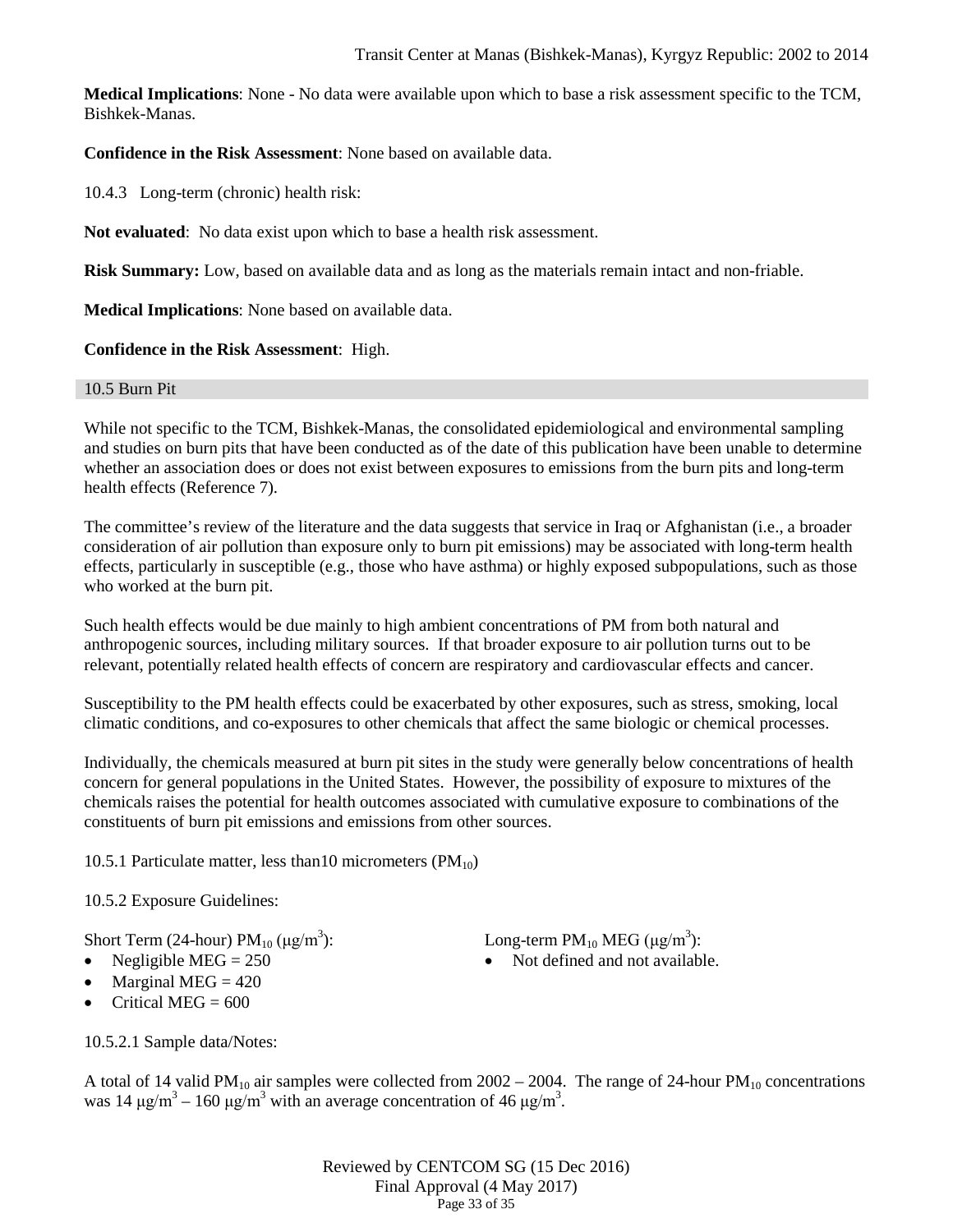A total of 36 valid PM<sub>10</sub> air samples were collected from April to May 2014. The range of 24-hour PM<sub>10</sub> concentrations was 32.4  $\mu$ g/m<sup>3</sup> – 172.5  $\mu$ g/m<sup>3</sup> with an average concentration of 65.6  $\mu$ g/m<sup>3</sup>.

Air sampling could not be accomplished from November – March due to equipment limitations associated with cold temperatures.

10.5.2.2 Short-term health risks:

**Risk Summary:** Low, based on average and peak  $PM_{10}$  concentrations, and the likelihood of exposure at these hazard severity levels. A low health risk assessment for typical and peak exposure concentrations suggests that short-term exposure to  $PM_{10}$  at the TCM, Bishkek-Manas was expected to have little to no impact on accomplishing the mission (USAPHC TG 230, Table 3-2). Confidence in the short-term  $PM_{10}$  health risk assessment was low based on the limited  $PM_{10}$  air sampling data available and inconsistency of sampling (USAPHC TG 230, Table 3-6).

The hazard severity was negligible for average  $PM_{10}$  exposures. The results indicate that few personnel are expected to have noticeable health effects during mission. Exposed personnel are expected to be able to effectively perform all critical tasks during mission operations with minimal to no degradation of abilities to conduct complex tasks are expected (USAPHC TG 230, Table 3-4).

For the highest observed  $PM_{10}$  exposure, the hazard severity was negligible. During peak exposures at the negligible hazard severity level, exposed personnel are expected to be able to effectively perform all critical tasks during mission operations with minimal to no degradation of abilities to conduct complex tasks are expected (USAPHC TG 230, Table 3-4).

### *10.5.2.3 Long-term health risk:*

**Not Evaluated-no available health guidelines**. The EPA has retracted its long-term NAAQS for PM<sub>10</sub> due to an inability to clearly link chronic health effects with chronic  $PM_{10}$  exposure levels.

### 11 References

# *POEMS developed according to:*

- **1.** DoDI 6490.03, *Deployment Health*, 2006.
- **2.** JCSM (MCM) 0028-07, *Procedures for Deployment Health Surveillance,* 2007.
- **3.** DoDI 6055.05, Occupational and Environmental Health, 2008.
- **4.** Klaassen, C.D. *Casarett & Doull's Toxicology: the Basic Science of Exposures*, Chapter 2, Principles of Toxicology; Fifth Edition, McGraw Hill, New York.

### *Site description and baseline information obtained from:*

**5.** Environmental Baseline Survey Update Kyrgyzstan, August, 2007

# *Sampling data were obtained from the:*

- **6.** Defense Occupational and Environmental Health Readiness System (referred to as the DOEHRS-EH database) at [https://doehrs-ih.csd.disa.mil/Doehrs/.](https://doehrs-ih.csd.disa.mil/Doehrs/) Some of the data may be classified or otherwise have some restricted distribution. See discussion below.
- **7.** Military Exposure Surveillance Library: [https://mesl.apgea.army.mil/mesl/.](https://mesl.apgea.army.mil/mesl/) Some of the data and reports used may be classified or otherwise have some restricted distribution.

### *Additional environmental health reports/survey documents are from the:*

- **8.** Contingency Pest Management Guide, TG-24. Armed Forces Pest Management Board. February 2016. [www.afpmb.org/sites/default/files/whatsnew/2015/TG24\\_Feb%202016\\_Provisional\\_Version.pdf](http://www.afpmb.org/sites/default/files/whatsnew/2015/TG24_Feb%202016_Provisional_Version.pdf)
- **9. Transit Center at Manas – Wikipedia -** [https://en.wikipedia.org/wiki/Transit\\_Center\\_at\\_Manas](https://en.wikipedia.org/wiki/Transit_Center_at_Manas)